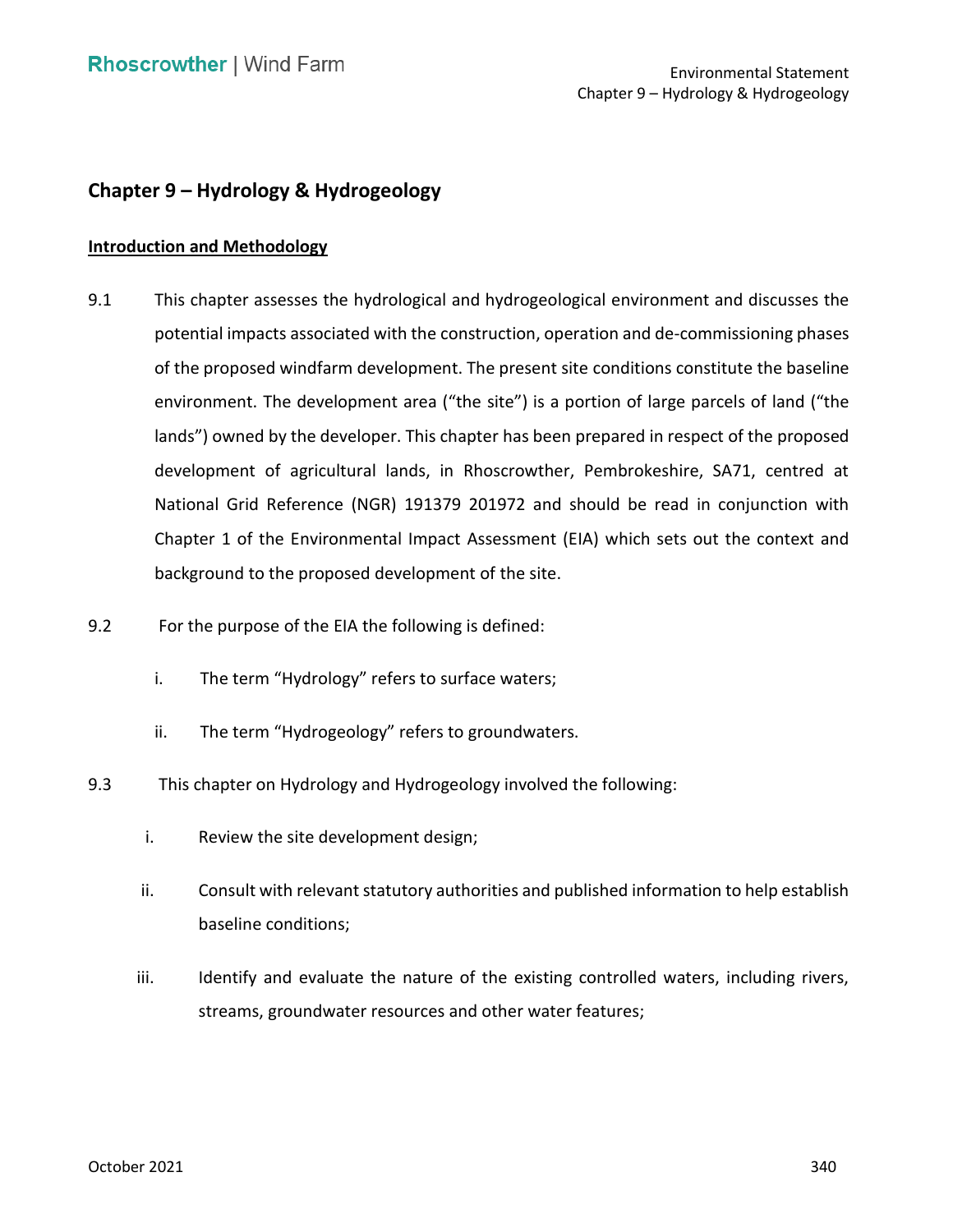- iv. Identify hydrological constraints on the layout of the proposed windfarm that should be taken into account in the design;
- v. Assess the impact of the wind farm on controlled waters and to evaluate the significance of the impact;
- vi. Characterise the nature and extent of the soil cover at the site and its risk of impacting controlled waters;
- vii. Identify measures for avoiding / mitigating potential impacts; and,
- viii. Highlight and assess any residual impacts that would exist following mitigation.

## **Methodology for Assessment of Effects**

- 9.4 The assessment has been undertaken in line with the Source Pathway Receptor Model as defined in guidance document Environment Agency Contaminated Land Report (CLR) 11.
- 9.5 At the impact assessment stage, any potentially beneficial or adverse impacts associated with the development are identified and assessed with reference to the baseline environment. This requires consideration of: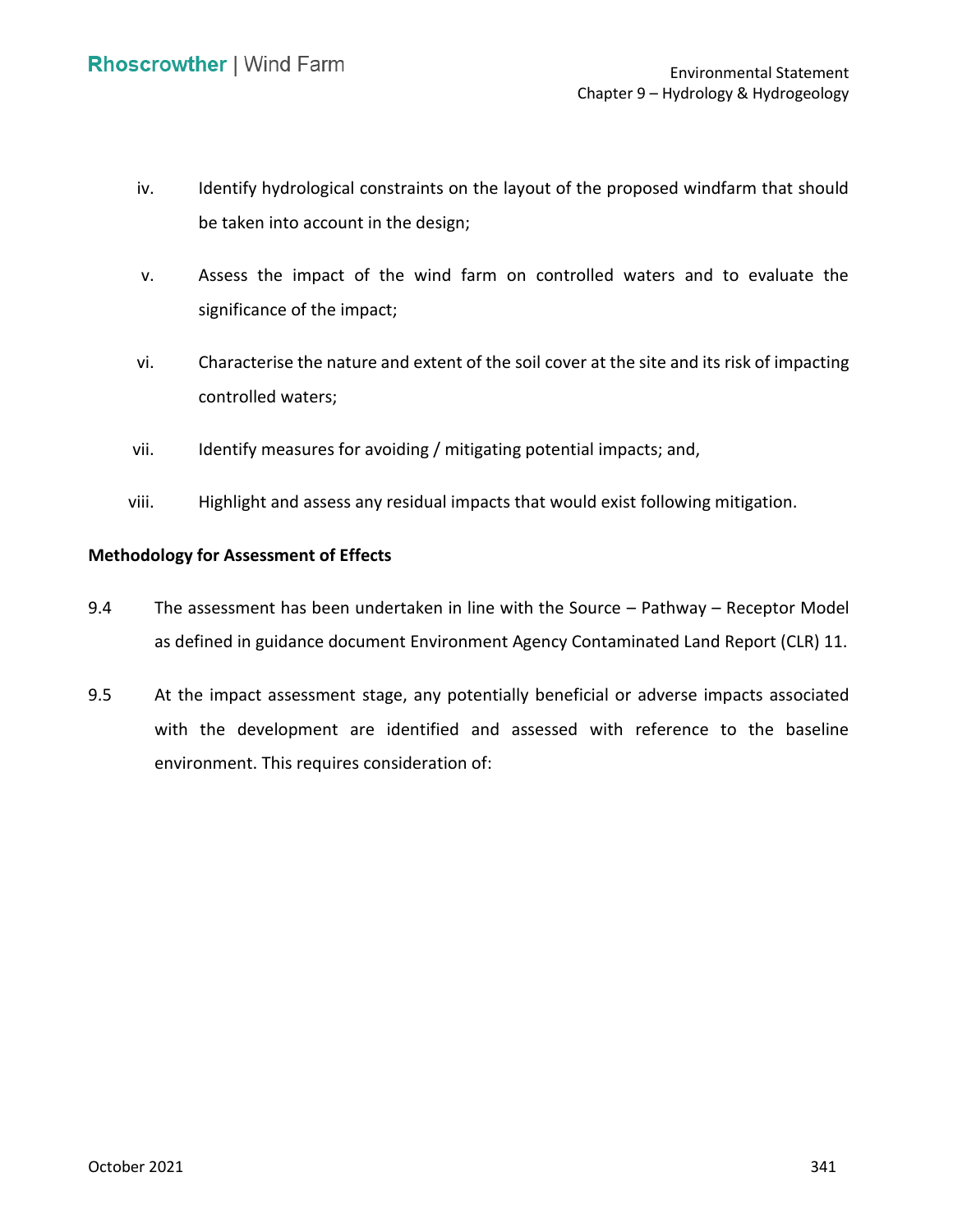- i. Sensitivity / value of the receptor;
- ii. Magnitude of the impact.
- iii. Impact duration.
- iv. Whether impact occurs in isolation is cumulative or interactive; and
- v. Performance against environmental quality standards or other relevant thresholds.

#### **Assessment Criteria and Impact Assessment Methodology**

- by which the receptors may be affected. Definitions of the key descriptors are detailed 9.6 This assessment considers the potential risk to environmental receptors and the pathways below:
	- i. Source: potential contaminant sources;
	- ii. Pathway: the mechanism by which the source may affect a receptor; and
	- iii. Receptor: identified features that may be affected, based on the sensitivity of the site.
- 9.7 The strength of the pathway between a source and a receptor is a function of the distance between the two and the nature of the migration pathway. For example, on sites underlain by impermeable clays, the migration pathway via groundwater would be weak even over receptors in close proximity to a source and weak for receptors at some distance from the short distances, whereas within sands or gravels, the migration pathway would be strong for source.
- 9.8 The significance of predicted impacts likely to occur during all phases of the proposed development was determined by considering the value and sensitivity of the key attributes that may be affected and the magnitude of the predicted impact.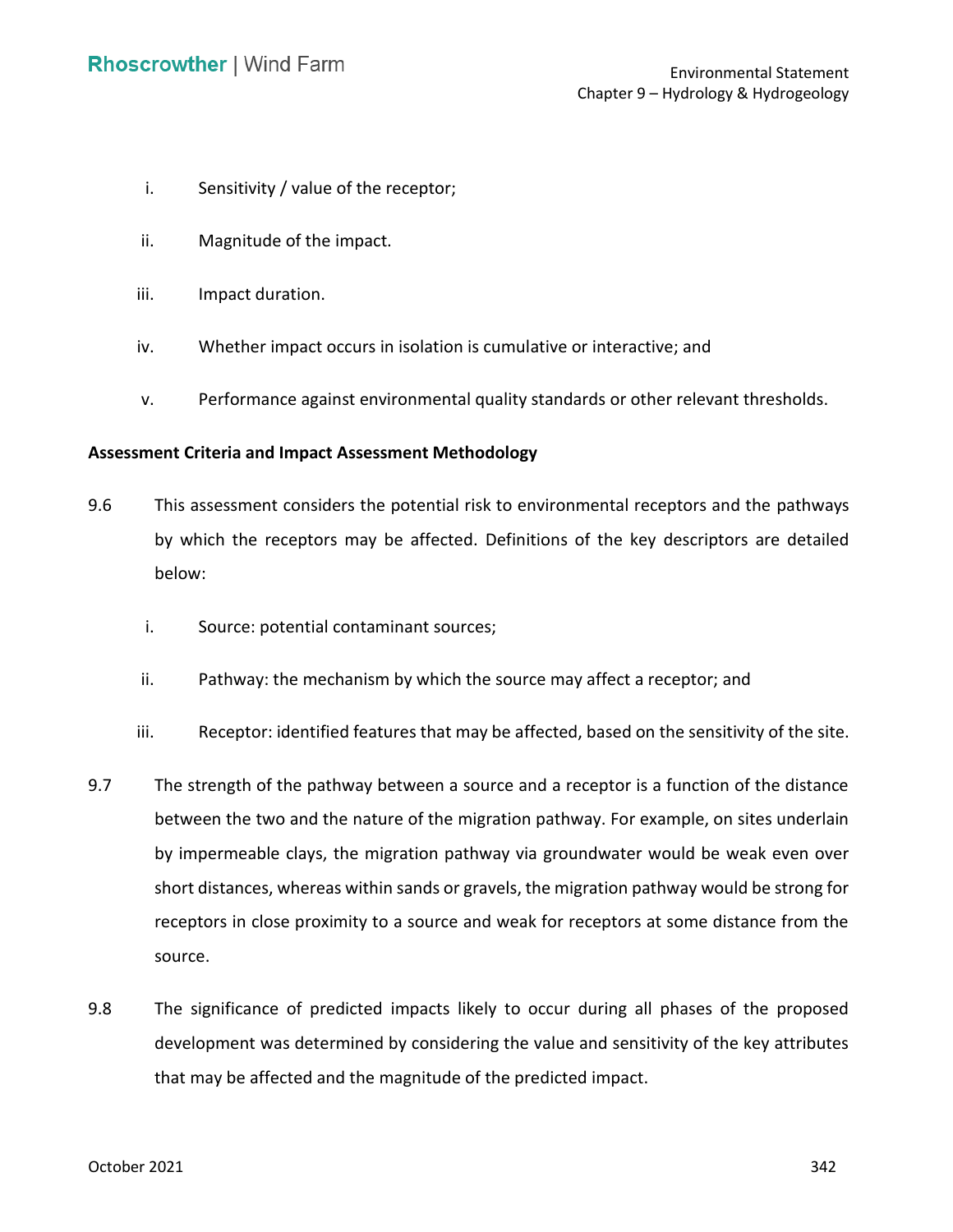## **Determining the Value and Sensitivity of the Receptor through Baseline Studies**

- 9.9 The value or sensitivity of a receptor is largely determined by its quality, rarity and scale. The determination of value or sensitivity considers the scale at which the attribute is important. For the purpose of assessing the significance of environmental impacts predicted as part of this assessment, the value of receptors is scaled based on the relative importance of the receptor defined as follows:
	- i. LOCAL LEVEL: On the proposed development Site or immediately adjacent;
	- ii. DISTRICT LEVEL: Beyond the Site boundary but within the district;
	- iii. COUNTY LEVEL: County Level e.g. Pembrokeshire;
	- iv. REGIONAL LEVEL: Wales;
	- v. NATIONAL LEVEL: United Kingdom;
	- vi. INTERNATIONAL LEVEL: European Community;
- 9.10 A receptors value and sensitivity must be defined using available guidance and professional knowledge and considering the site sensitivities. In some cases, the inherent value of the receptor has been recognised and been afforded a statutory designation (e.g. Special Areas of receptor significance is made on a case by case basis for each receptor or resource identified as having the potential to be subject to impacts associated with the proposed of Conservation (SAC's)), which makes the value assignment more simplistic. The judgement development.
- 9.11 Irrespective of its recognised value, all receptors / features would exhibit a degree of sensitivity to the changes imposed by new development. The 'sensitivity' element of the criterion ensures that this characteristic of each receptor is assessed. The classification for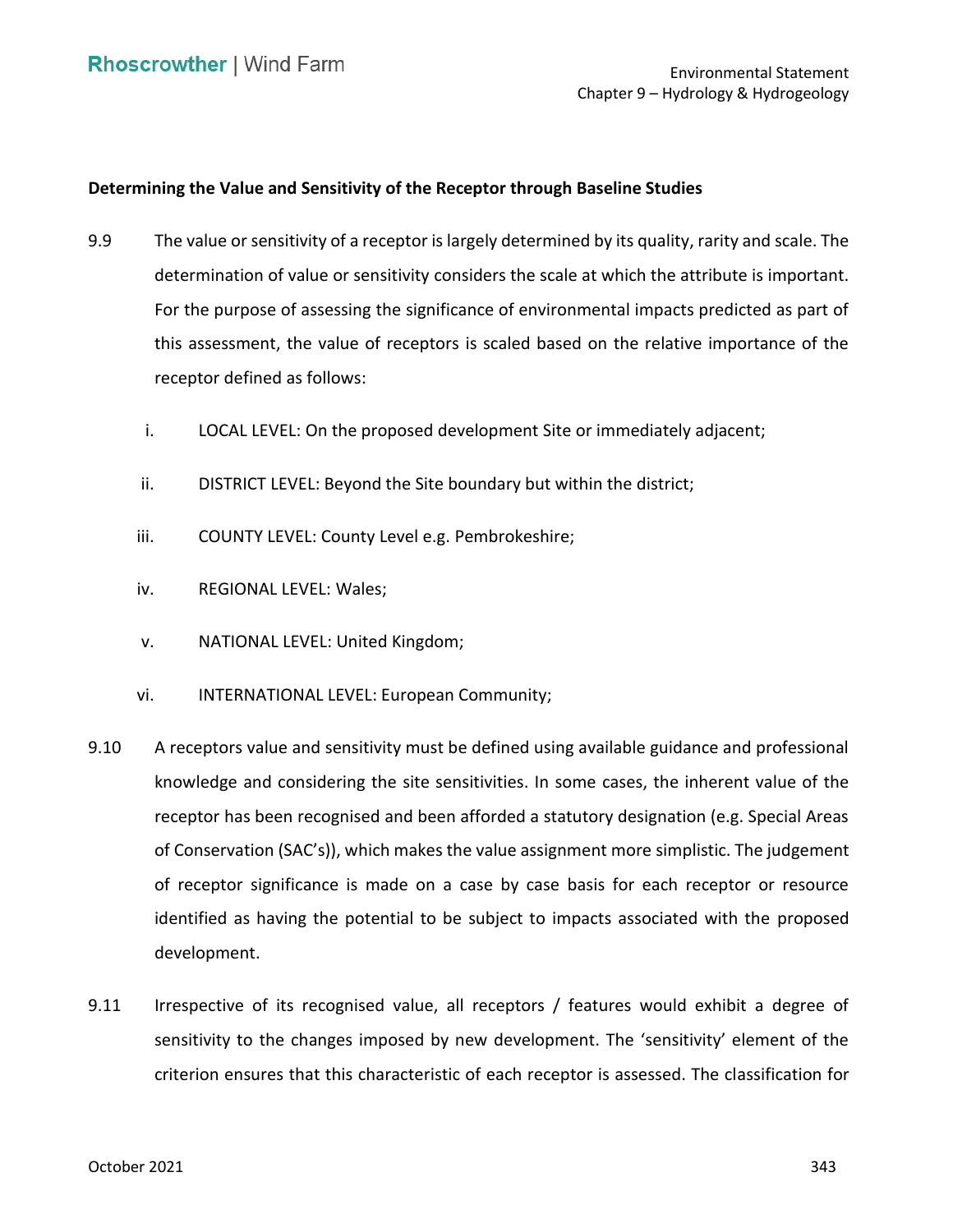determining sensitivity of receptors is detailed in Table 9.1: *[Receptor Sensitivity and Typical](#page-4-0)* 

 *[Descriptors](#page-4-0)* This classification is used as a generic methodology and professional judgement has been applied in each case.

<span id="page-4-0"></span>

| Sensitivity | <b>Descriptors</b>                                                                                                                                                                                            |
|-------------|---------------------------------------------------------------------------------------------------------------------------------------------------------------------------------------------------------------|
| Very Low    | Feature / receptor is generally insensitive to impact, no discernible changes<br>e.g. soils are not in use, the land is used for industrial / commercial purposes<br>and /or mainly covered by hard standing. |
| Low         | Feature/receptor has some tolerance to accommodate the proposed<br>change. It responds in a minimal way such that only minor changes are<br>detectable e.g. landscaped areas.                                 |
| Medium      | Feature / receptor has a low capacity to accommodate the proposed form<br>of change. It clearly responds to effects in a quantifiable manner e.g. low<br>grade agricultural land and recreational ground.     |
| High        | Feature / receptor has a very low capacity to accommodate the proposed<br>form of change. The response is a major change e.g. agricultural land use<br>for food production, allotments.                       |

# *Table 9.1: Receptor Sensitivity and Typical Descriptors*

### **Magnitude of Impacts**

 9.12 Magnitude refers to the 'scale' or 'amount' of an impact. Key impacts have been identified and the likely magnitude of each potential impact has been determined through the predicted change from the baseline conditions throughout the various phases of development. The magnitude of an impact is a measure of aspects such as the impacts: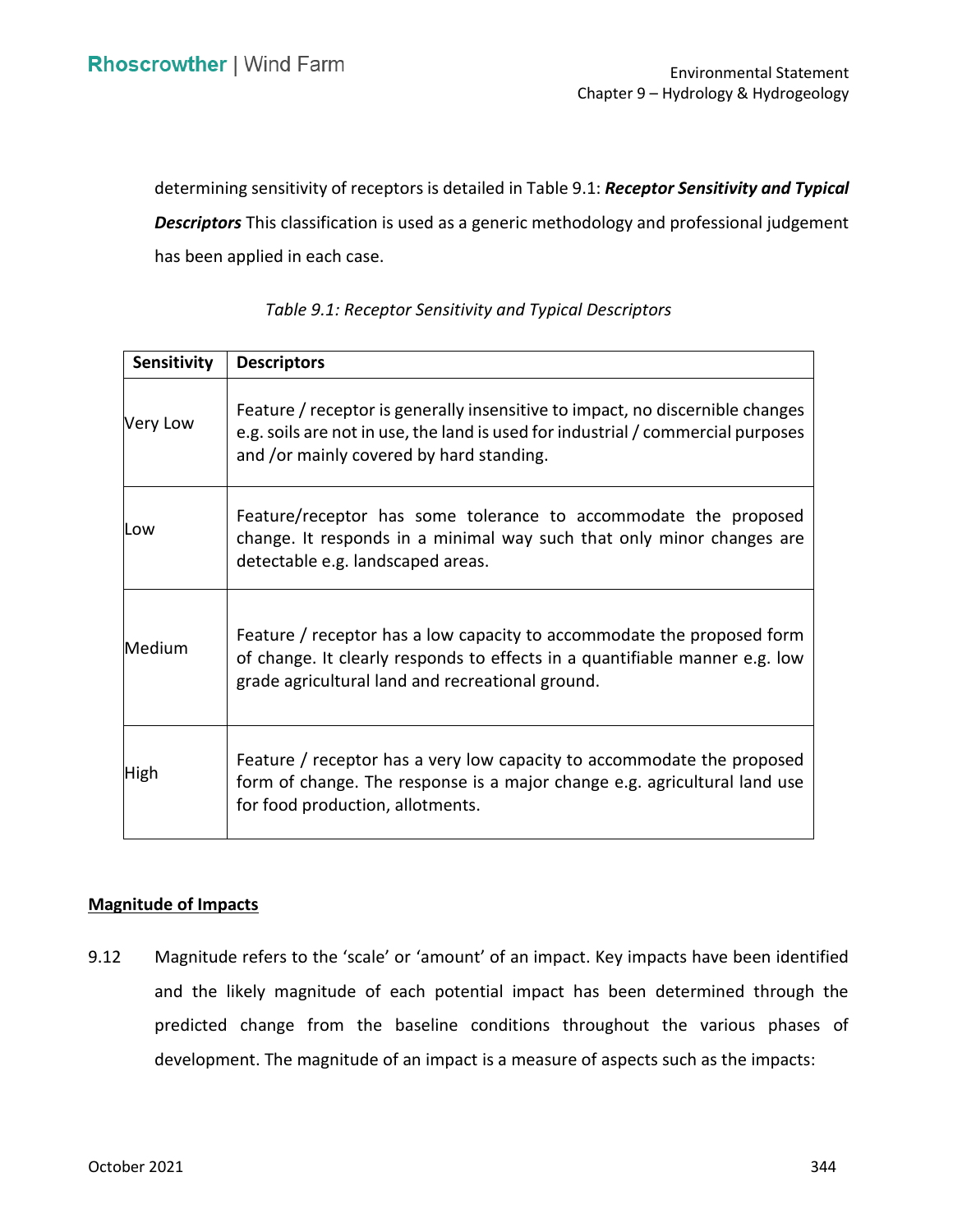- i. Extent (i.e. the geographical area over which the impact occurs);
- ii. Duration (i.e. the time for which the impact is expected to last prior to recovery or replacement of the resource or feature: short, medium or long term);
- iii. Likelihood (i.e. the probability that the impact will occur);
- iv. Direct or Indirect (i.e. difficult to avoid);
- v. Reversibility (i.e. an irreversible (permanent) impact is one from which recovery is not possible within a reasonable timescale or for which there is no reasonable chance of action being taken to reverse it: Temporary or Permanent).
- *9.13* In order to help define the level of impact magnitude the following guidance has been adopted for the purpose of providing a transparent assessment. The professional judgement of the technical author is used in the decision-making process when characterising impacts in accordance with the criteria set out in Table 9.2.

| <b>Magnitude</b> | <b>Assessment Criteria</b>                                                                                            |
|------------------|-----------------------------------------------------------------------------------------------------------------------|
| No Change        | . No loss or alteration of characteristics, features or<br>elements;<br>• No observable impact on receptors/features. |
| Negligible       | • Noticeable, temporary (for part of the development<br>duration) change; or                                          |

 *Table 9.2: Assessment Criteria for Magnitude*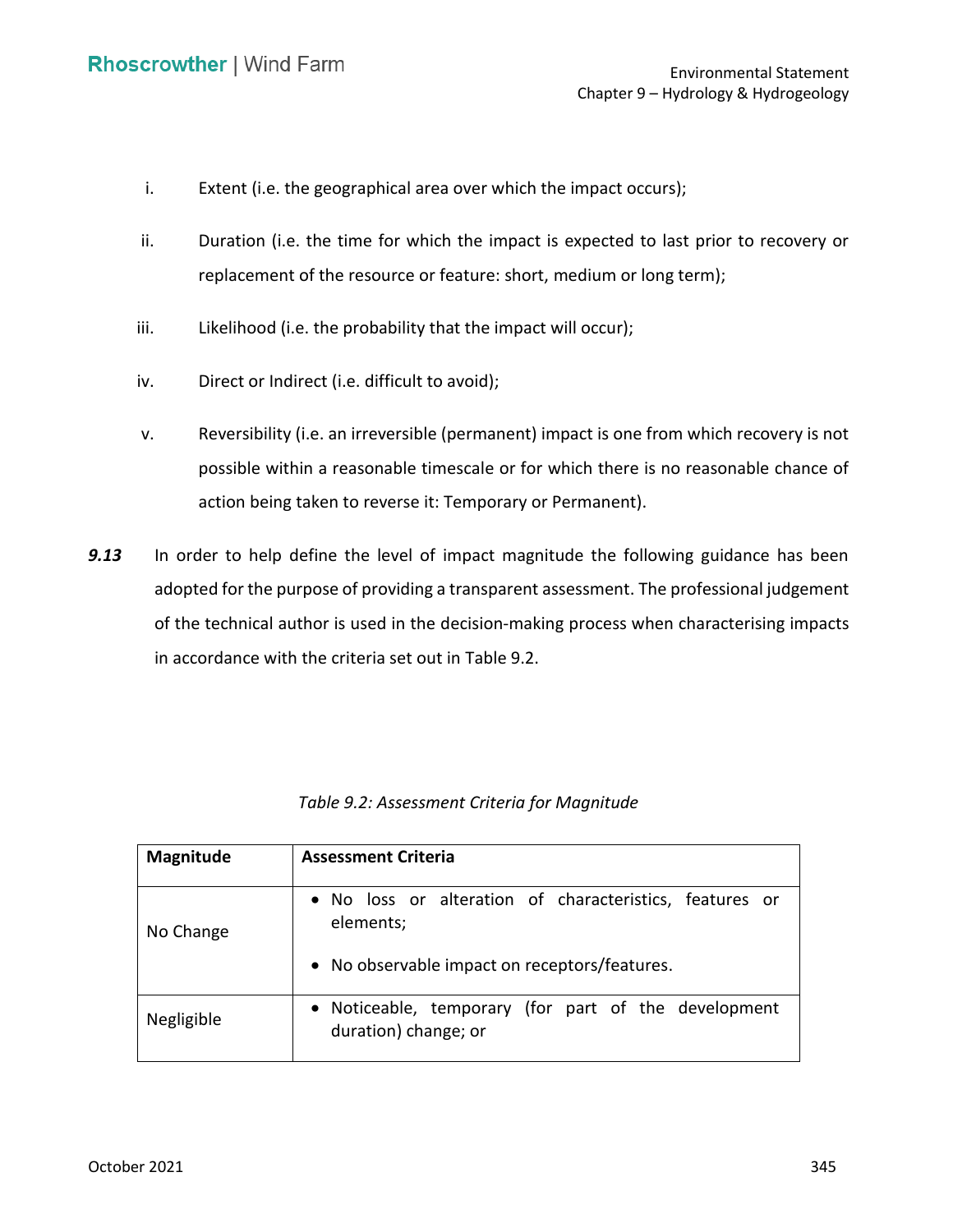|        | • Barely discernible change for any length of time, over a<br>small area, to any key characteristics or features;                                        |  |  |  |
|--------|----------------------------------------------------------------------------------------------------------------------------------------------------------|--|--|--|
|        | • Impact unlikely or rarely to occur;                                                                                                                    |  |  |  |
|        | Results in effects on attribute of insufficient magnitude to<br>affect the use/integrity.                                                                |  |  |  |
|        | • Noticeable, temporary (during the project duration)<br>change, over a partial area, to key characteristics or<br>features. Impact will possibly occur; |  |  |  |
|        | • Impact predicted to extend over a small area;                                                                                                          |  |  |  |
|        | • Impact predicted to affect small numbers of people;                                                                                                    |  |  |  |
|        | • Impact predicted to affect a small number of other<br>receptors (ecological, businesses, facilities);                                                  |  |  |  |
|        | Impact not predicted to have trans-boundary effects, but<br>possibility remains;                                                                         |  |  |  |
| Slight | • Slight but discernible change in environmental conditions<br>predicted;                                                                                |  |  |  |
|        | Impact not predicted to entail unusual/complex effects for<br>receptors;                                                                                 |  |  |  |
|        | Impact not predicted to affect particularly scarce<br>features/resources;                                                                                |  |  |  |
|        | • Impact not predicted to result in breaches of legislation or<br>statutory Environmental Quality Standard or Objectives;                                |  |  |  |
|        | Impact not predicted to result in loss of attribute;                                                                                                     |  |  |  |
|        | Impact will continue for a short period of time only;                                                                                                    |  |  |  |
|        | Impact will be temporary;                                                                                                                                |  |  |  |
|        | Impact will be intermittent and/or rare;                                                                                                                 |  |  |  |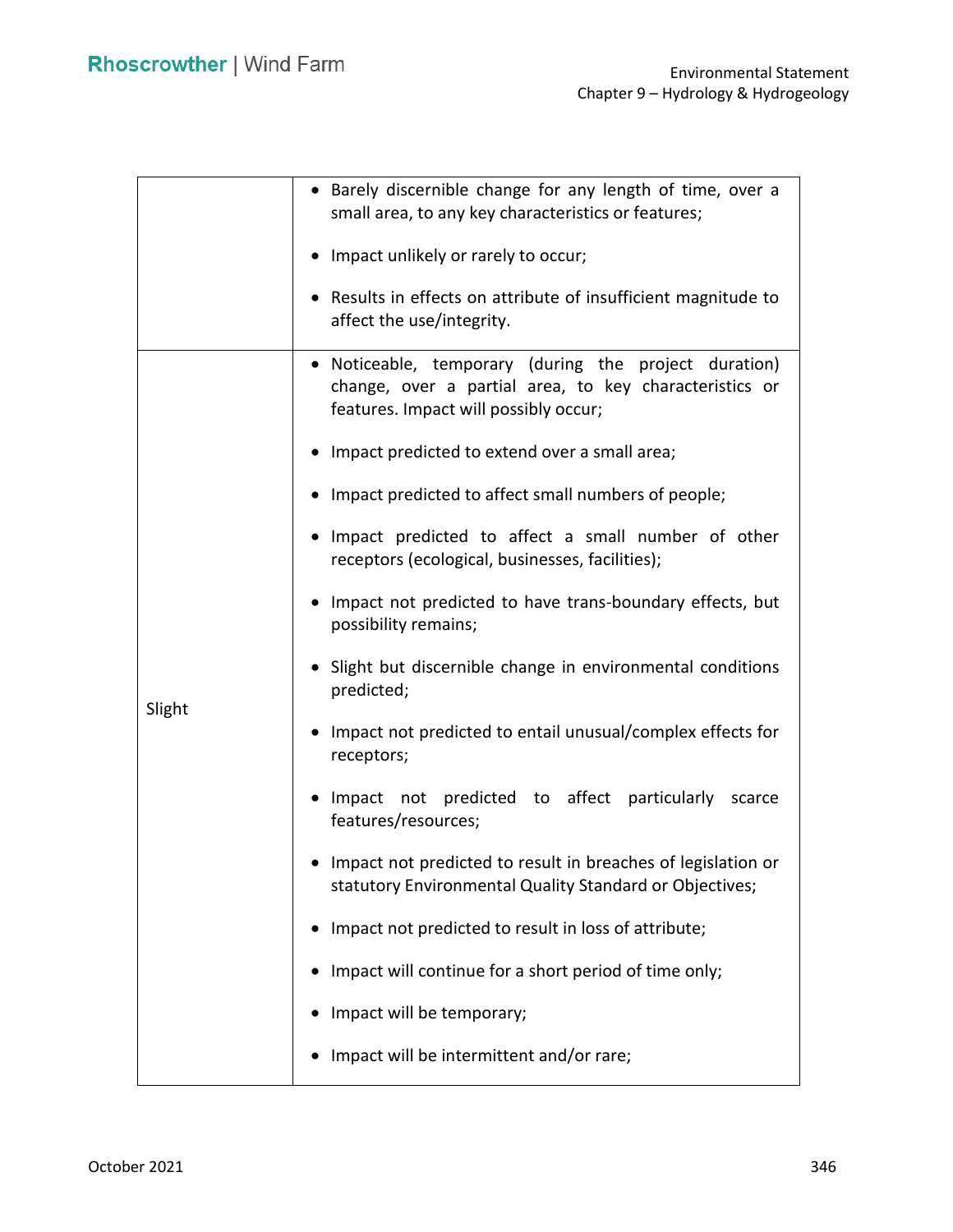|          | • Impact will be reversible;                                                                                                                                                                       |  |  |  |
|----------|----------------------------------------------------------------------------------------------------------------------------------------------------------------------------------------------------|--|--|--|
|          | Impact will be possible to avoid, reduce, repair, or<br>compensate for; or                                                                                                                         |  |  |  |
|          | • Slight positive change in environmental conditions resulting<br>in minor improvements in quality or value of a receptor.                                                                         |  |  |  |
|          | • Significant, permanent / irreversible changes, over the<br>majority of the development area and potentially<br>beyond, to key characteristics or features. Impact<br>certain or likely to occur. |  |  |  |
|          | • Impact predicted to extend over a moderate area;                                                                                                                                                 |  |  |  |
|          | Impact predicted to affect moderate numbers of people;                                                                                                                                             |  |  |  |
|          | Impact predicted to affect some other receptors<br>(ecological, businesses, facilities);                                                                                                           |  |  |  |
|          | Impact unlikely to have trans-boundary effects, but<br>possibility remains;                                                                                                                        |  |  |  |
| Moderate | • Moderate change in environmental conditions predicted;                                                                                                                                           |  |  |  |
|          | • Impact unlikely to entail unusual/complex effects for<br>receptors but possibility remains;                                                                                                      |  |  |  |
|          | affect<br>Impact<br>unlikely<br>particularly<br>to<br>scarce<br>features/resources but possibility remains;                                                                                        |  |  |  |
|          | Impact entails a low probability that breaches of legislation<br>or statutory Environmental Quality Standard or Objectives<br>will occur;                                                          |  |  |  |
|          | Impact unlikely to result in loss of attribute but possibility<br>remains;                                                                                                                         |  |  |  |
|          | Impact will continue for a moderate period of time;                                                                                                                                                |  |  |  |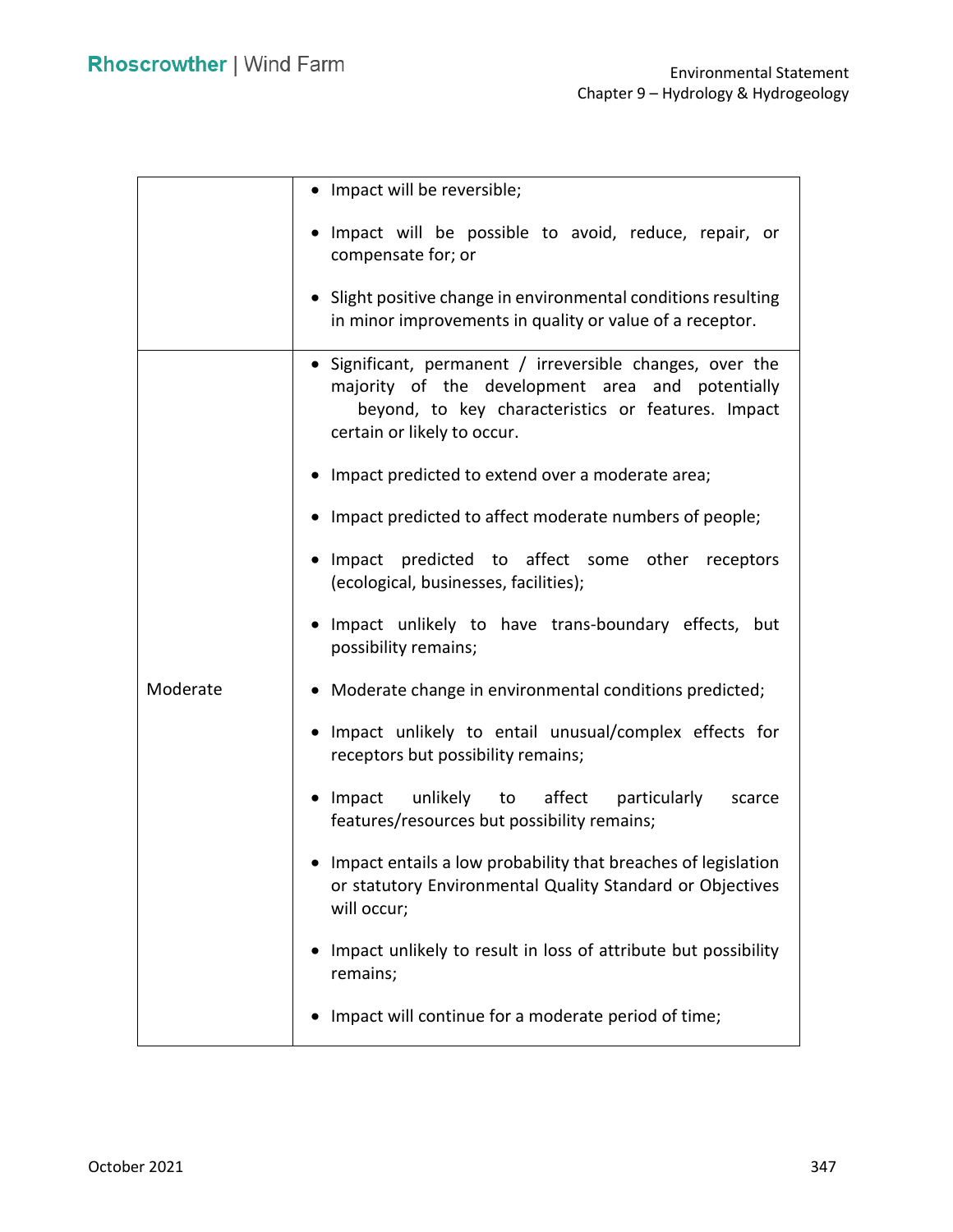|             | • Impact will be semi-permanent;                                                                                                                                                                                                  |  |  |
|-------------|-----------------------------------------------------------------------------------------------------------------------------------------------------------------------------------------------------------------------------------|--|--|
|             | Impact will be intermittent;                                                                                                                                                                                                      |  |  |
|             | Impact will be possible to avoid, reduce, repair, or<br>compensate for; or                                                                                                                                                        |  |  |
|             | Notable positive change in environmental conditions<br>resulting in measurable improvements in quality or value of<br>a receptor.                                                                                                 |  |  |
|             | • Very significant, permanent / irreversible changes, over the<br>whole development area and beyond (i.e. off-site), to key<br>characteristics or features of character or distinctiveness.<br>Impact certain or likely to occur; |  |  |
|             | Impact predicted to extend over a large or very large area;                                                                                                                                                                       |  |  |
|             | Impact predicted to affect considerable numbers of people;                                                                                                                                                                        |  |  |
|             | Impact predicted to affect considerable numbers of other<br>receptors (ecological, businesses, facilities);                                                                                                                       |  |  |
|             | Impact predicted to have trans-boundary effects;                                                                                                                                                                                  |  |  |
| Substantial | Significant change in environmental conditions predicted;                                                                                                                                                                         |  |  |
|             | Impact will entail unusual/complex effects for receptors;                                                                                                                                                                         |  |  |
|             | Impact will affect particularly scarce features/resources;                                                                                                                                                                        |  |  |
|             | Impact entails a high probability that breaches of legislation<br>or statutory Environmental Quality Standard or Objectives<br>will occur;                                                                                        |  |  |
|             | Impact will result in total loss of attribute;                                                                                                                                                                                    |  |  |
|             | Impact will continue for extended periods of time;                                                                                                                                                                                |  |  |
|             | Impact will be permanent rather than temporary;                                                                                                                                                                                   |  |  |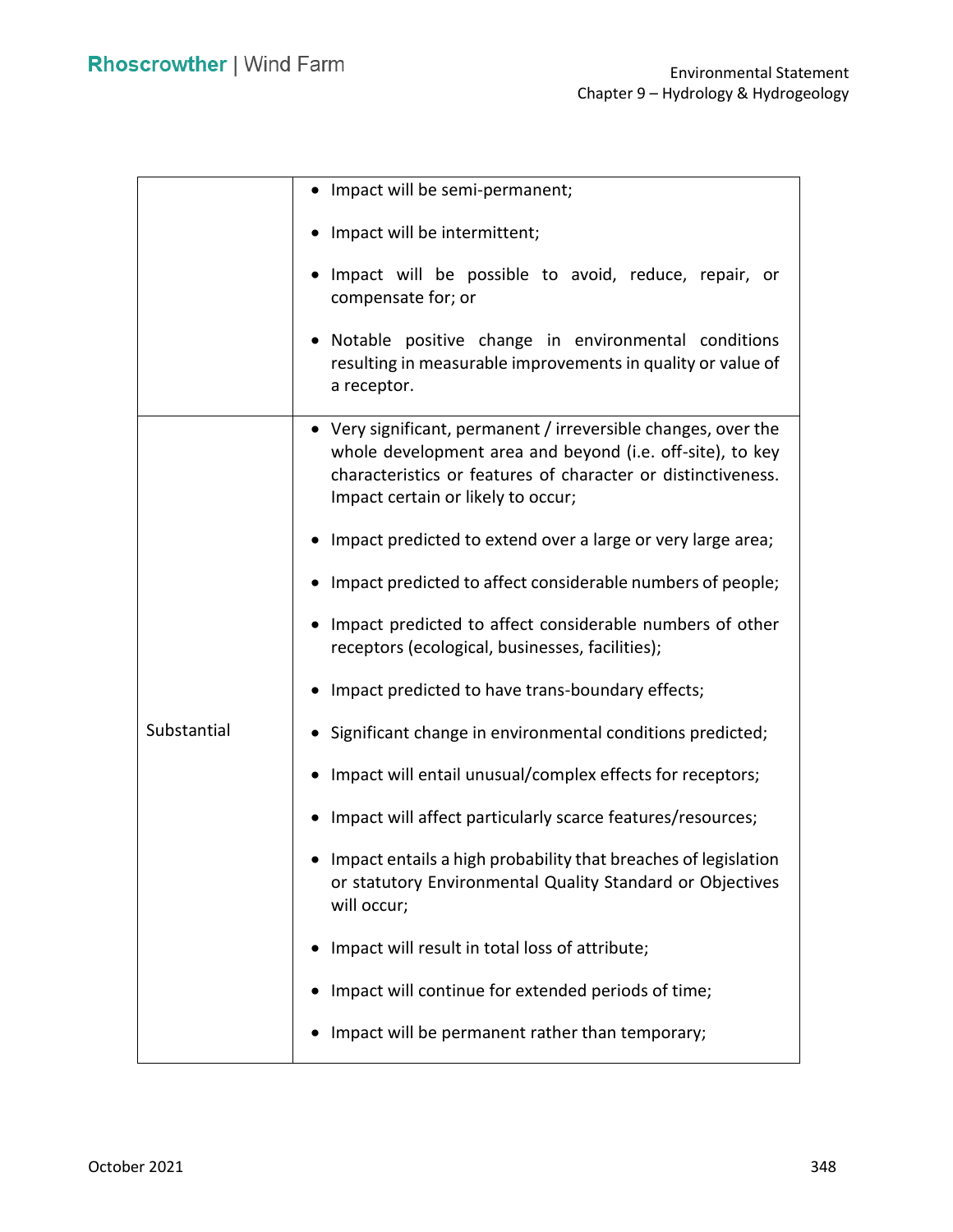| • Impact will be continuous rather than intermittent, or<br>where intermittent, frequent rather than rare;                         |
|------------------------------------------------------------------------------------------------------------------------------------|
| • Impact will be irreversible;                                                                                                     |
| • Impact will be very difficult to avoid, reduce, repair, or<br>compensate for; or                                                 |
| • Significant positive change in environmental conditions<br>resulting in major improvements in quality or value of a<br>receptor. |

#### **Impact Significance**

- 9.14 The EIA Regulations (2017) are concerned with 'significance' and the identification of 'significant environmental effects'. Therefore, an assessment of significance is necessary in order to identify the main environmental effects of the proposed development and assist in determining what weight these effects should be given. Although there are published (noise, ecology, etc.), there is no definitive guidance available specific to the soil or geological environment. From the guidance provided in the revised Development Control Advice Note (DCAN) 10 'Environmental Impact Assessment' and the Amended Circular on EIA consultation paper, published in June 2006 by the Department for Communities and Local Government (DCLG) 'Environmental Impact Assessment: A Guide to Good Practice and Procedures', it can be concluded that a significant effect may be broadly defined as one that should be brought to the attention of those affected and those involved in the decisiontransparent methodologies for assessing significance for certain environmental topics making process.
- 9.15 It is widely recognised that 'significance' reflects the relationship between the magnitude of an impact and the sensitivity (or value) of the affected environmental receptor.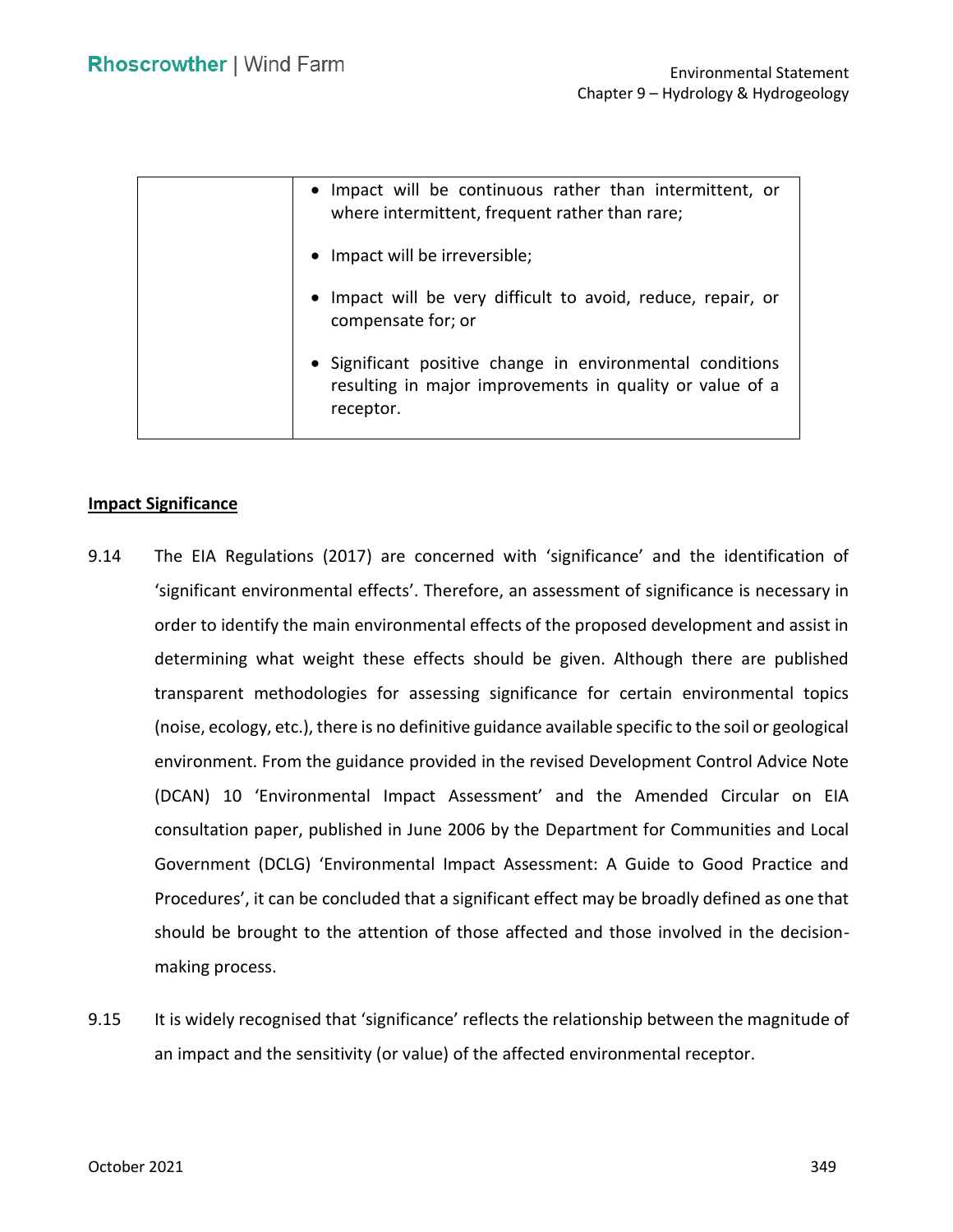- 9.16 To assist in the assessment process, the Impact Significance Matrix (ISM) (Table 9.3) provides a transparent methodology to ensure consistency and ease of interpretation of the judgement of impact significance.
- 9.17 An initial indication of impact significance (adverse or beneficial) is gained by combining magnitude and sensitivity / value in accordance with the ISM provided. It should be noted that although the ISM provides a good framework for the consistent assessment of impacts across all environmental parameters, there is still an important role for professional judgement and further objective assessment to play in moderating an impact's significance. Given that the criteria represent levels on a continuum or continuous gradation, professional judgement and awareness of the relative balance of importance between magnitude and sensitivity / value is required.
- 9.18 Features to which legally derived designations apply have automatically been determined to be of high value (or of a higher value than non-designated features), and any impact tends to be of a greater significance than an impact of features to which no designation applies. Hence, for designated features, the use of the value criteria leads to an initial presumption that impacts will be of a high significance. Information on sensitivity can then be used to modify or maintain this initial assessment.

| Magnitude <sup>1</sup> | Value/sensitivity of receptor <sup>2</sup> |            |            |             |  |
|------------------------|--------------------------------------------|------------|------------|-------------|--|
|                        | <b>Very Low</b>                            | Low        | Medium     | <b>High</b> |  |
| No Change              | Negligible                                 | Negligible | Negligible | Minor       |  |
| Negligible             | Negligible                                 | Minor      | Minor      | Moderate    |  |
| Slight                 | Minor                                      | Minor      | Moderate   | Major       |  |
| <b>Moderate</b>        | Minor                                      | Moderate   | Major      | Major       |  |
| <b>Substantial</b>     | Moderate                                   | Major      | Major      | Major       |  |

1 Refer to Table 9.2  $^2$  Refer to Table 9.1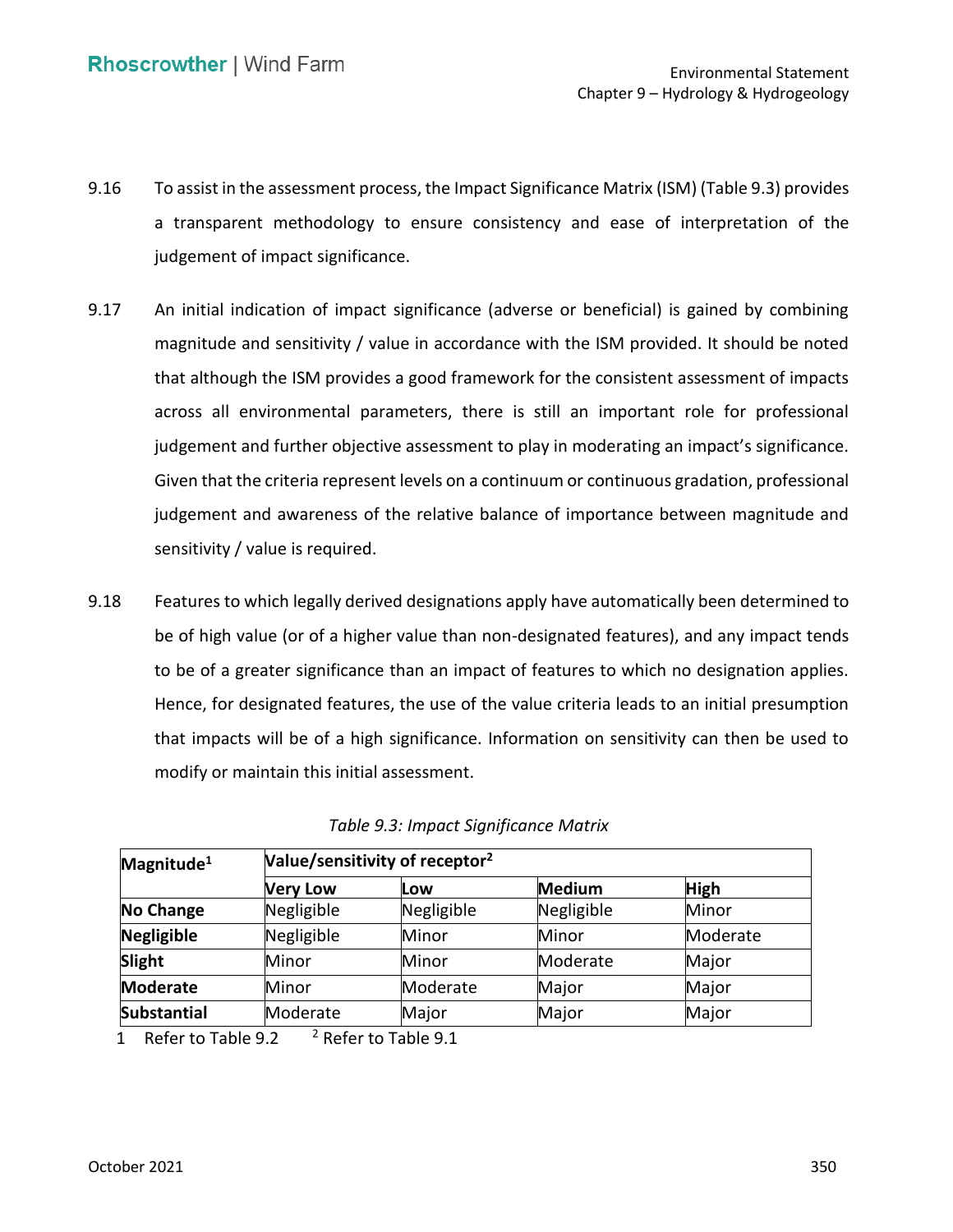9.19 Given the use of professional judgement in the assessment process, there may be some variation between subject areas (i.e. different environmental parameters) in the significance rating process. This may be as a result of limited information on the sensitivity of features and / or the complexity of interactions that require assessment in determining the magnitude of change. However, the ratings derived through the impact assessment process, as set out in Table 9.3 can also be described in a generic fashion as given in Table 9.4 below. The following definitions are proposed in relation to the significance of environmental impacts predicted through this ES.

| Level of<br><b>Significance</b> | <b>Description</b>                                                                                                                                                                                                                                                                                                                            |  |  |  |
|---------------------------------|-----------------------------------------------------------------------------------------------------------------------------------------------------------------------------------------------------------------------------------------------------------------------------------------------------------------------------------------------|--|--|--|
| <b>Negligible</b>               | No discernible effect. An impact that is likely to have<br>imperceptible or insignificant impact.                                                                                                                                                                                                                                             |  |  |  |
| <b>Minor</b>                    | Slight, very short or highly localised impact of no significant<br>consequence. These effects may be raised as local issues but on<br>their own are unlikely to be of importance in the decision-making<br>process. When combined with other effects these could have a<br>more material influence.                                           |  |  |  |
| <b>Moderate</b>                 | Intermediate limited (extent / duration / magnitude) impact that<br>may be considered as significant. These effects are likely to be<br>important considerations at a local level. These could have<br>influence on decision making especially when combined with<br>other similar effects.                                                   |  |  |  |
| <b>Major</b>                    | Very large or considerable impact (extent/duration/magnitude);<br>Effects, both adverse and beneficial, which are likely to be<br>important considerations at a regional or district level because<br>they contribute to achieving national, regional or local objectives,<br>or, could result in exceedance of statutory objectives and / or |  |  |  |

|  |  | Table. 9.4: Impact Significance Definitions |  |
|--|--|---------------------------------------------|--|
|--|--|---------------------------------------------|--|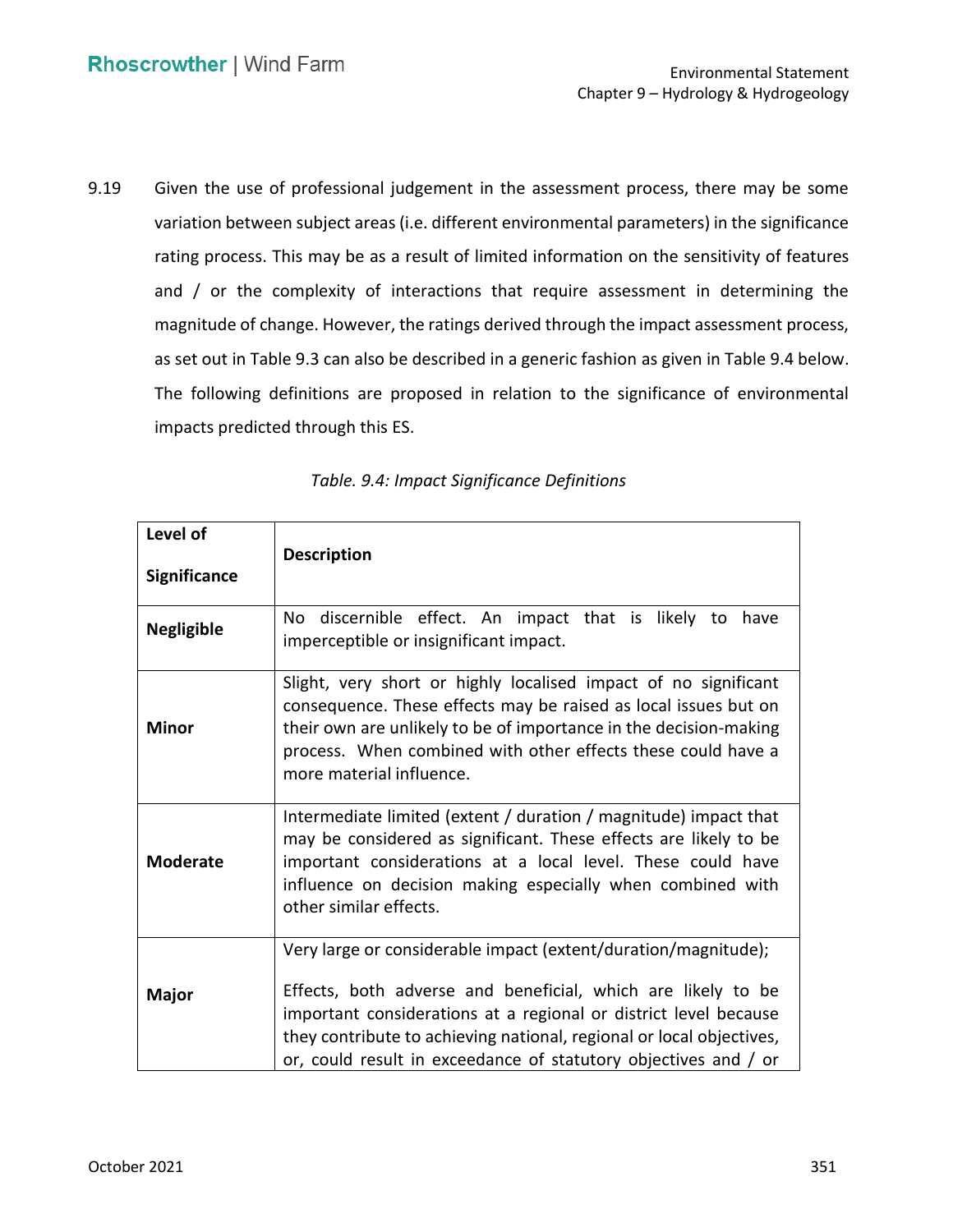| breaches of legislation. In isolation, these could have a material |
|--------------------------------------------------------------------|
| influence on the decision-making process.                          |
|                                                                    |

### **Impact Mitigation Measures**

- 9.20 In accordance with EIA regulations this ES includes a description of mitigation measures development. Following the implementation of mitigation measures the identified impacts may be reduced to environmentally acceptable levels (or not). envisaged to prevent, remove and reduce the significant adverse effects from the
- 9.21 It is best practice to consider mitigation measures for all impacts that are of a minor negative significance (i.e. slight, very short or highly localised impact of no significant consequence) or higher and this has been adopted for the purpose of this assessment.
- 9.22 The final details on the precise form and extent of each mitigation measure has taken into account the safety, operational and maintenance practicalities on or about the scheme.
- 9.23 The purpose of mitigation is to reduce the significance of the residual impact (see below) to a minor adverse or negligible level. Individual impacts assessed as being of minor adverse or negligible significance have not automatically been considered to require mitigation. However, where appropriate and possible, and taking into account views and comments received through consultation, consideration has been given to the implementation of mitigation measures designed to reduce minor adverse impacts to a negligible level.
- 9.24 Mitigation measures can be incorporated at various stages in the proposed development. The preferred hierarchy of mitigation is as follows:
	- i. Prevention: At the design stage: avoid, relocate, modify the design and / or do not process with the development.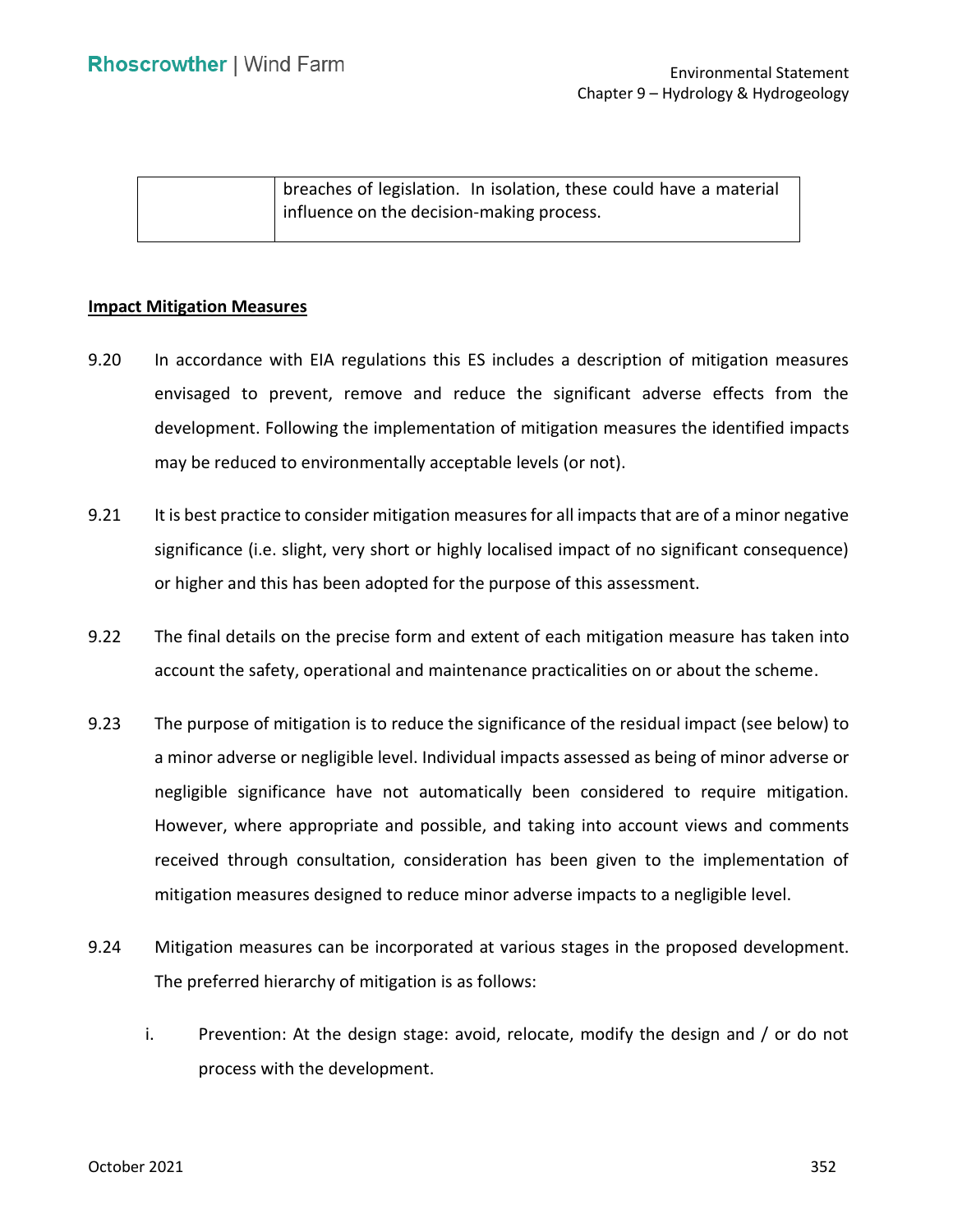- ii. Reduction: introduce design modification or additional structures (e.g. screens), reduce size and scale of development etc.; and
- iii. Compensation or remediation: compensation to provide like-for-like replacement for any lost environmental elements. When adverse impacts are unavoidable, it may also be possible to limit the duration of an impact by undertaking remedial works. For example, the impact on the landscape of mineral extraction is largely unavoidable, but the land can be progressively restored following the completion of extraction to complement or enhance the character of the landscape.

### **Methodology to Inform Baseline**

- 9.25 Key legislation that is relevant to the Chapter on Hydrology & Hydrogeology is listed below. The following legislation is considered relevant:
	- i. The Control of Pollution Act 1974;
	- ii. Environmental Protection Act 1990;
	- iii. The Town and Country Planning (Environmental Impact Assessment) Regulations 2017;
	- iv. Environment Act 1995.
- 9.26 The following guidance is considered relevant:
	- i. Institute of Environmental Management and Assessment (IEMA) Guidelines for Environmental Impact Assessment (IEMA, 2004 as amended 2006);
	- ii. Environment Agency, Land Contamination Risk Management (LCRM);
	- iii. CIRIA 552, Contaminated Land Risk Assessment: A Guide to Good Practice;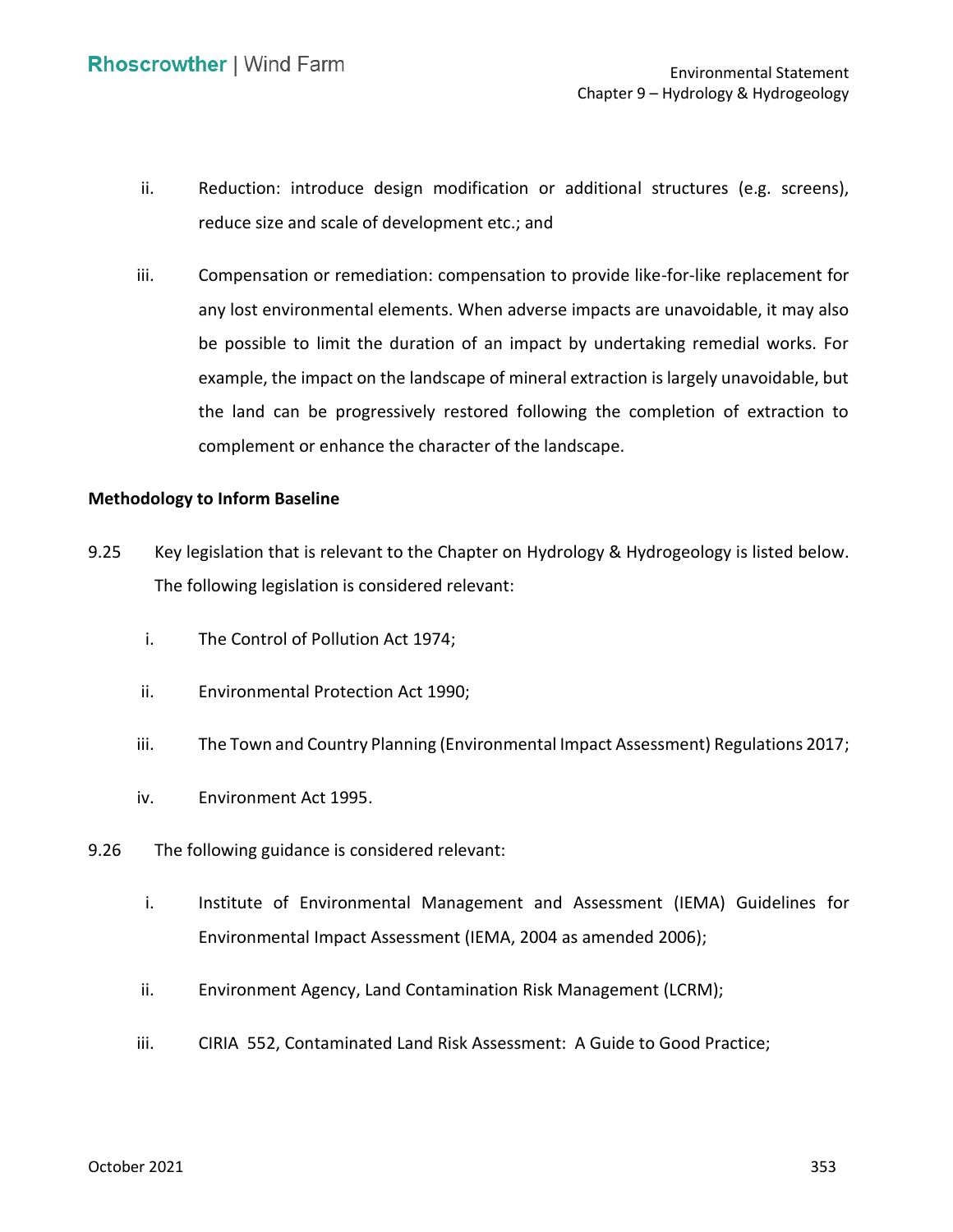- iv. CIRIA 692, Environmental Good Practice on Site, 3<sup>rd</sup> Edition;
- v. Environment Agency Pollution Prevention Guidance (PPG) and superseding Guidance for Pollution Prevention (GPP) notes, including:
	- a. GPP 1: Understanding your environmental responsibilities good environmental practices;
	- b. GPP 2: Above ground oil storage tanks;
	- c. GPP 5: Works and maintenance in or near water;
	- d. PPG 6: Working at construction and demolition sites;
	- e. GPP 21: Pollution incident response planning;
	- f. GPP 22: Dealing with spills;
	- g. GPP 26: Safe Storage drums and intermediate bulk containers;
- vi. CIRIA C665, Assessing risks posed by hazardous ground gases to buildings (Construction Industry Research & Information Association (CIRIA), 2007);
- vii. BS EN 10175:2011+A1:2013, Investigation of potentially contaminated sites. Code of practice. National Policy;
- viii. BS EN 5930:2015, Code of practice for ground investigations;
- ix. Contaminated Land Statutory Guidance (2012) WG19243;
- x. Development Control Advice Note (DCAN) 10, Environmental Impact Assessment (1999);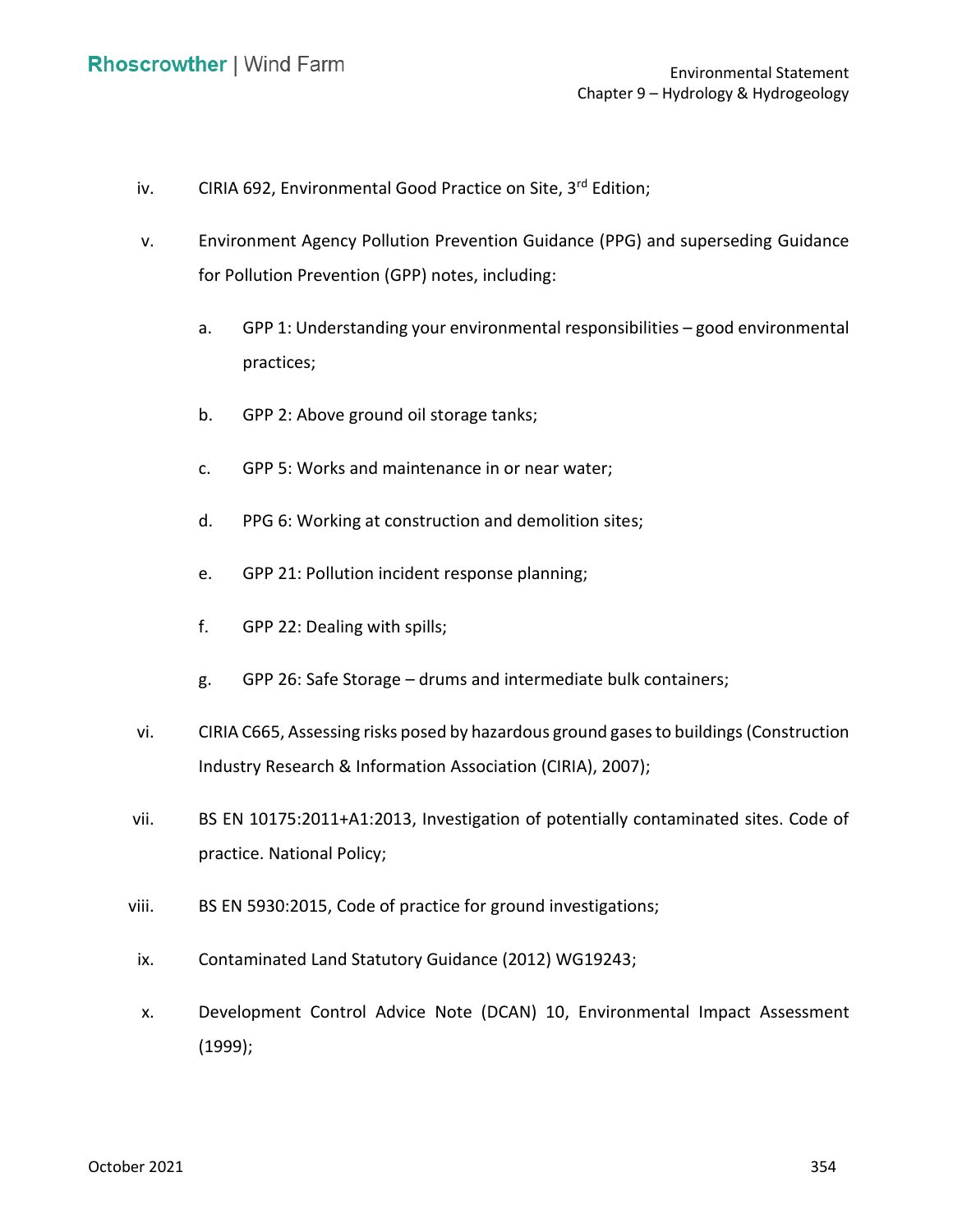- xi. Department for the Communities and Local Government, Amended Circular on EIA consultation paper 'Environmental Impact Assessment: A Guide to Good Practice and Procedures' (June 2006);
- xii. Department of the Environment, Draft Supplementary Planning Guidance to PPS 18 'Renewable Energy' - Anaerobic Digestion (June 2013); and,
- xiii. Department of the Environment, Best Practice Guidance to Planning Policy Statement 18 'Renewable Energy' (August 2009).
- 9.27 The following sources of information have been used to inform the baseline environment:
	- i. Published geological map (British Geological Survey GeoIndex Onshore) consulted on 07 July 2020;
	- ii. United Kingdom Soil Observatory (UKSO) Map Viewer, consulted on 07 July 2020;
	- iii. Multi-Agency Geographic Information for the Countryside (MAGIC) online viewer consulted on 07 July 2020;
	- iv. A review of current and historical Ordnance Survey maps;
	- v. Consultation with local County Council and Natural Resources Wales (NRW) (Water Management Unit) in June 2020 in respect of any abstractions, private water supplies, discharges and pollution incidents close to the site;
	- vi. Natural Resource Wales Environmental Data Viewer consulted on 07 July 2020;
	- vii. Natural Resources Wales' Flood Risk Map Viewer consulted on 07 July 2020;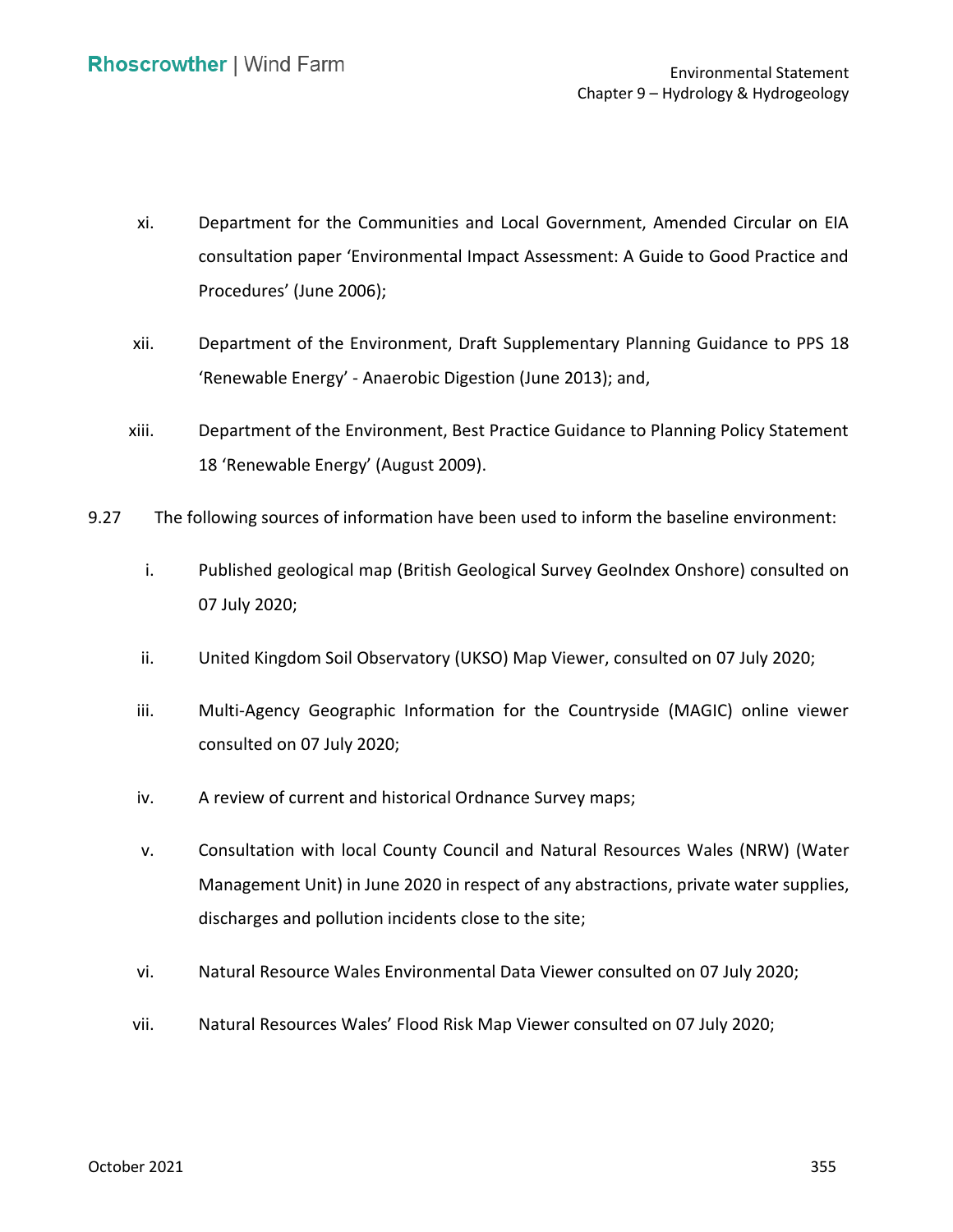viii. Results of a site walkover on (07 July 2020) by a suitably qualified environmental scientist.

#### **Consultation**

 9.28 WYG submitted a request for environmental information to the Pembrokeshire County are presented at ES Appendix 9.1. The information provided has been presented in the Council and Natural Resources Wales (NRW) on 17 June 2020. Full consultation responses relevant sections within this chapter.

## **Explanation of Baseline Conditions**

#### **Introduction**

 The area of ownership which will accommodate the proposed development occupies an area of approximately 80ha and is situated immediately southeast of Rhoscrowther (Figure 9.1 below); a small 14<sup>th</sup> Century village located 6No. miles west from Pembroke. The proposed development site is a c. 12.83ha portion of the lands and is located within a valley with [Water Body ID: GB110061025060] running in a southeast to northwest direction as it natural drainage from the valley sides draining to a stream known as 'Angle Stream North' dissects the lands.

 *Figure 9.1: Site Location Plan - Blue line indicates ownership boundary while red boundary is proposed development boundary.*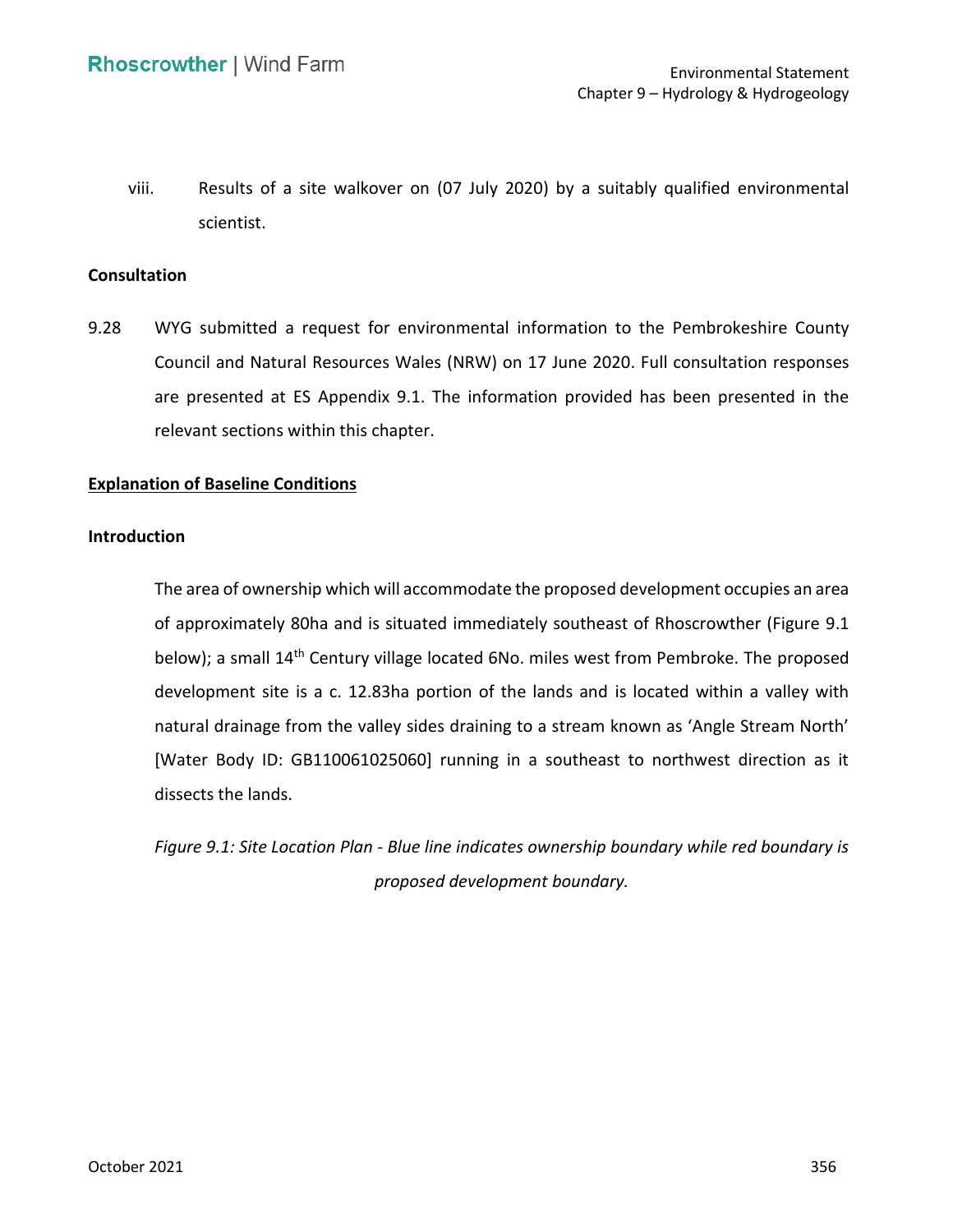

- 9.30 The valley is gentle to moderately sloping, with no observed rock outcrops during the site walkover. An unnamed road bounds the north of the site and separates the development with an unnamed road beyond. The centre of the site is located at NGR 191379, 201972. from Pembroke Refinery. The western site boundary is also bound by agricultural fields
- 9.31 The proposed development land to the north of Angle Stream North drains in a north-north east to south-south westerly direction towards the stream. The northern portion of the site at its highest point has an approximate elevation of 63m Above Sea Level (ASL) and at its lowest point occupies an elevation of 10mASL along the north-western most boundary of the site, where the stream exits the ownership boundary, following the valley topography and varying gradients towards and into the Celtic Sea at Milford Haven.
- 9.32 Although ownership extents to the south of Angle Stream North, no development is currently proposed for this area. The southern portion of the lands (which drains in a south-south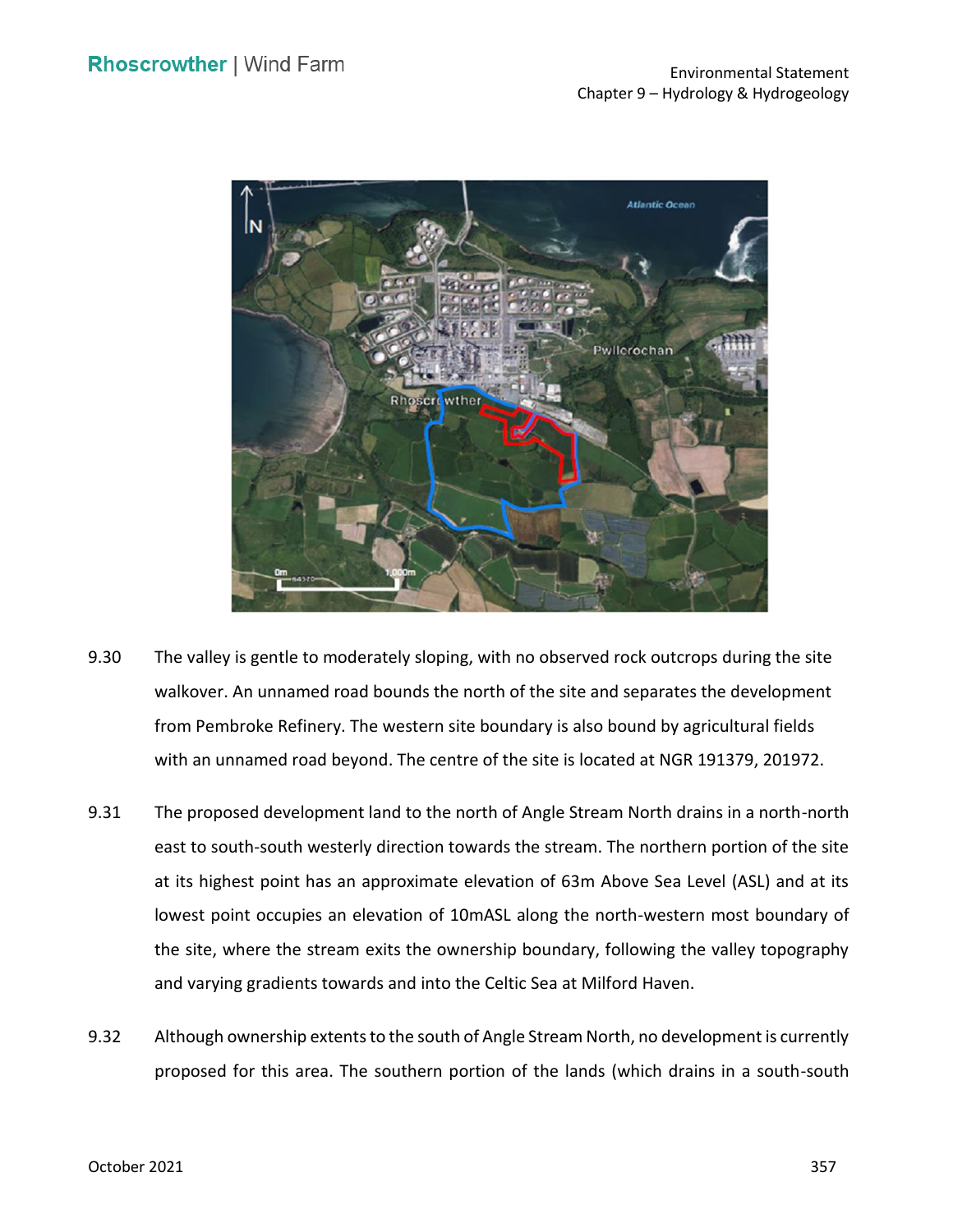easterly to north-north westerly direction towards the drainage feature) has an approximate elevation of 53m Above Sea Level (ASL) at its highest point. At its lowest point the southern portion occupies an elevation of 10mASL along the north-western most boundary of the varying gradients towards and into the Celtic Sea at Milford Haven. lands, where the stream exits the ownership boundary, following the valley topography and

- 9.33 Lands at the proposed development site are predominantly green field and are currently used for animal grazing. A farm, known locally as Cheveralton Farm, with NGR 191151, 202030, is located close to the centre of the proposed development area, in the north of the site, and is bound to its south, west and east by the proposed development and access tracks.
- 9.34 The village of Rhoscrowther is situated west of the north-western boundary of the site, and has a small number of residential buildings, a church, a farm and a village hall. The line of Angle Stream North, which flows through the centre of the lands, to the south of the development site, is accompanied by woodland. Further detail in terms of the site's ecology are outlined in Chapter 7 and discussed below.
- 9.35 The proposed application site includes the construction of the following components:
	- − Extensive access tracks
	- − Turbines
	- − Sub-station
	- − Construction compound
	- − Associated earthworks

## **Site Walkover Observations**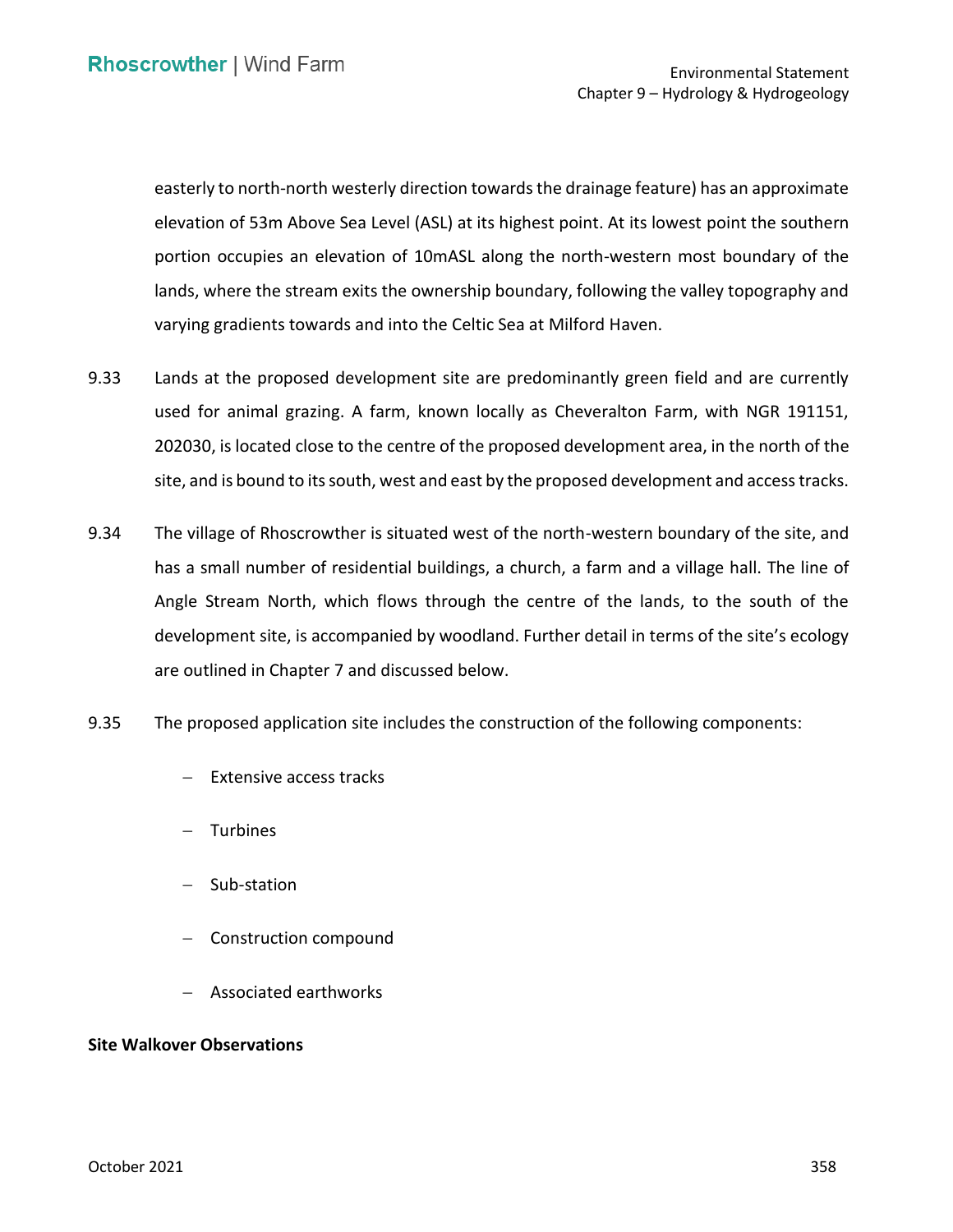9.37 The results of a site walkover completed on 07 July 2020 by a suitably qualified WYG environmental scientist are presented in Table 9.5. Photographs of site conditions are included at ES Appendix 9.2.

| <b>Land Use</b>                                               | Arable (wheat) and agricultural (cattle grazing) land use                                                                                                                                                                                                                                                                                             |
|---------------------------------------------------------------|-------------------------------------------------------------------------------------------------------------------------------------------------------------------------------------------------------------------------------------------------------------------------------------------------------------------------------------------------------|
| <b>Ground Cover</b>                                           | To the northeast, the ground is covered with wheat. The<br>remainder of land is soft ground, vegetated with grasses with<br>dedicated cattle grazing to the North                                                                                                                                                                                     |
| <b>Drainage</b>                                               | There is low to moderate potential for natural infiltration due<br>onsite due to a lack of infrastructure; however, clay rich<br>shallow ground will naturally inhibit infiltration in areas of<br>soft ground. Therefore, precipitation is primarily expected to<br>drain from the site by overland flow in line with the<br>topography of the site. |
|                                                               | As there will be no domestic, commercial or industrial foul<br>flows from the development, a drainage network within the<br>application site is not required.                                                                                                                                                                                         |
| <b>Topography</b>                                             | The topography slopes downwards from the north to the<br>south of the site, towards the centre of the larger parcels of<br>lands (to Angle Stream North). Similarly, lands to the south,<br>slope from the south to the north, towards Angle Stream<br>North.                                                                                         |
| <b>Nearest Surface Water</b><br><b>Body</b>                   | A small stream, Angle Stream North is noted to flow broadly<br>southeast to northwest through the larger parcels of lands,<br>located to the south of the development site. The stream<br>continues northwest to the Celtic Sea at Milford Haven.                                                                                                     |
| <b>Signs</b><br><b>of</b><br><b>Previous</b><br>Investigation | No signs of previous investigations observed                                                                                                                                                                                                                                                                                                          |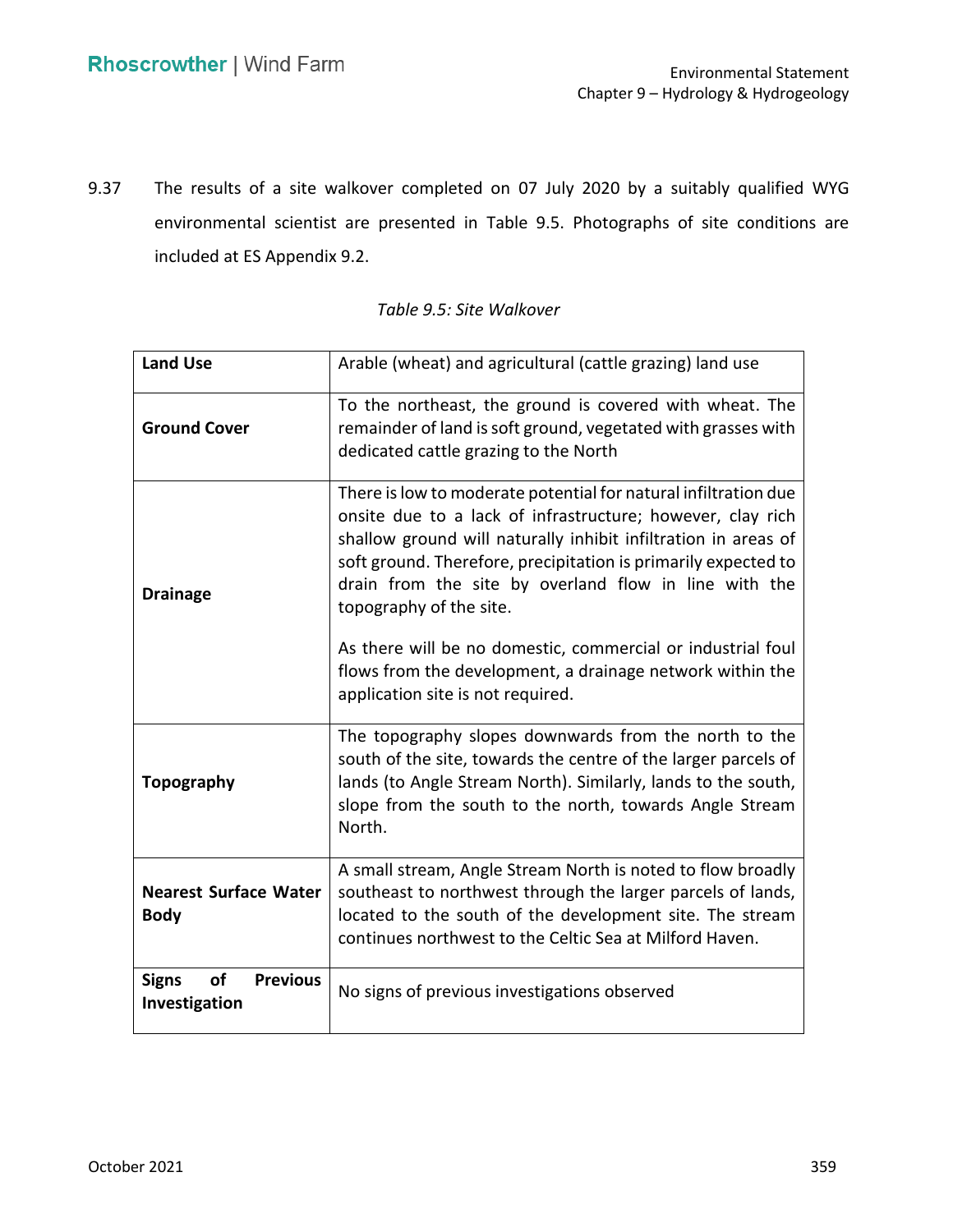| <b>Site Boundary</b>                                               | The main site entrance has security gates. All other<br>boundaries are predominantly hedge rows or farm gates |
|--------------------------------------------------------------------|---------------------------------------------------------------------------------------------------------------|
| of<br>Vegetative<br><b>Signs</b><br><b>Stress</b>                  | None observed                                                                                                 |
| <b>of</b><br>Evidence<br>Contamination                             | None observed                                                                                                 |
| <b>Evidence of Geological</b><br><b>Features</b>                   | None observed                                                                                                 |
| <b>Evidence of Tanks</b>                                           | None observed                                                                                                 |
| <b>Evidence</b><br>οf<br>any<br>buildings                          | At the east and south of the site there are a grouping of<br>agricultural buildings housing farm equipment.   |
| <b>Surrounding</b><br>present<br>day<br>contaminative<br>land uses | Surrounding land is generally agricultural                                                                    |
| of<br><b>Evidence</b><br>groundwater                               | No evidence of groundwater issuing at the surface was<br>observed.                                            |

## **Site Investigations**

 9.38 There have been no known site investigations completed within the confines of the proposed site boundary.

## **Made Ground / Reclaimed Land**

 9.39 Based on the site visit on 07 July 2020, no areas suggestive of reclaimed or made ground were evident.

## **Climate**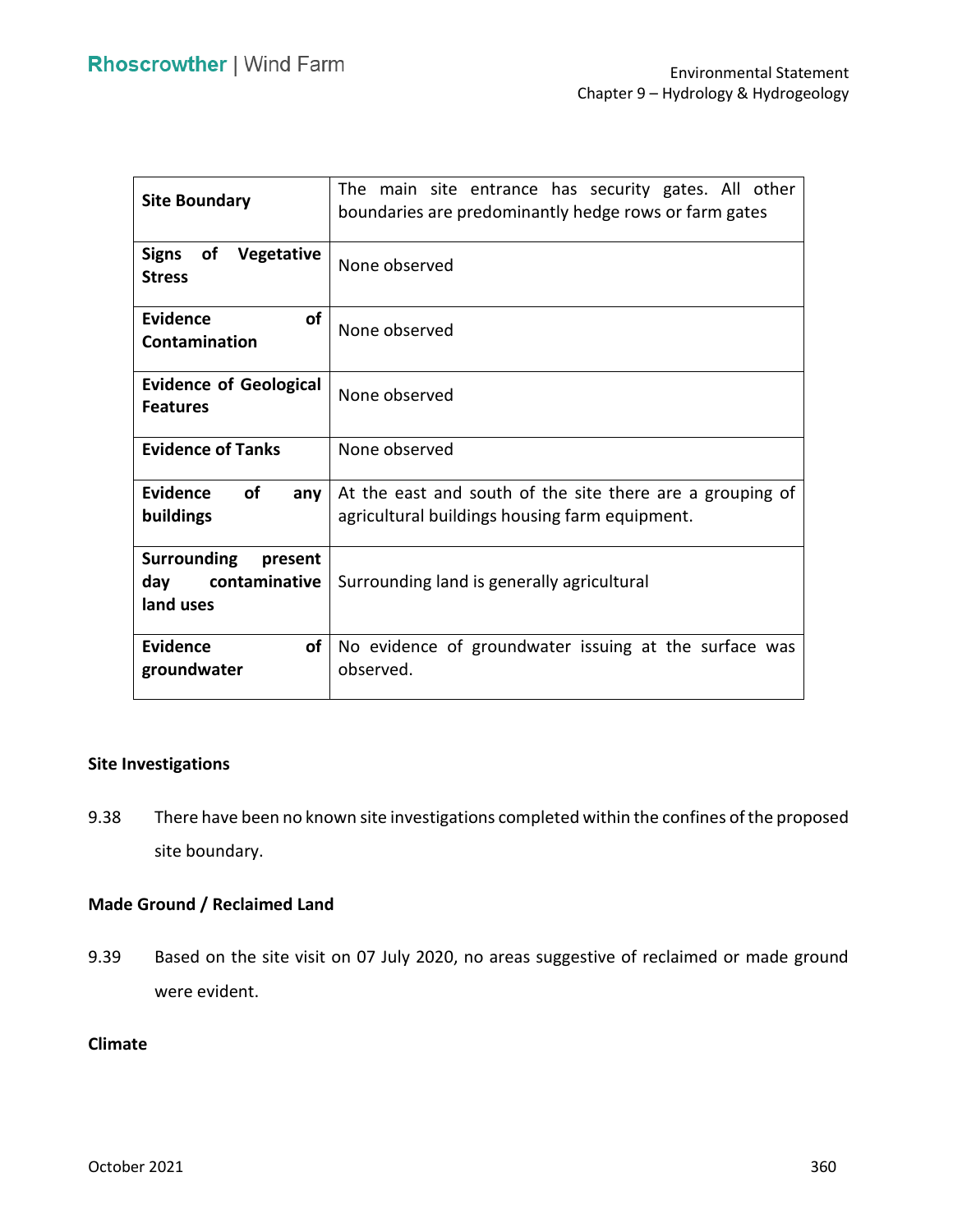9.40 The Average Annual Rainfall at the site is expected to be between 65-130mm/month, and 1,075mm/year for the total annual average. This information has been taken from the Milford Haven C.B. (Nearest climate station to Rhoscrowther, located approximately 2 miles away) using Meteorological Office dataset from 1981-2010.

### **Surface Hydrology**

 9.41 As described above, a stream known as Angle Stream North runs through the site, flowing in a south-east to north-westerly direction. Angle Stream North forms part of the South West Wales River Basin and has a total length of circa 2.6km from where it emerges to the east of the site at Green Hill Reservoir. The stream flows south of the site and generally acts as a localised drainage basin, with the stream having an elevation of circa 25mASL to the east as it enters the ownership boundary and an elevation of 10mASL along the western ownership boundary. The gradient of the stream shallows towards the centre of the small valley. Table 9.6 below summarises all mapped and or identified water features at the proposed development site and within the larger parcel of lands, owned by the developer.

| <b>Surface Water</b><br><b>Feature</b> | <b>Site</b><br><b>Region</b> | <b>Easting</b><br>(NGR) | <b>Northing</b><br>(NGR) | <b>Comments</b>                                                                                          |
|----------------------------------------|------------------------------|-------------------------|--------------------------|----------------------------------------------------------------------------------------------------------|
| Spring No.1                            | <b>NE</b>                    | 191315                  | 201938                   | Not observed to be flowing.<br>Significantly overgrown and<br>suspected Japanese<br>Knotweed in vicinity |
| Spring No.2                            | Outside<br>site              | 190568                  | 201613                   | No flow observed                                                                                         |

| Table 9.6: Surface Water Features at Rhoscrowther Site |  |  |  |  |
|--------------------------------------------------------|--|--|--|--|
|--------------------------------------------------------|--|--|--|--|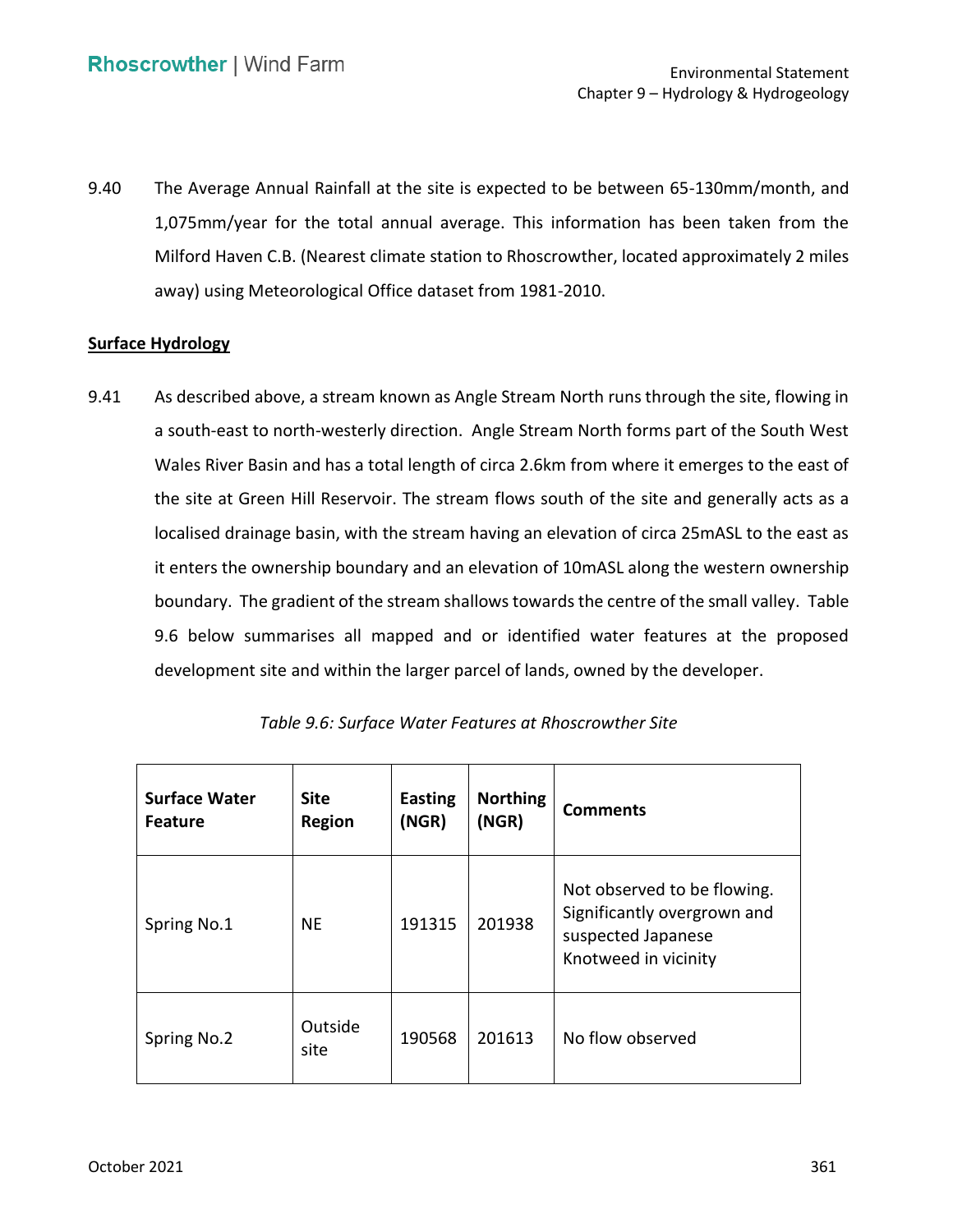| Spring No.3                             | Outside<br>site | 190694 | 202140 | Could not access field to<br>observed potential flow |
|-----------------------------------------|-----------------|--------|--------|------------------------------------------------------|
| Well                                    | Outside<br>site | 191236 | 201387 | Well not in use, lost/not<br>located.                |
| Angle Stream<br>North (Up-<br>stream)   | Outside<br>site | 191494 | 201456 | No flow observed in stream                           |
| Angle Stream<br>North (Down-<br>stream) | Outside<br>site | 190472 | 202070 | Field Hydrochemistry taken                           |
| Ford                                    | Outside<br>site | 190878 | 201807 |                                                      |
| Settlement<br>Lagoons                   | Outside<br>site | 191018 | 201724 |                                                      |

 9.42 There are 5No. minor tributaries / drainage features that drain the lands within the ownership boundary and discharge into the Angle Stream North. No drainage features / minor tributaries are located within the site boundary; however, a spring is located close to the southern boundary of the site. All of these drainage features are expected to have been formed naturally along spring lines and the flow of water from said springs running overland has carved these features into the landscape.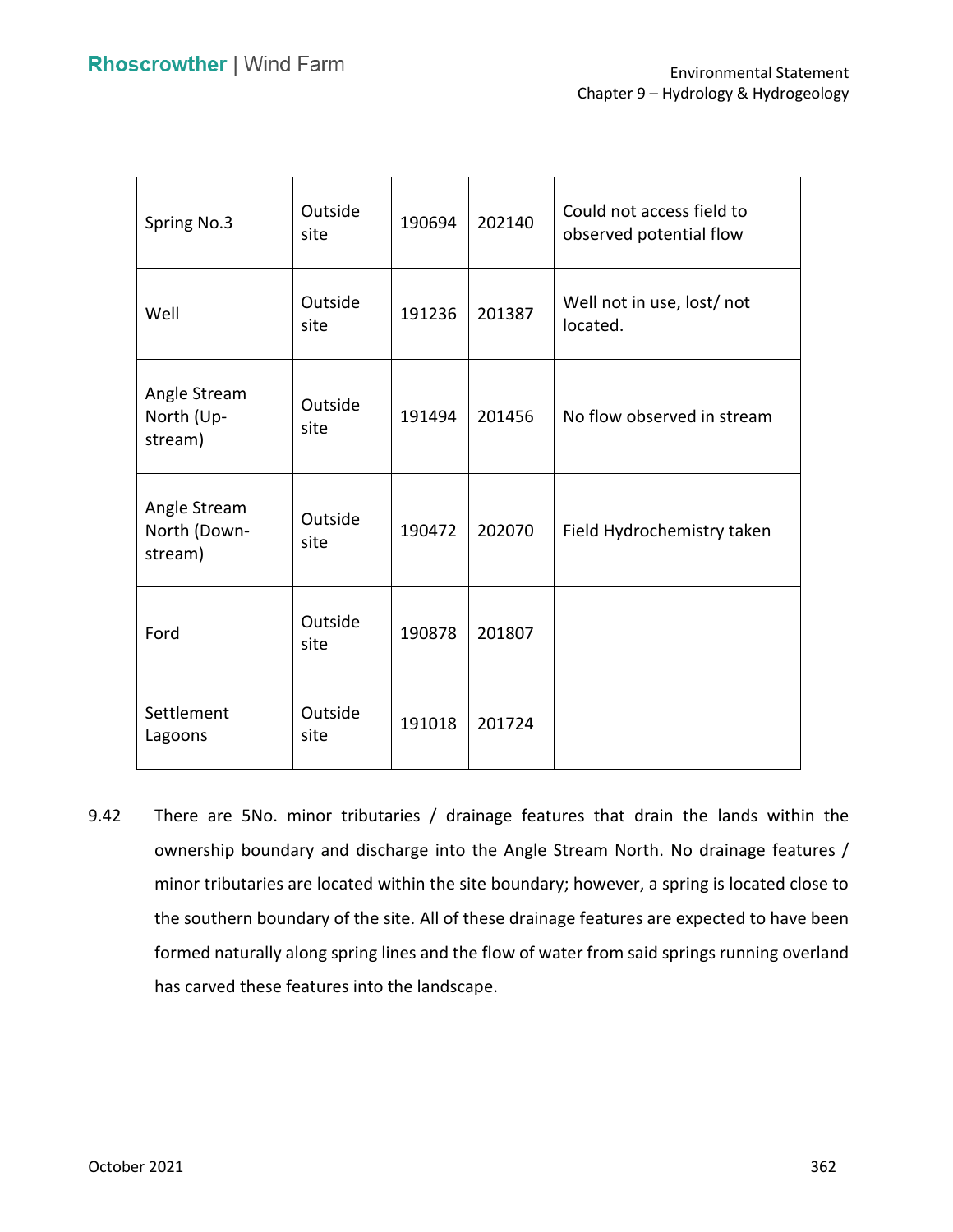- 9.43 A spring is located close to the southern boundary of the site which has created a minor tributary which flows south to join Angle Stream North in the valley to the south. The spring was not observed to be flowing during WYG's site walkover in July 2020.
- 9.44 A second drainage feature is located in the south-eastern portion of the site originated along the line of a now out-of-use well which was not located during WYG's site walkover in July 2020.
- 9.45 Angle Stream North follows the land topography and eventually collect at a series of lagoons located in the centre of the lands around co-ordinates 191929, 201722. Some of these lagoons consist of reeds and tall grass and become stagnant during periods of low flow, allowing fines and sediment to precipitate out of the water. The stream continues to flow north-westwards, crossing a ford before it meets two smaller tributaries in the site's western portion formed by local drainages and springs (SW 2 and SW 3) coming from the north and south. The stream continues to follow the valley bottom, flowing north-westwards leaving the ownership boundary near the town of Rhoscrowther in the northwest at grid reference 190472, 202070. The stream elevation at this location is circa 10mASL. Field hydrochemistry the baseline results are presented in Table 9.7. was taken points where Angle Stream North enters and leaves the ownership boundary and
- 9.46 The surface water field hydrochemical results indicate that the water which is fed from the site is slightly alkaline and undergoes minimal change between entering and exiting the lands. After leaving the ownership boundary, the tributary continues to flow 0.65km westwards from Rhoscrowther town and discharging into Angle Bay which ultimately feeds into the Milford Haven and eventually the Celtic Sea.

 *Table 9.7: Field Hydrochemistry at Stream Tributary Leaving Point taken on 07/07/20*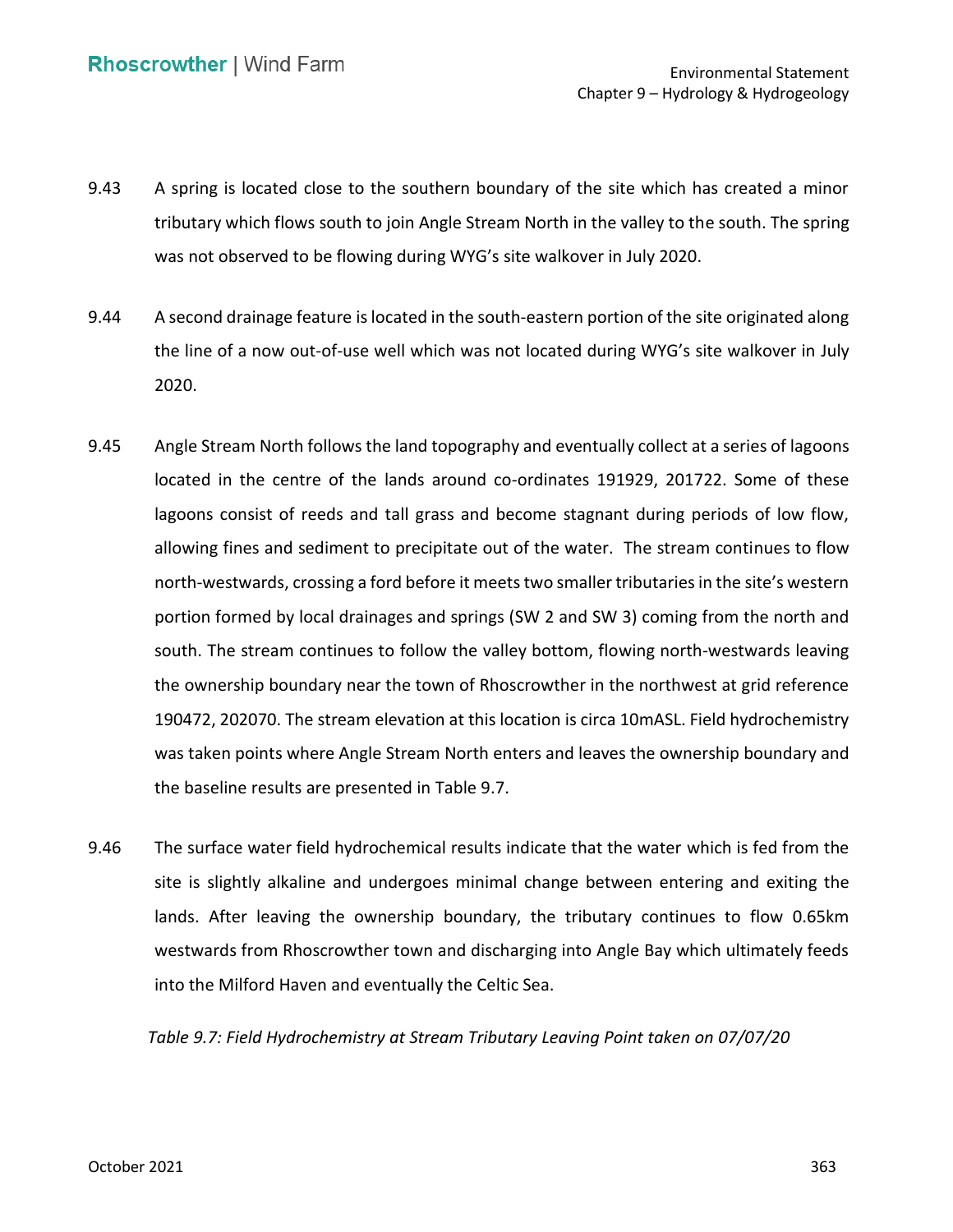| Parameter                           | <b>Units</b>      | <b>Reading</b>           |                    |  |
|-------------------------------------|-------------------|--------------------------|--------------------|--|
|                                     |                   | <b>Up-stream (Entry)</b> | Down-stream (Exit) |  |
| pH                                  | pH units          | 8.63                     | 8.52               |  |
| <b>Electrical Conductivity (EC)</b> | uS/cm             | 399.29                   | 281.90             |  |
| Temperature                         | ºC                | 15.7                     | 15.31              |  |
| <b>Rugged Dissolved Oxygen</b>      | mg/l              | 9.72                     | 9.27               |  |
| Signs of Oil & Grease               | Visual Inspection | None                     | None               |  |

- 9.47 Lands to the north of the proposed development site are occupied by Rhoscrowther Oil Refinery. The proposed development site and Oil Refinery are separated by an unnamed road. The southeast – northwest trending road roughly marks the line of a local flow divide. Drainage to the south of this flow divide drains the northern portion of the proposed development and discharges to Angle Stream North. Drainage to the north of the flow divide (lands occupied by the oil refinery) is in a northerly direction towards Nangle Bay, which also discharges into Milford Haven.
- 9.48 There is expected to be no risk of surface water draining from lands to the north onto the proposed development site.
- 9.49 An annual rainfall of circa 1,000mm together with expected shallow top and subsoil cover at site. These factors likely combine to produce a well-draining environment, with rainfall percolating through the soils and then encountering the poorly transmissive bedrock at shallow depth. The combination of freely draining soils and poorly productive / poorly transmissive bedrock are expected to explain why there are multiple annotated springs the site, form the principal controls on the hydrological regime at the proposed development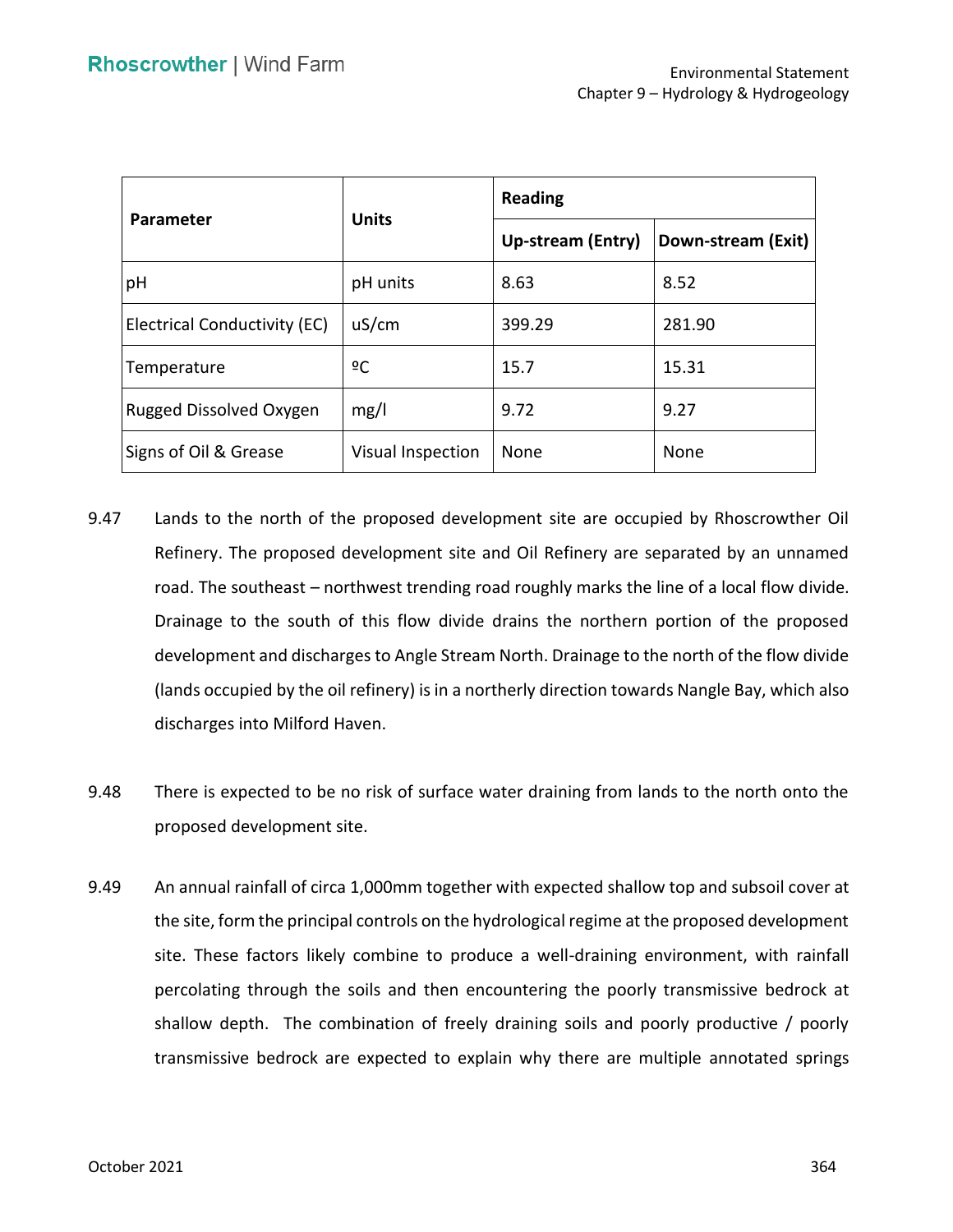emerging at that the site. Springs represent the point at which groundwater, and in this case presumed to be shallow groundwater in the soil environment, encounters lower permeability strata (assumed to the be the on-site bedrock) and is forced up, emerging at the ground surface as a spring. Springs were not observed to be flowing at the time of WYG's survey in July 2020.

- 9.50 Given the nature of the shallow to moderate sloping hills at the site, and the relatively high rainfall input, it is considered that there is a moderate to high potential for runoff at the site; however, the freely draining nature of the sub-soil ensures that much of the rainfall is absorbed by the soil environment and only emerges as springs where conditions permit.
- 9.51 Some limited recharge of the local shallow bedrock system is also likely, helping to support springs and small Private Water abstractions in the area; however it is expected given the geology that the majority of wells are shallow installations designed to harness shallow groundwater in the soil / drift.

#### **Flooding**

- 9.52 The development boundary lies within an area identified as at low risk from land flooding, this is shown on the Risk of Flooding from Surface Water Map presented below in Figure 9.2. The map shows that, with the exception of some small areas of low risk extending a few meters from the stream, the remainder of the high and medium risk areas are confined to the stream channel itself.
- 9.53 The site area has not been identified to be at risk of flooding from the sea. The nearest main river lies over 1km to the south of the site area, this has been identified by NRW as having no impact to the site due to its extended proximity. Two small areas of flood zone three has been identified approximately 0.5km away, further down gradient from the site towards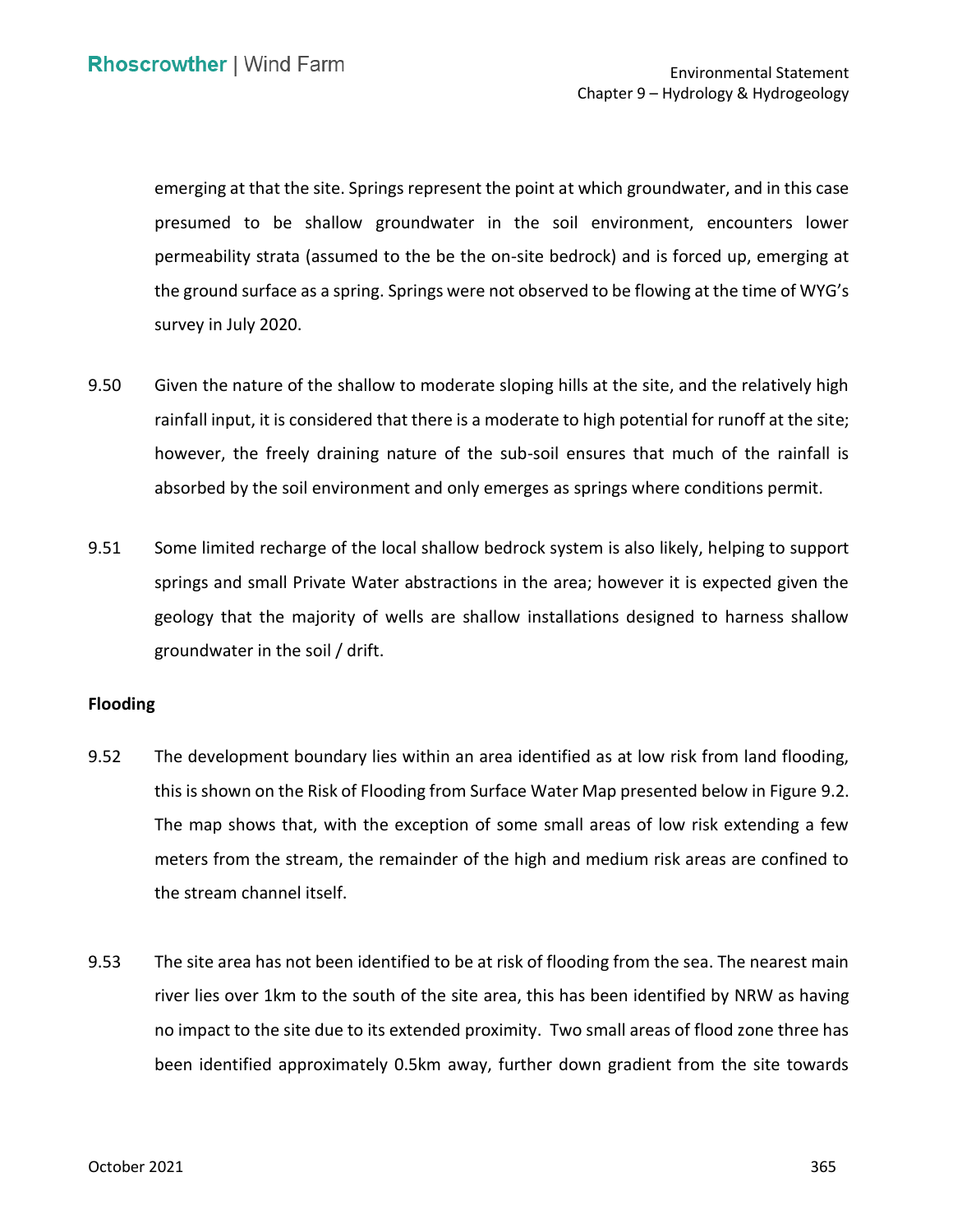Angle Bay, these zones have been classified by NRW as outlying areas which are likely to be affected by a major flood, with up to a 0.1 per cent (1 in 1000) chance of occurring each year. The site has been shown to display a low risk of flooding from rivers and the sea. There is less than a 0.1 per cent (1 in 1000) chance of flooding occurring each year.

 *Figure 9.2: Flood Risk from Surface Water - Adapted 1:10 000 risk of Flooding from surface water map from Natural Resources Wales (NRW). Blue line indicates ownership boundary while red boundary is proposed development boundary. Image from NRW Flood Risk Viewer consulted on 07 July 2020.* 



*Surface Water Quality*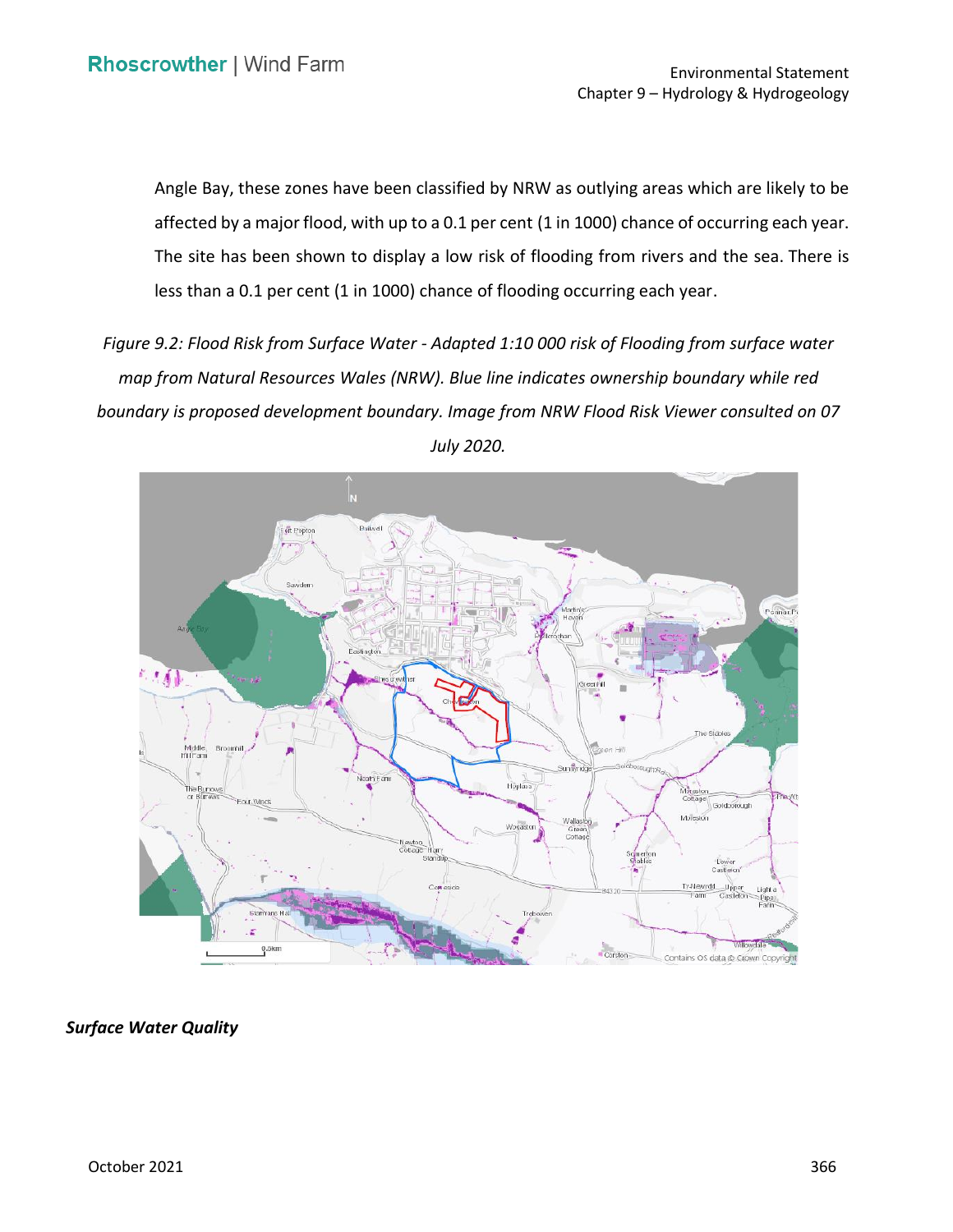- 9.54 During the site visit a visual inspection of the on-site streams were undertaken. The water quality appeared to be visually good, with no on-site sources of pollution apparent. The series of settlement lagoons located in the central area of the site, have presumably formed naturally, however, this has been difficult to establish using historical maps, given in part the presence of dense tree vegetation along the central portion of the site. The 1977 – 1994 Ordnance Survey Map and all older Historical OS Maps reviewed for the site show no signs of the settlement lagoons, suggesting that they may be man-made features.
- 9.55 No published information is available in respect of the chemical water quality of stream. No water quality samples were taken for analysis during the site visit.

## **Superficial Aquifer**

- 9.56 Only a small portion of the Site contains superficial deposits (Figure 9.3 below). A small wedge present in the north western corner of the Site as Angle Stream North flows off site towards Rhoscrowther town and Angle Bay. This small wedge of alluvium has been identified capable of supporting water supplies at a local rather than strategic scale, and in some cases forming an important source of base flow to rivers. These are generally aquifers formerly classified as minor aquifers. Whilst alluvium can sometimes support abstractions, it is considered that given the size and extent of the superficial cover, it is unlikely to be widely by Natural Resources Wales having a 'Secondary A' aquifer designation - permeable layers exploited.
- 9.57 The remainder of the site has been established to not be covered with any superficial geological deposits and therefore there are no further superficial aquifers.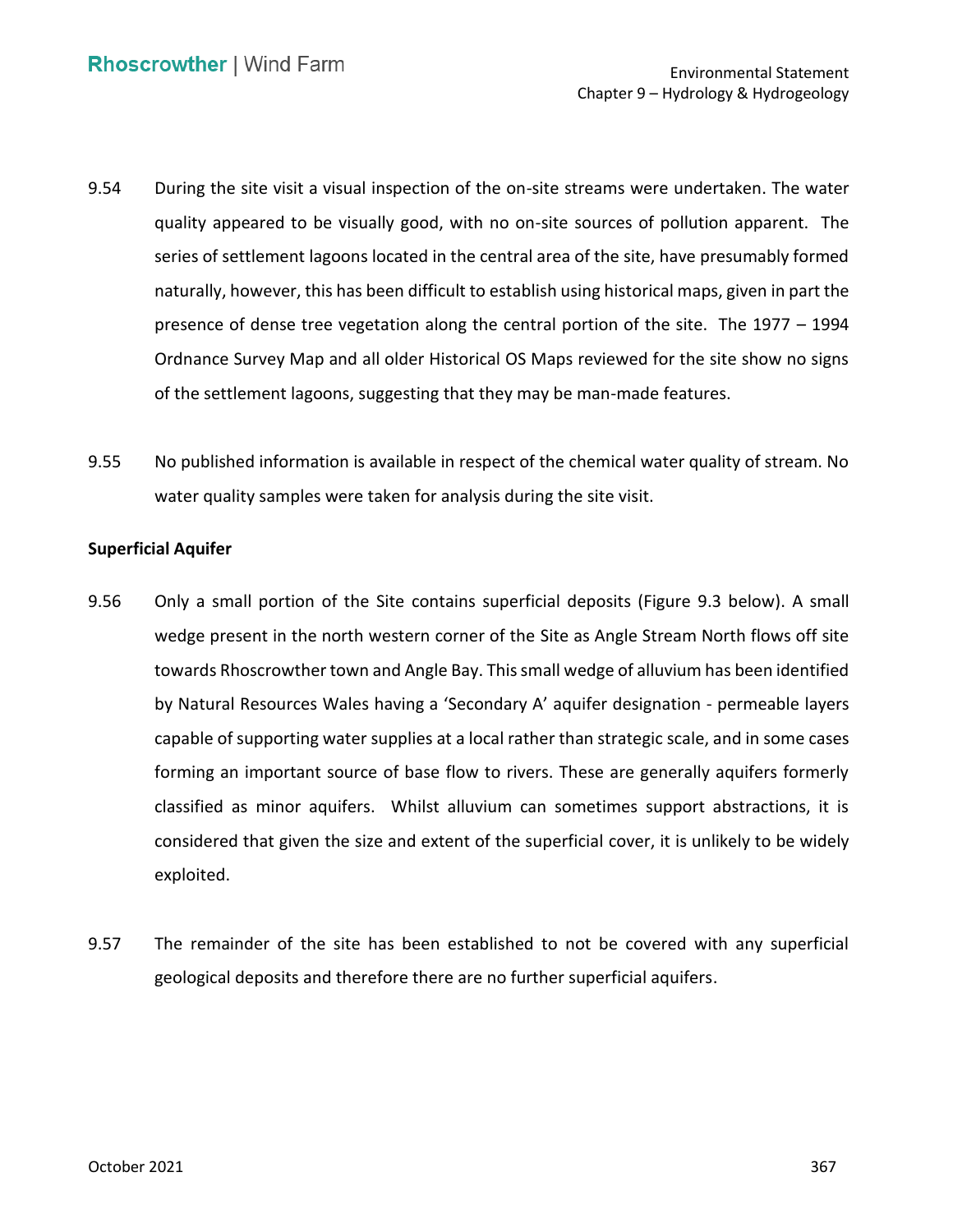*Figure 9.3: Superficial Hydrogeological Deposits – Adapted 1:75:000 map of superficial deposit. Blue line indicates ownership boundary while red boundary is proposed development boundary. Image from BGS GeoIndex consulted on 07 July 2020.* 

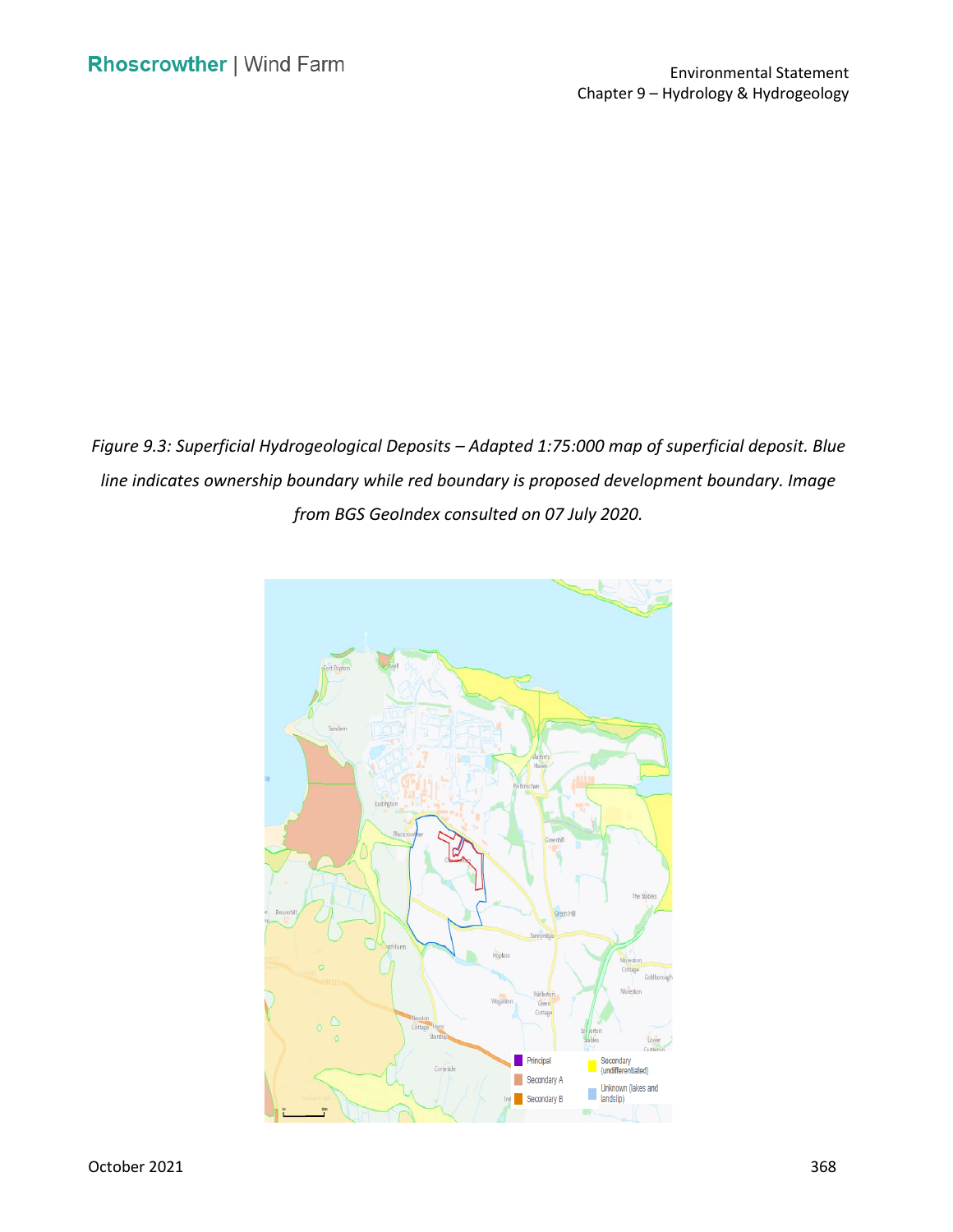#### **Bedrock Hydrogeology**

 9.58 The BGS has identified the Skrinkle Sandstone formation and the Ridgeway Conglomerate Formation to be a low productivity aquifer (Figure 9.4 below). The interbedded limestone and mudstone of the Avon group lying to the west of the site, within the ownership boundary is identified to be a moderately productive aquifer.

 *Figure 9.4: Bedrock Hydrogeology – Adapted 1:75:000 map of bedrock hydrogeology. Blue line indicates ownership boundary while red boundary is proposed development boundary. Image from BGS GeoIndex consulted on 07 July 2020.*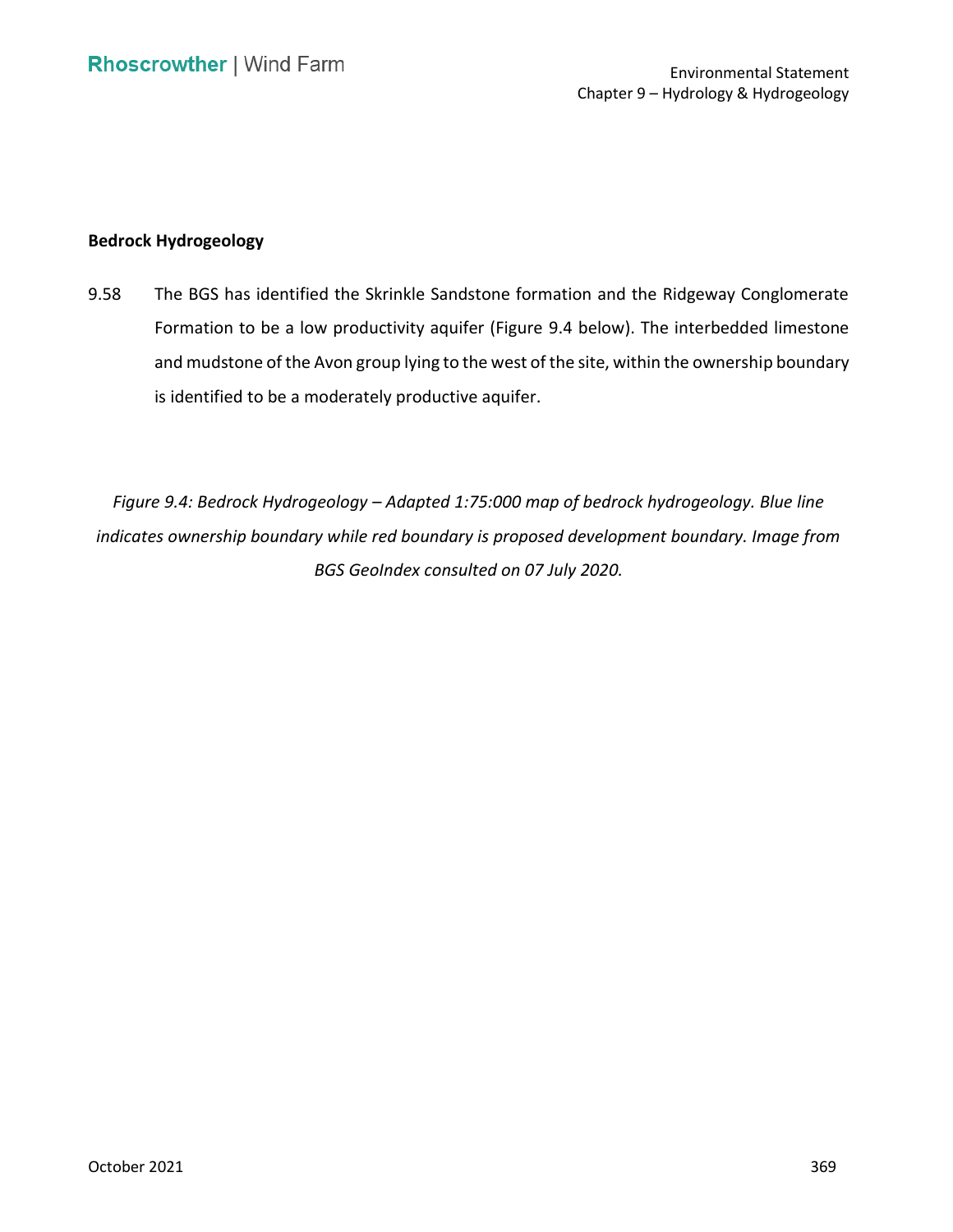

- 9.59 Groundwater classification by Natural Resources Wales, classifies all bedrock within the site as Secondary A aquifer designation (Figure 9.5 below): permeable layers capable of supporting water supplies a local rather than strategic scale, and in some cases forming an important source of base flow to rivers. These are generally aquifers formerly classified as minor aquifers.
- 9.60 Both interbedded limestone and mudstone aquifers and sandstone conglomerate aquifers rely heavily on secondary porosity (fracture flow), for the transmission of water.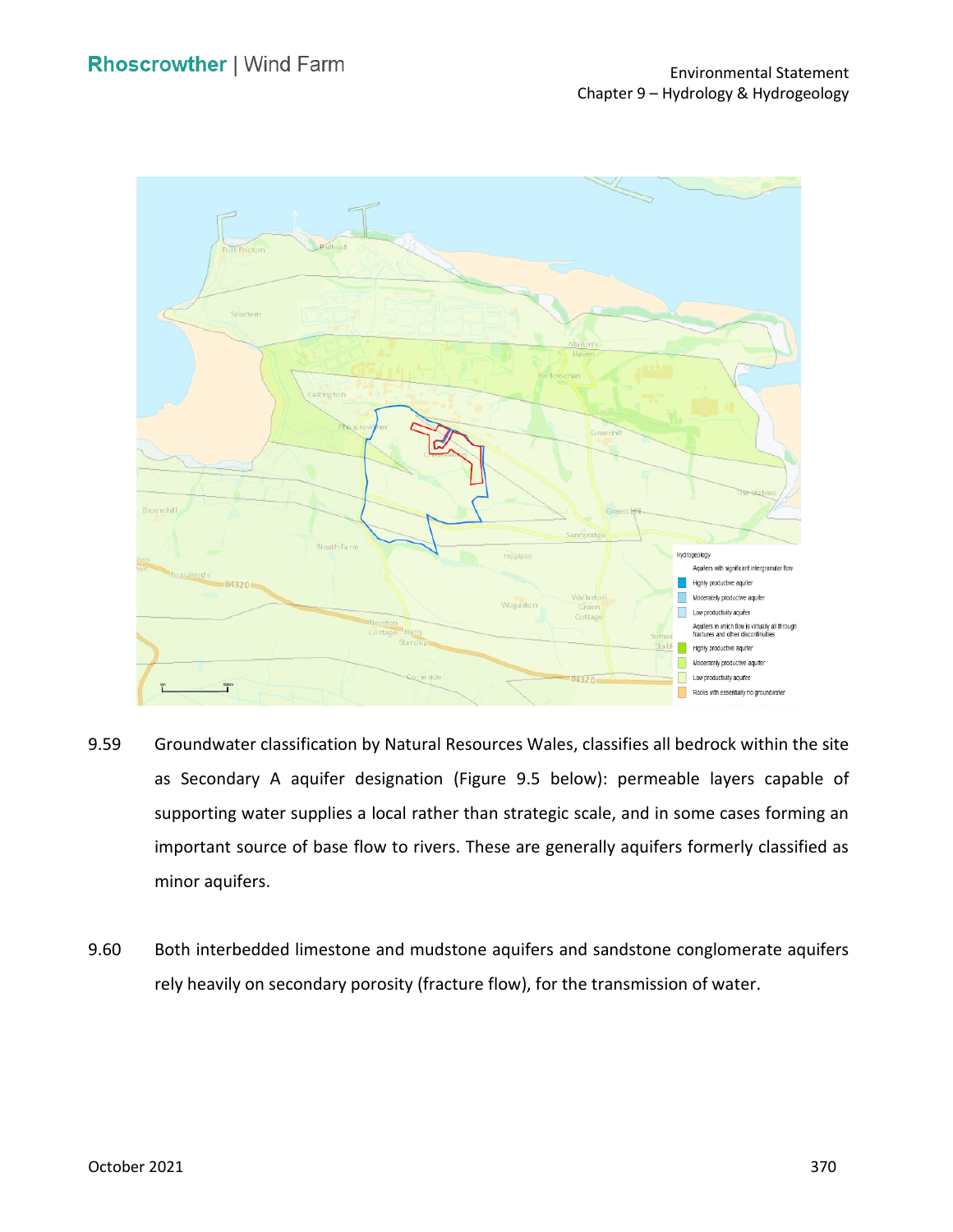*Figure 9.5: Bedrock Hydrogeological Designation – Adapted map of bedrock hydrogeological designation. Blue line indicates ownership boundary while red boundary is proposed development boundary. Image from BGS GeoIndex consulted on 07 July 2020.* 



#### **Abstractions and Impoundments**

- 9.61 Consultations were carried out with Natural Resources Wales (NRW) in respect of abstraction points within 2km of the proposed wind farm at Rhoscrowther. These abstractions points are presented in Table 9.8 below. The abstraction points have mostly been identified for general agricultural uses; some abstraction points have been in use since the mid-1980s.
- 9.62 NRW identified a discharge consent within 2km of the site area for a water company discharging sewage disposal works (NGR SM 900 022).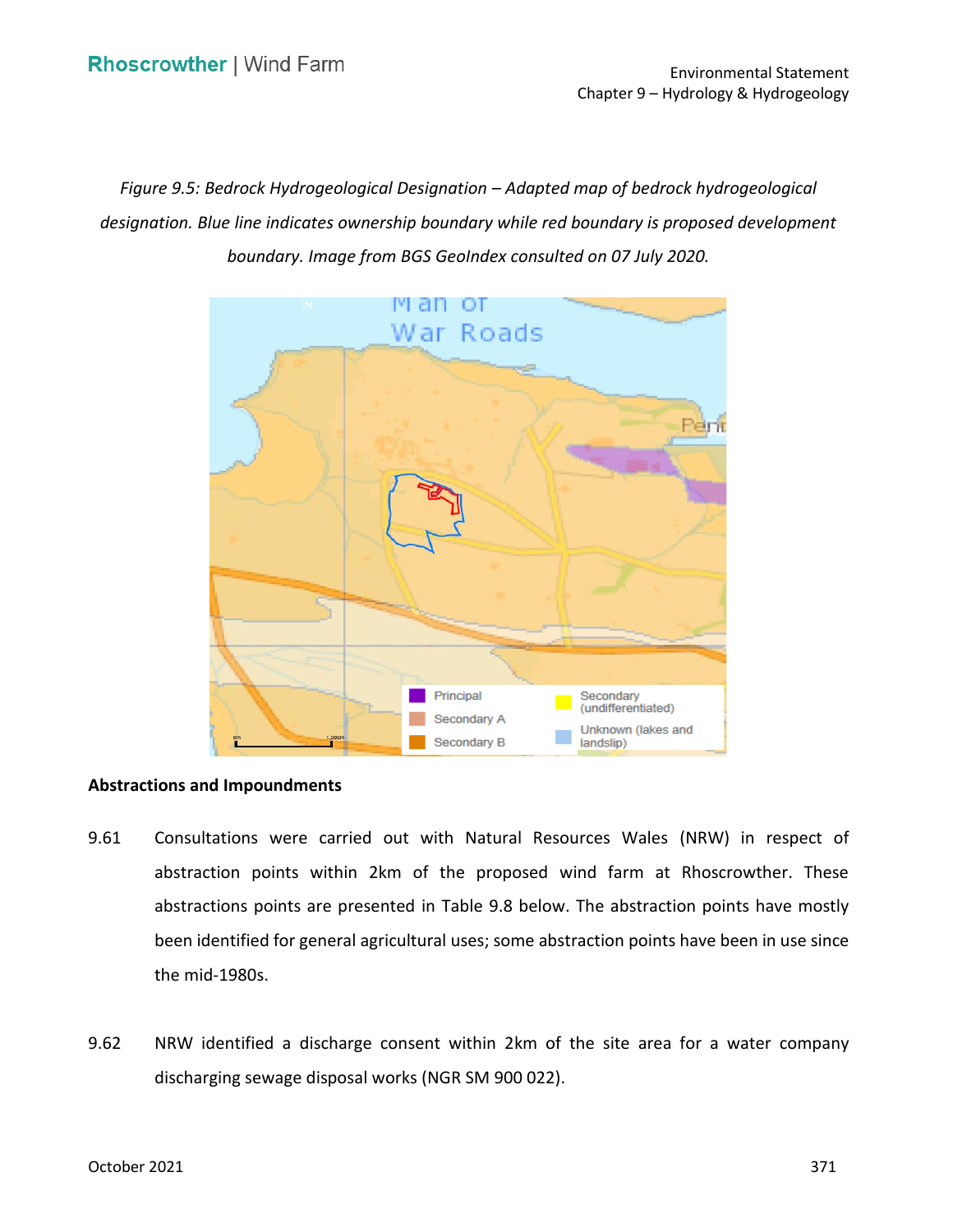*Table 9.8: Abstraction data within 2Km radius of Rhoscrowther site area adapted from Natural* 

*Resources Wales*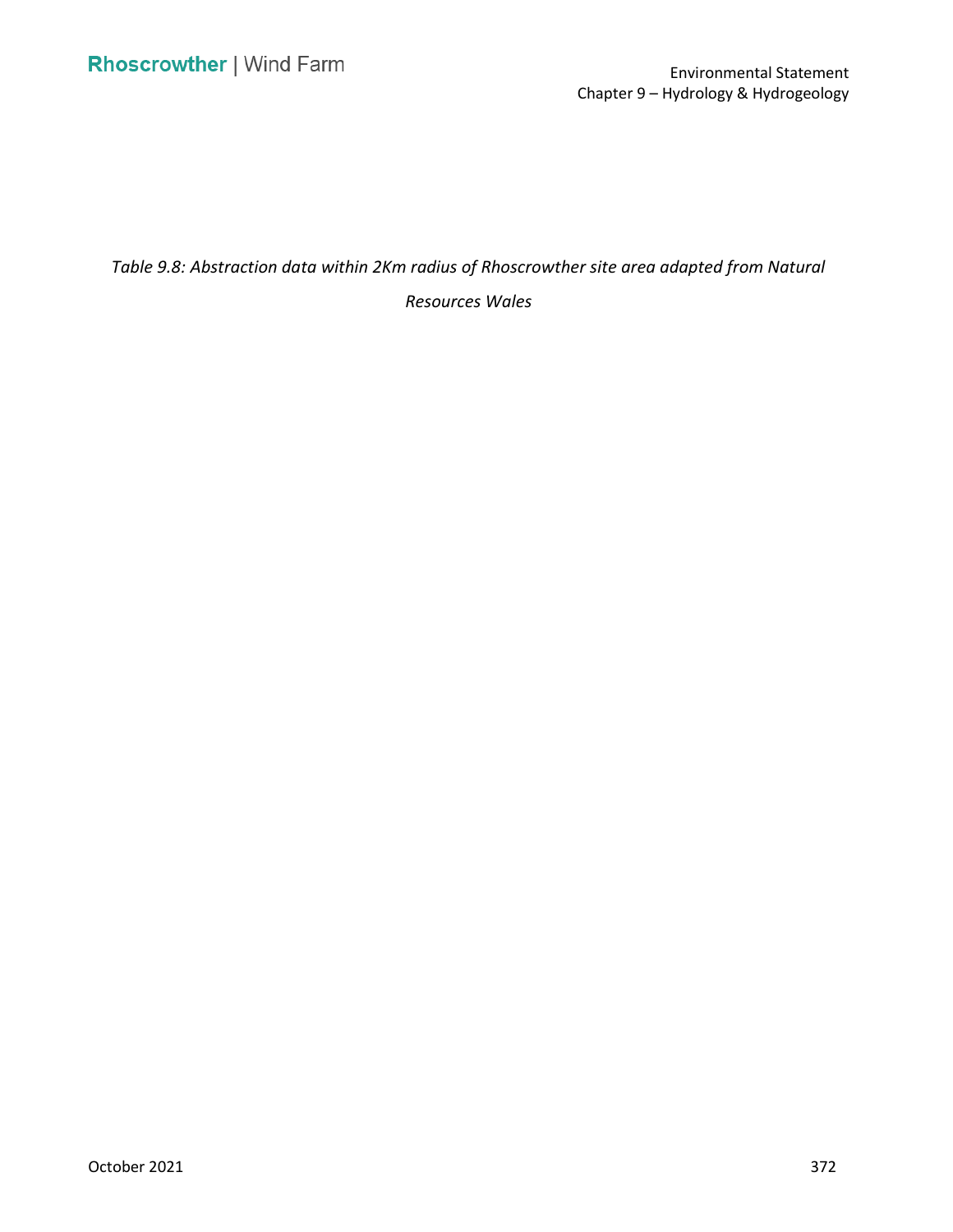| <b>Abstractio</b><br>n Licence<br><b>No</b> | Origin<br>al<br><b>Effecti</b><br>ve<br><b>Date</b> | <b>Version</b><br><b>Application</b><br><b>No</b> | <b>Address</b><br>Line <sub>2</sub> | <b>Purpose</b><br><b>Descript</b><br>ion | <b>Abstract</b><br>ion Start | <b>Abstract</b><br>ion End | <b>Source</b><br><b>Descript</b><br>ion | <b>NG</b><br>R1         |
|---------------------------------------------|-----------------------------------------------------|---------------------------------------------------|-------------------------------------|------------------------------------------|------------------------------|----------------------------|-----------------------------------------|-------------------------|
| 22/61/6/0<br>069                            | $21 -$<br>Aug-<br>90                                |                                                   | Hundleto<br>n                       | Agricult<br>ure                          | 01-Nov                       | 31-Mar                     | EAW<br>Surface<br>Water                 | <b>SM</b><br>919<br>007 |
| 22/61/6/0<br>117                            | $29 -$<br>May-<br>96                                | <b>WR733</b>                                      | Hundleto<br>n                       | Agricult<br>ure                          | 01-Nov                       | 31-Mar                     | EAW<br>Surface<br>Water                 | <b>SM</b><br>911<br>010 |
| 22/61/6/0<br>021                            | $26 -$<br>Mar-<br>91                                | WR1/3/40                                          | Hundleto<br>n                       | Agricult<br>ure                          | 01-Nov                       | 31-Mar                     | EAW<br>Surface<br>Water                 | <b>SM</b><br>906<br>010 |
| 22/61/6/0<br>040                            | $05 -$<br>Aug-<br>97                                |                                                   | Angle                               | Agricult<br>ure                          | 01-Nov                       | 31-Mar                     | EAW<br>Surface<br>Water                 | <b>SM</b><br>910<br>016 |
| 22/61/6/0<br>064                            | $19$ -Jul-<br>84                                    | NPS/WR/00<br>8389                                 | Whitehill<br>Way                    | Agricult<br>ure                          | 01-Nov                       | 31-Mar                     | EAW<br>Surface<br>Water                 | <b>SM</b><br>928<br>018 |
| 22/61/6/0<br>120                            | $16 -$<br>Apr-<br>97                                |                                                   | Angle                               | Agricult<br>ure                          | 01-Nov                       | 31-Mar                     | EAW<br>Surface<br>Water                 | <b>SM</b><br>899<br>012 |
| 22/61/6/0<br>081                            | $28 -$<br><b>Jun-88</b>                             | NPS/WR/00<br>8389                                 | Whitehill<br>Way                    | Agricult<br>ure                          | 01-Nov                       | 31-Mar                     | EAW<br>Surface<br>Water                 | <b>SM</b><br>920<br>022 |
| 22/61/6/0<br>114                            | $13 -$<br>Feb-<br>96                                |                                                   | Angle                               | Agricult<br>ure                          | 01-Nov                       | 31-Mar                     | EAW<br>Surface<br>Water                 | SM<br>893<br>014        |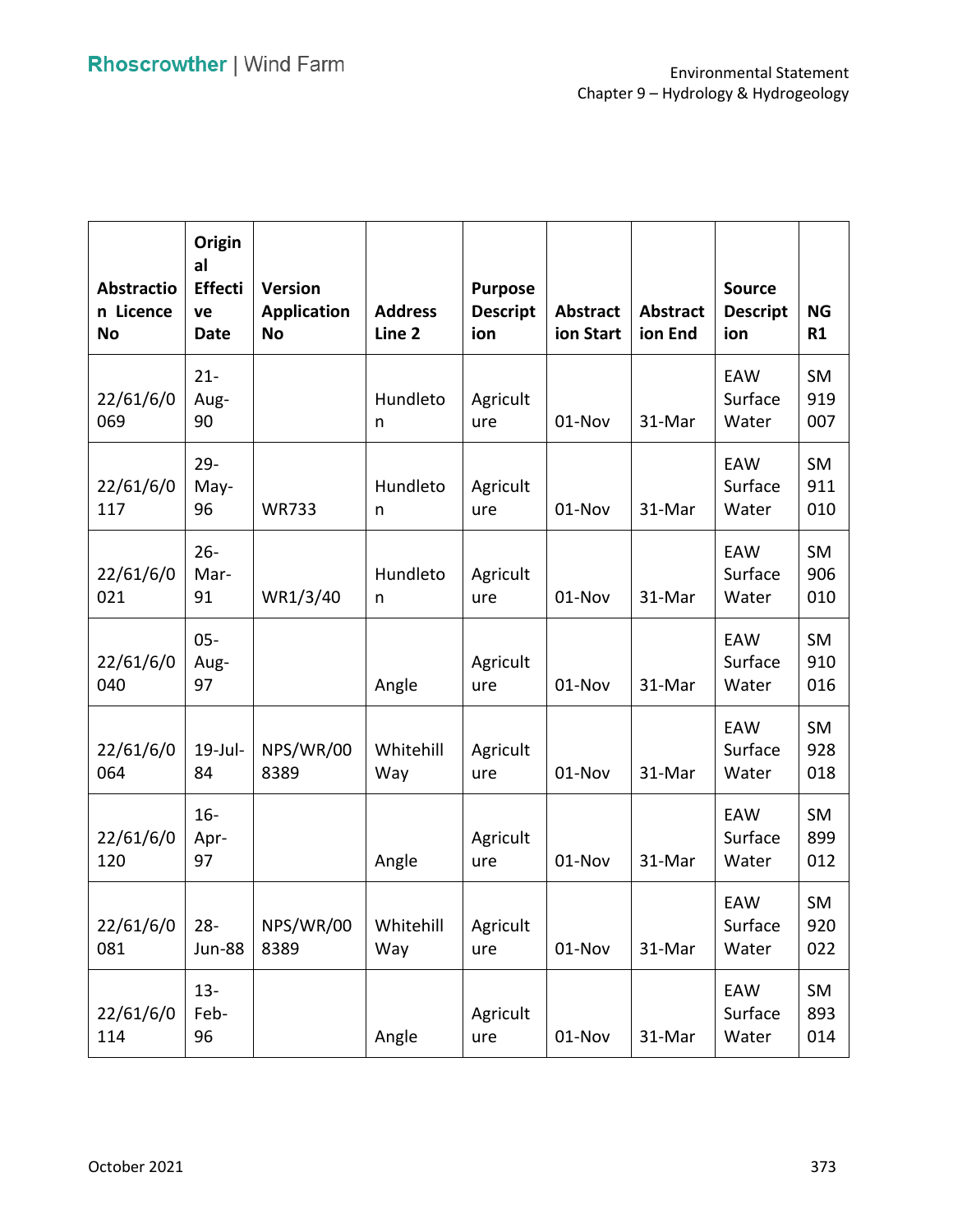| 22/61/6/0<br>105 | $19$ -Jul-<br>95     | <b>WR705</b> | Hundleto<br>n    | Agricult<br>ure | $01-May$ | 31-Aug | EAW<br>Surface<br>Water | <b>SM</b><br>900<br>014 |
|------------------|----------------------|--------------|------------------|-----------------|----------|--------|-------------------------|-------------------------|
| 22/61/6/0<br>068 | $24 -$<br>May-<br>85 |              | Rhoscrow<br>ther | Agricult<br>ure | 01-Nov   | 31-Mar | EAW<br>Surface<br>Water | <b>SM</b><br>918<br>008 |
| 22/61/6/0<br>069 | $21 -$<br>Aug-<br>90 |              | Hundleto<br>n    | Agricult<br>ure | 01-Nov   | 31-Mar | EAW<br>Surface<br>Water | <b>SM</b><br>902<br>014 |

### **Land Contamination**

- 9.63 In order to evaluate the potential for land contamination associated with historical land use, historical maps were reviewed in order to identify potentially contaminative historical activities. Information on the site's history was obtained through an inspection of available description below encompasses the period from 1862 to the present day. historical maps [\(https://maps.nls.uk/os/6inch-england-and-wales/\)](https://maps.nls.uk/os/6inch-england-and-wales/). The historical
- 9.64 A review of the historical maps show that the site has remained undeveloped from 1862 to present day. The proposed development site is generally consistent with the OSNI first edition (1862 -1864) map. The large refinery located to the north of the site was placed on lands which were marked as agricultural (1862 – 1952).
- 9.65 Pembrokeshire County Council was consulted on 17 June 2020 to which they provided a database of Environmental Pollution Incidents<sup>1</sup>. The dataset contains pollution incidents reported to NRW and only substantiated and closed environmental protection incidents are included. A total of 27No. events are recorded as occurring within the Pembrokeshire Unitary

 $1$  Natural Resources Wales, Environmental Pollution Incidents, Lle: A Geo-portal for Wales [consulted 24<sup>th</sup> June 2020]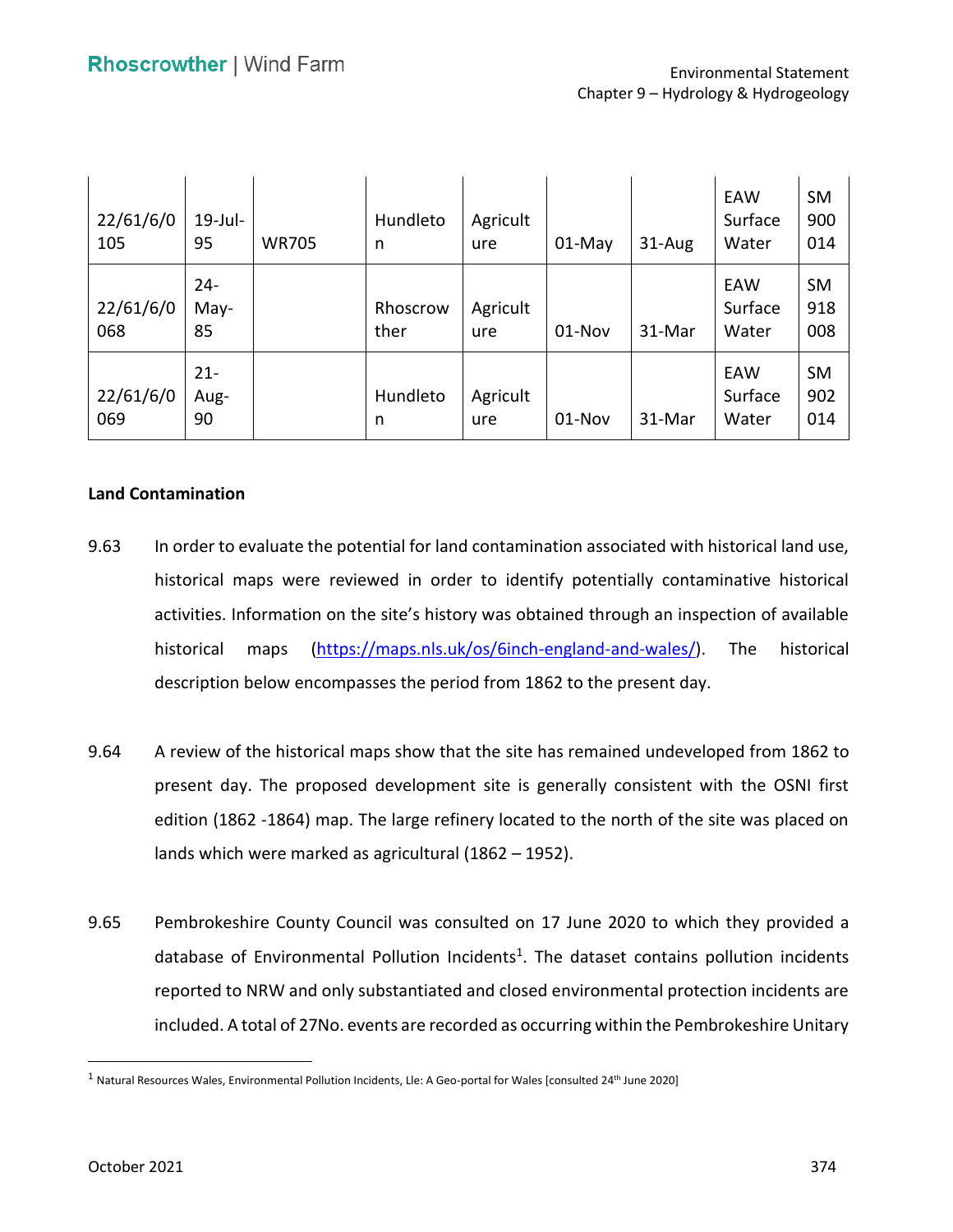Authority. Of these, only 1No. event (ID: 1704667) occurred within 2km of the site: 1.07km northwest of the site boundary. The significant event is noted to have impacted the air with inorganic chemicals / products with no secondary impact.

## **Protected Areas**

consulted on 29<sup>th</sup> June 2020 to further understand the Ecological designations in the vicinity of the proposed Rhoscrowther wind farm. The site area itself is not under any designations of ecological value; however, approximately 1.1km northwest and 1.5km southwest of the site, further down gradient of the small catchment area lie a number of designations as identified by MAGIC shown in Table 9.7 below. 9.66 The Multi-Agency Geographic Information for the Countryside (MAGIC) online viewer was

| <b>Ecological</b><br><b>Designation</b> | <b>Type of Designation</b>                                                               | Distance away<br>from<br>site/ description                       |
|-----------------------------------------|------------------------------------------------------------------------------------------|------------------------------------------------------------------|
| Woodland<br>Habitat                     | <b>Broadleaved Forest</b>                                                                | 0.1km southwest of site<br>area                                  |
| Milford Haven<br>Waterway               | Sites of Special Scientific Interest (SSSI) -<br>Code: 32WO3                             | 1.1km west of site area<br>Eastings: 189682<br>Northings: 202202 |
| Pembrokeshire<br>Marine                 | Special Areas of Conservation<br>Reference: UK0013116                                    | 1.1km west of site area                                          |
| Pembrokeshire<br>Marine                 | Inshore Special Area of Conservation<br>with Marine Components - Reference:<br>UK0013116 | 1.1km west of site area                                          |
| Seagrass Bed                            | Seagrass, CCW Phase 1 Intertidal Survey<br>(1996-2003) - Reference: 7                    | 1.1km west of site area                                          |

 *Table 9.9: Ecological Designations in the vicinity of Rhoscrowther wind farm by MAGIC*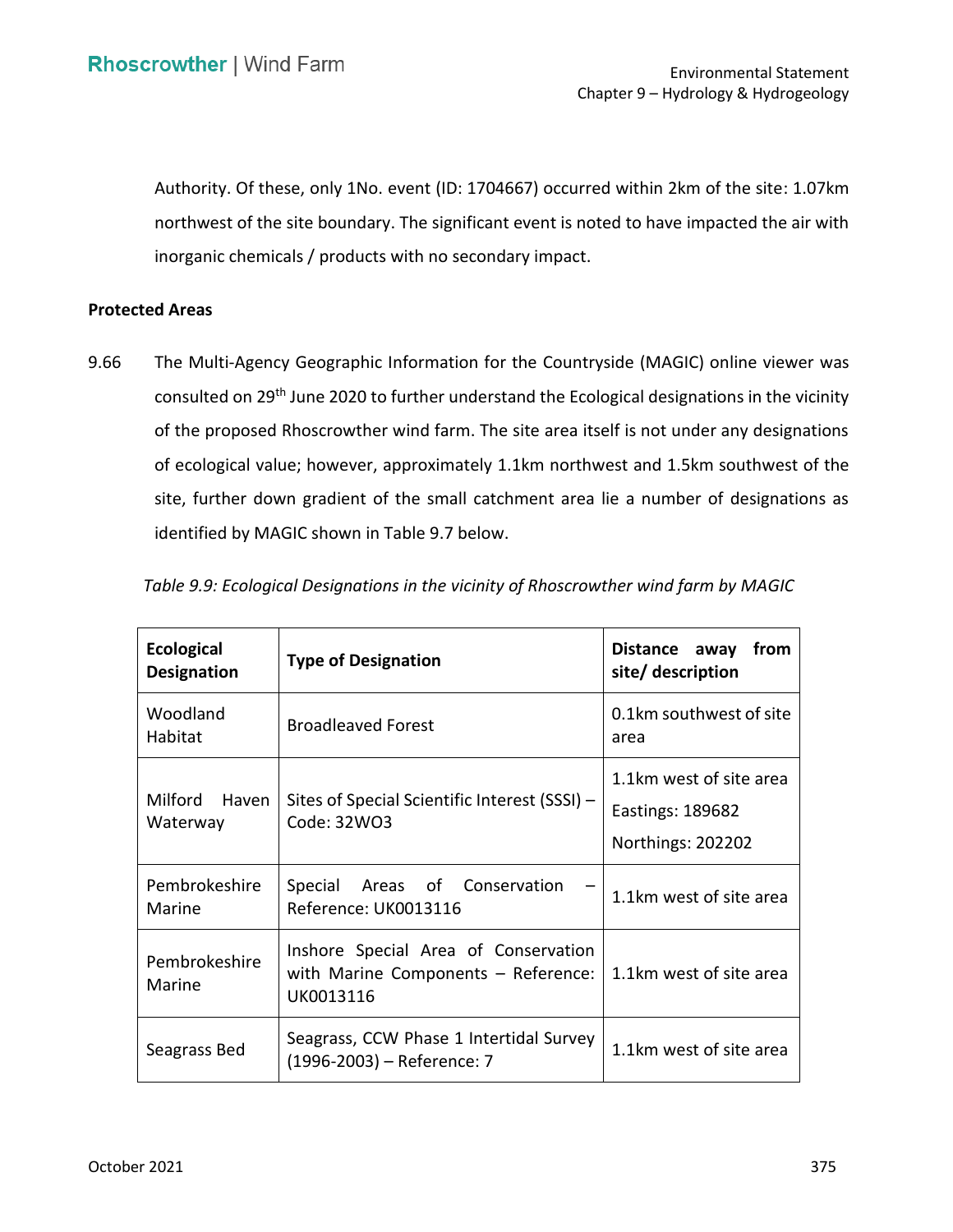| Sand - Seagrass<br>Bed                    | Intertidal Substrate, CCW Phase<br>$\mathbf{1}$<br>Intertidal<br>Survey<br>$(1996 - 2003)$<br>Reference: 4689 | 1.1km west of site area         |
|-------------------------------------------|---------------------------------------------------------------------------------------------------------------|---------------------------------|
| Broomhill<br><b>Burrows</b>               | Sites of Special Scientifics Interest                                                                         | 1.5km southwest of site<br>area |
| Limestone<br>Coast of South<br>West Wales | <b>Special Protection Area</b>                                                                                | 1.5km southwest of site<br>area |
| Limestone<br>Coast of South<br>West Wales | Special Area of Conservation                                                                                  | 1.5km southwest of site<br>area |
| Kilpaison<br><b>Burrows</b>               | <b>Special Protection Area</b>                                                                                | 1.7km southwest of site<br>area |

 9.67 NRW has designated the northwest running stream through the middle of the site as Angle Angle Stream North has a hydrology status of not high and good morphology status providing the over hydro morphological quality to be not high. Stream North – headwaters to tidal limit; its current ecological quality is of moderate status.

## **Landfill / Waste Sites**

 9.68 Natural Resources Wales have highlighted that there is a historical inert landfill site ("Cheveralton Landfill") within the proposed development site. The landfill is classified as having received inert material between December 1992 and October 1995 under licence number 34195 and licensee, W. J. A. Williams & Son. The total site area expected to contain waste is circa 1.1ha. The landfill occupies an area of land to the south east of Cheveralton Farm.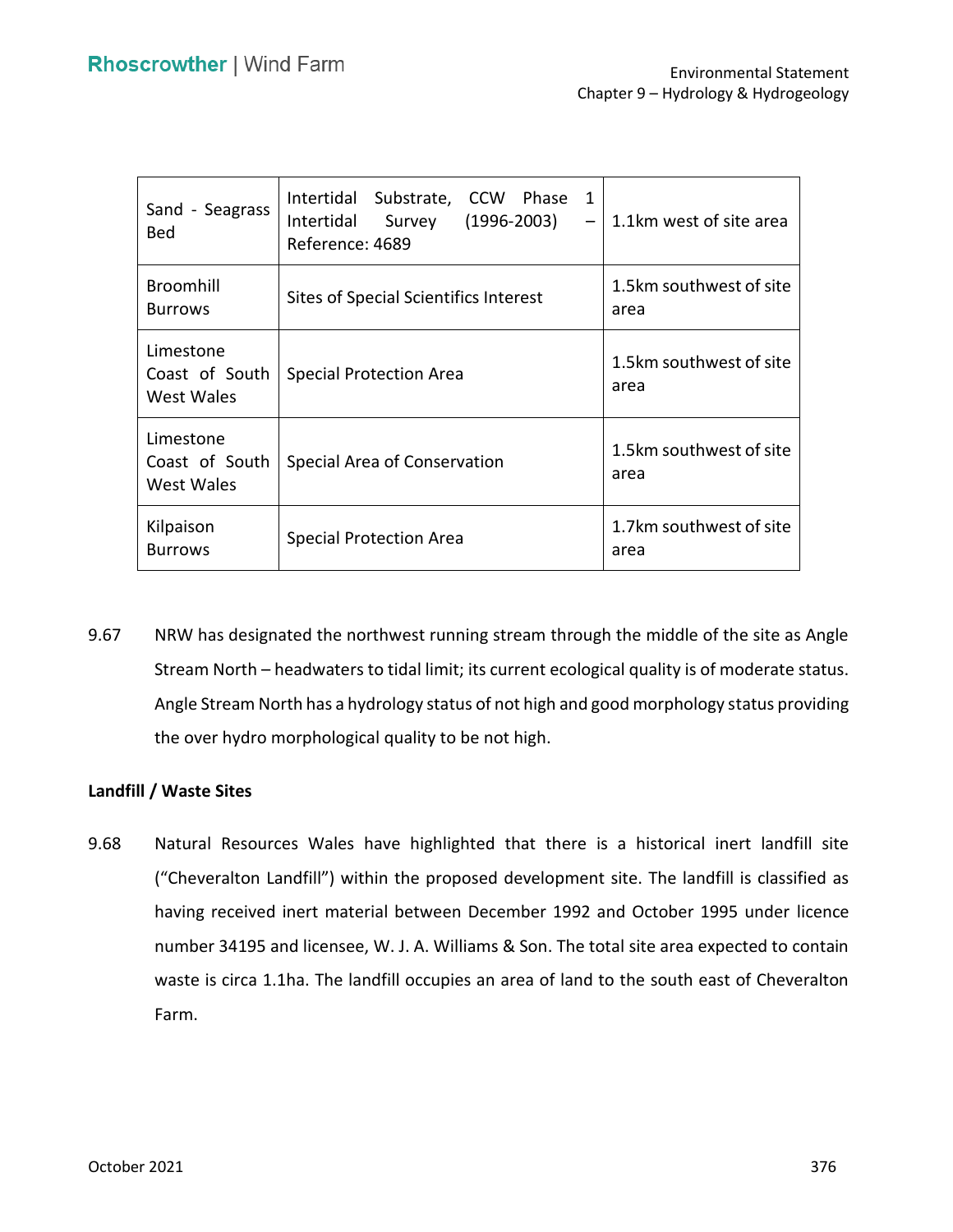- 9.69 The landfill is recorded as inert but there is evidence that industrial, commercial and household waste may have also been accepted.
- 9.70 It is possible that if the landfill contains industrial, commercial and household waste that there may be the potential for gas generation / migration. The current site development plan indicates that a track will trend north of the landfill and a hardstanding associated with a wind turbine is to be sited at the northwest corner of the landfill but outside of the landfill boundary. Earthworks relating to the hardstanding are proposed to extend marginally into the boundary of the historical landfill.
- 9.71 It is proposed that a preliminary risk assessment (PRA) will be completed for the site and supplemented with site investigation works following the completion of an investigation design as part of the PRA. The site investigation works would then be undertaken as part of a Generic Quantitative Risk Assessment (GQRA), in line with Guiding Principles for Land Contamination, and it is hoped that the GQRA works would be conditioned to the Planning Application.

### **Natural Hazards and Mining**

 9.72 The BGS Geoindex database of historic mine working, shaft and adits was consulted. There are no known historical mining features located within 1km of the site. Regarding natural hazards, a historical earthquake is noted from 1892 c. 1.39km northwest of the north site boundary.

### **Temporal Change**

 9.73 The future baseline in relation to surface waters and groundwaters is unlikely to change significantly in the short, medium or long term unless there is a significant change in land use within the vicinity of the site. Use of the site as a windfarm will result in little change to the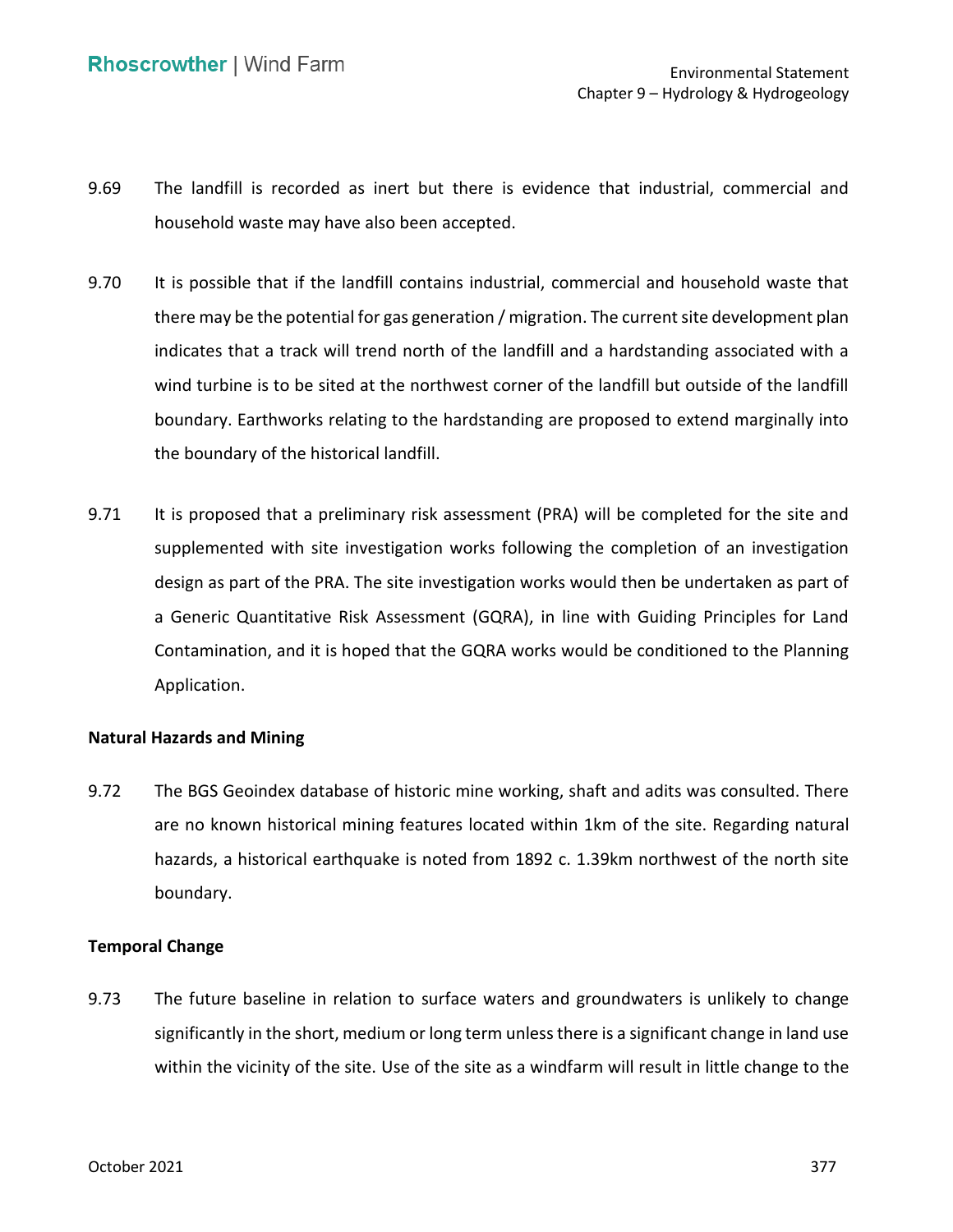baseline soil environment and geological environments. This is discussed further within the assessment section below.

## **Aquifer Vulnerability**

 9.74 The entire site has been classified as under groundwater vulnerability zones by NRW (Figure 9.6 below). The site and surrounding owned lands have been designated as 'Secondary Aquifer: High vulnerability'. The vulnerability appears to be associated with the Ridgeway Conglomerate Formation.

 *Figure 9.6: Groundwater Vulnerability Designation – Adapted map of groundwater vulnerability. Blue line indicates ownership boundary while red boundary is proposed development boundary. Image from BGS GeoIndex consulted on 07 July 2020.* 



 **Groundwater Protection Zones**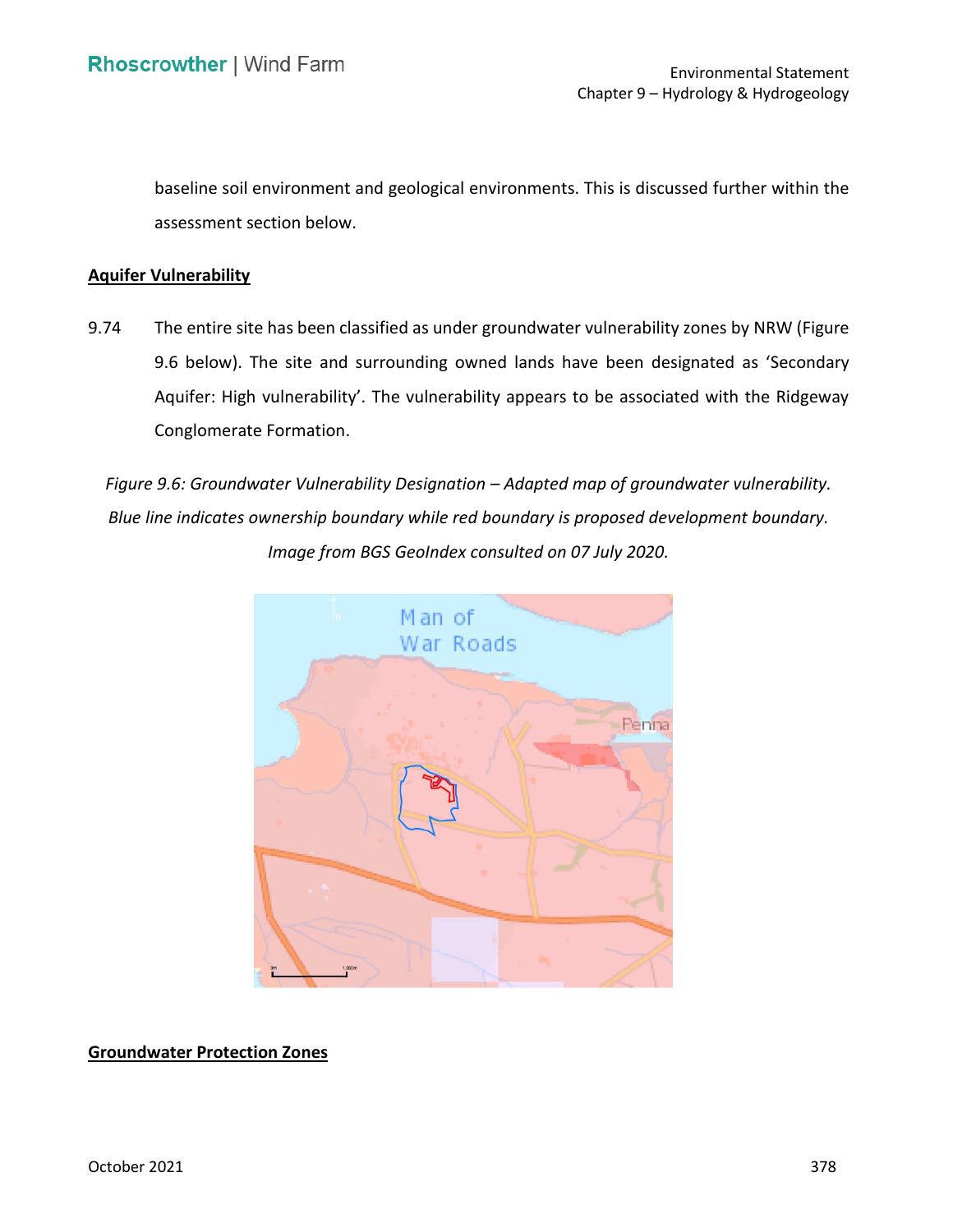9.75 Natural Resources Wales identified no Groundwater Protection Zones in the vicinity of the site area.

## **Hydrogeological Conceptual Model**

 9.76 The site area as mentioned above acts as a localised drainage system, with only a small wedge of alluvium to the northwest of the site, the remainder of the site area is overlain by thin soil cover which was historically used as agricultural land. Despite the site area not having any superficial deposit cover which would reduce the site's aquifer vulnerability, the soil cover over the entire site contains a degree of clay content, this acts partially as a semi- onto the site will become runoff into Angle Stream North following the gradient of the local site catchment. Some of the precipitation will infiltrate slowly through the soil but because of the semi permeable nature of the bedrock, recharge will likely run along the surface of the bedrock together with the relatively steep gradient of the land and enter into Angle Stream North with minor lag time. permeable barrier to potential contamination sources. The majority of precipitation falling

#### **Hydrological Designations**

 9.77 As outlined above, Natural Resources Wales has identified the stream running northwest through the site to be Angle Stream North – headwaters to tidal limit. Angle Stream North is classified by NRW as "Low, Extra Small, Calcareous"; it sits as part of South West Wales management catchment and lies as part of the Western Wales river basin district. The stream has a waterbody ID of GB110061025060 (Grid Reference X: [191,262.54;](https://191,262.54) Y: [201,495.38\)](https://201,495.38), is a part of a protected area and its overall risk is probable. No historic measurements of the quality of Angle Stream North are available.

#### **Predicted Trends**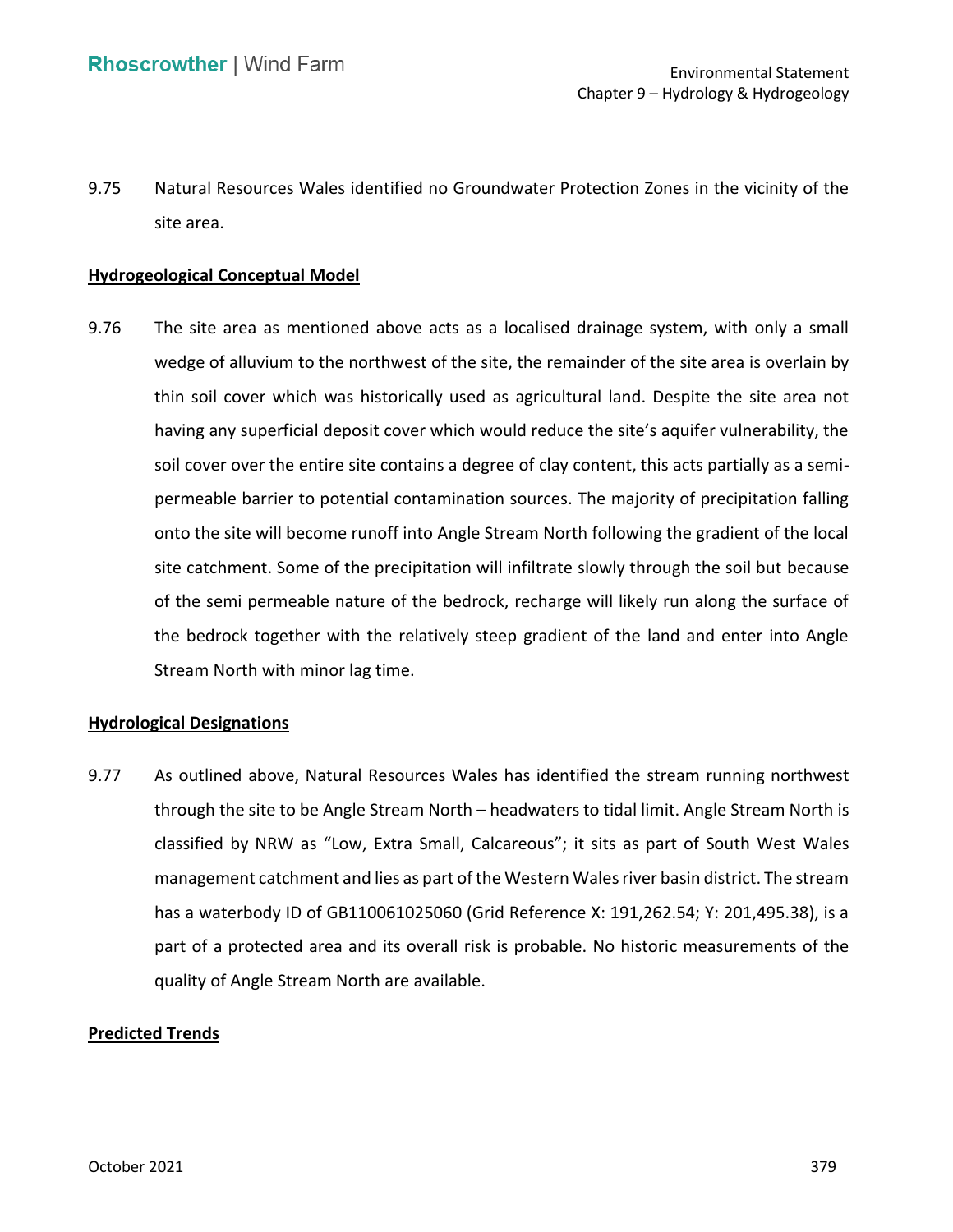- 9.78 Hydrological systems are nominally in a state of constant flux. However, the potential influences on the future hydrology of the site have been identified as changes in land use and climate change. NRW has predicted the stream's ecological quality to remain the same as moderate.
- 9.79 The nature of the site means that the land use is unlikely to change substantially during the lifetime of the proposed wind farm. However, climate is likely to prove more variable, with observed historical and predicted future changes in global climate due to a combination of both natural and human causes. The main human influence on global climate is increasing emissions of greenhouse gases such as carbon dioxide and methane. For Wales, the latest climate change predictions indicate a change in summer rainfall of between -43% and +5% by 2080. This is predicted to be accompanied by increases in winter rainfall of between 4% and 42% respectively<sup>2</sup>.

## **Sensitive Hydrological and Hydrogeological Features**

 9.80 The hydrological and hydrogeological features with greatest sensitivity to the development are areas immediately adjacent to the surface watercourses, any changes to the surface water will have a direct impact to the downstream environment of Angle Stream North where the Milford Haven Waterway presents some ecological value and is a designated SSSI. Other features of interest include the catchments relating to groundwater abstractions. The constraints caused by these features have been used to inform the design mitigation of the wind farm.

## **Design Optimisation**

<sup>&</sup>lt;sup>2</sup> Online Climate Change Report 4.3.8 Precipitation Maps (ukclimateprojections.defra.gov.uk)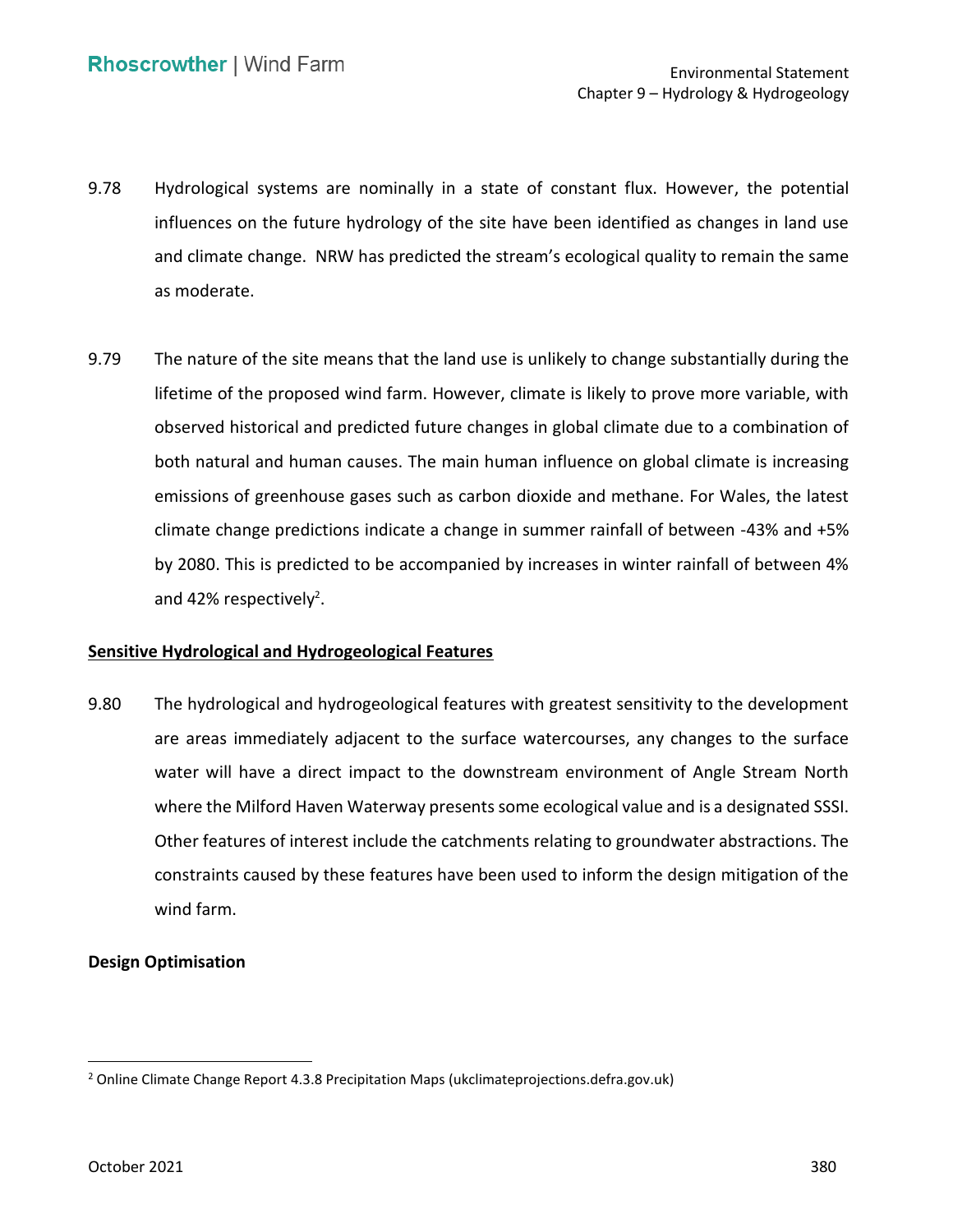- 9.81 This section outlines the mitigation and offsetting measures that have been incorporated during the design and planning of the Rhoscrowther Wind Farm layout. Where possible, wind farm structures are sited such that they avoid the requirement for unnecessary earthworks. Where co-location is unavoidable, mitigation measures are to be introduced during their construction and operation. Such measures will be implemented as a matter of course at all construction locations, regardless of their location within the wind farm site. The measures described are essential to pollution prevention and control and reflect current industry best practice.
	- i. Location of Turbine(s) and crane pads a minimum of 50m from water course on site;
	- ii. Location and maintenance of minimum 25m distances from wells and springs on site.

### **Hydrological Constraints**

 9.82 The main hydrological constraints (Table 9.10) for the development are the surface watercourses. A 50m buffer zone has been incorporated to prevent development near watercourses. This is a standard buffer based on professional judgement for watercourses on wind farms and similar developments and is considered protective of ecology.

| <b>Hydrological Constraint</b>                                                         | Rationale                                                                                                                                                                    |
|----------------------------------------------------------------------------------------|------------------------------------------------------------------------------------------------------------------------------------------------------------------------------|
| Areas to be avoided $-$<br>50m buffer zone surrounding all<br>watercourses and springs | Risk of soil erosion, accidental spillages or<br>concrete pollution entering controlled waters,<br>accidental spillage of spoil or plant fuels entering<br>controlled waters |

 *Table 9.10: Hydrological Constraints to Development at Rhoscrowther*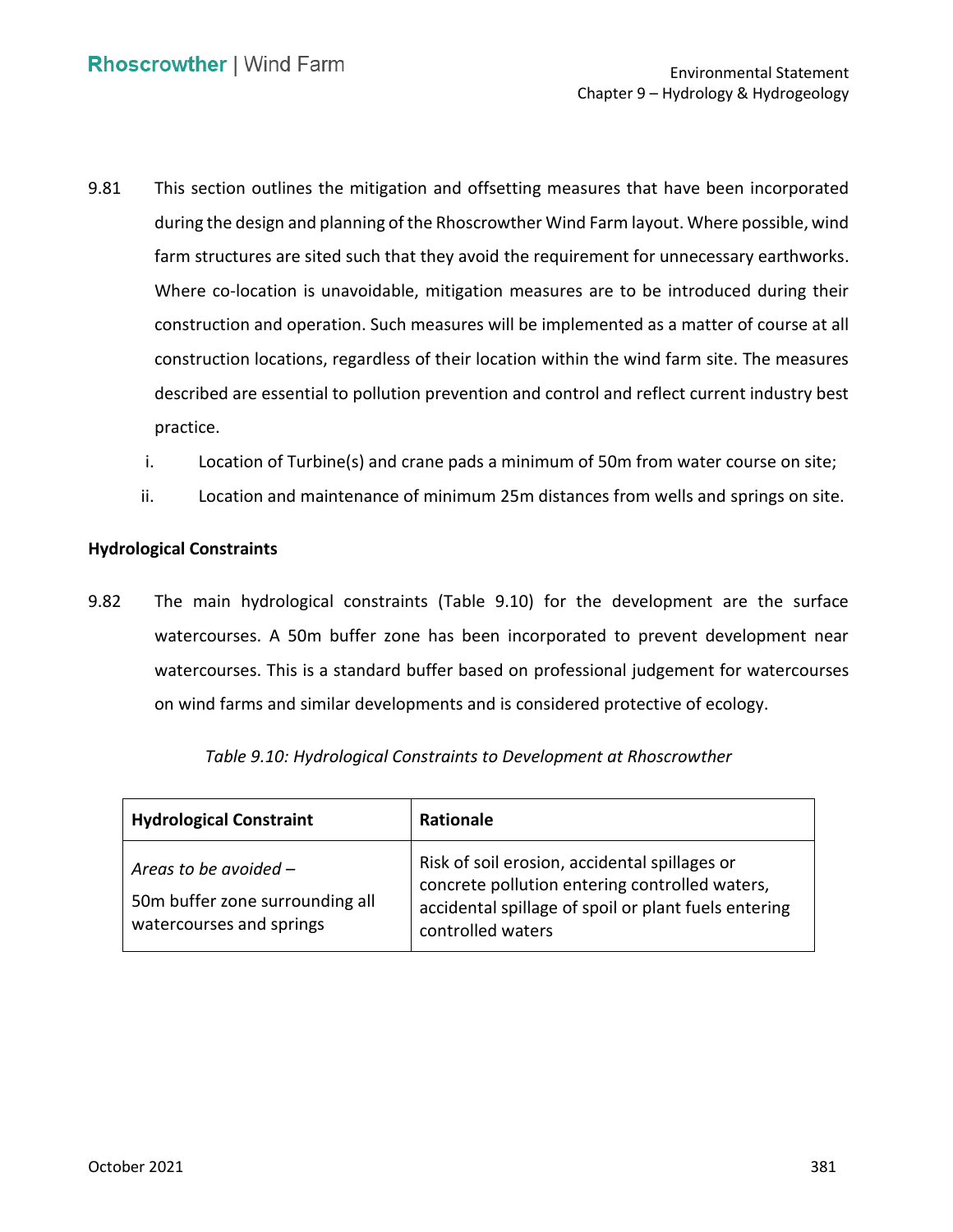| Areas acceptable with mitigation $-$<br>Areas of wet ground where not in<br>the immediate vicinity of<br>watercourses.<br>Crossings of Angle Stream North<br>and tributaries | Sensitive hydrological regime. Damage to soils<br>may occur from structural damage and/or changes<br>to the soil water table.<br>Construction acceptable if mitigation in place and<br>suitable engineering design implemented |
|------------------------------------------------------------------------------------------------------------------------------------------------------------------------------|--------------------------------------------------------------------------------------------------------------------------------------------------------------------------------------------------------------------------------|
| Private water supply sources and<br>their immediate indicative<br>catchments: No PWS were found<br>within 2Km of site area<br>(Pembrokeshire Council)                        | Risk of contamination by groundwater drainage.                                                                                                                                                                                 |
| Areas suitable without mitigation $-$<br>Drier, elevated ground well away<br>from watercourses and catchments<br>of nearby water supplies.                                   | Unlikely to result in accelerated runoff rates,<br>except for wind farm tracks. Not likely to lead to<br>significant changes in hydrological regime.<br>Impacts expected to be minimal in light of best<br>working practices   |

### **Proposed Development**

- 9.83 Consideration will be given to the potential impact of track construction on hydrogeology: wind farm track layout has been designed so that minimal watercourse crossings are required and where possible the siting of tracks will avoid steep slopes. Based upon the site access track revision plan (ES Appendix 9.3), the tracks (totalling a length of 1.3km) will have a maximum width of approximately 4.5m, and rectangular hardstanding adjacent to turbine localities for turning, works access etc, thereby minimising the land take and thus ground disturbance, where possible.
- 9.84 Cable trench is considered likely to be laid on the site, with some sections housing up to four cables running in parallel. Cable laying has the potential to damage soils and introduce new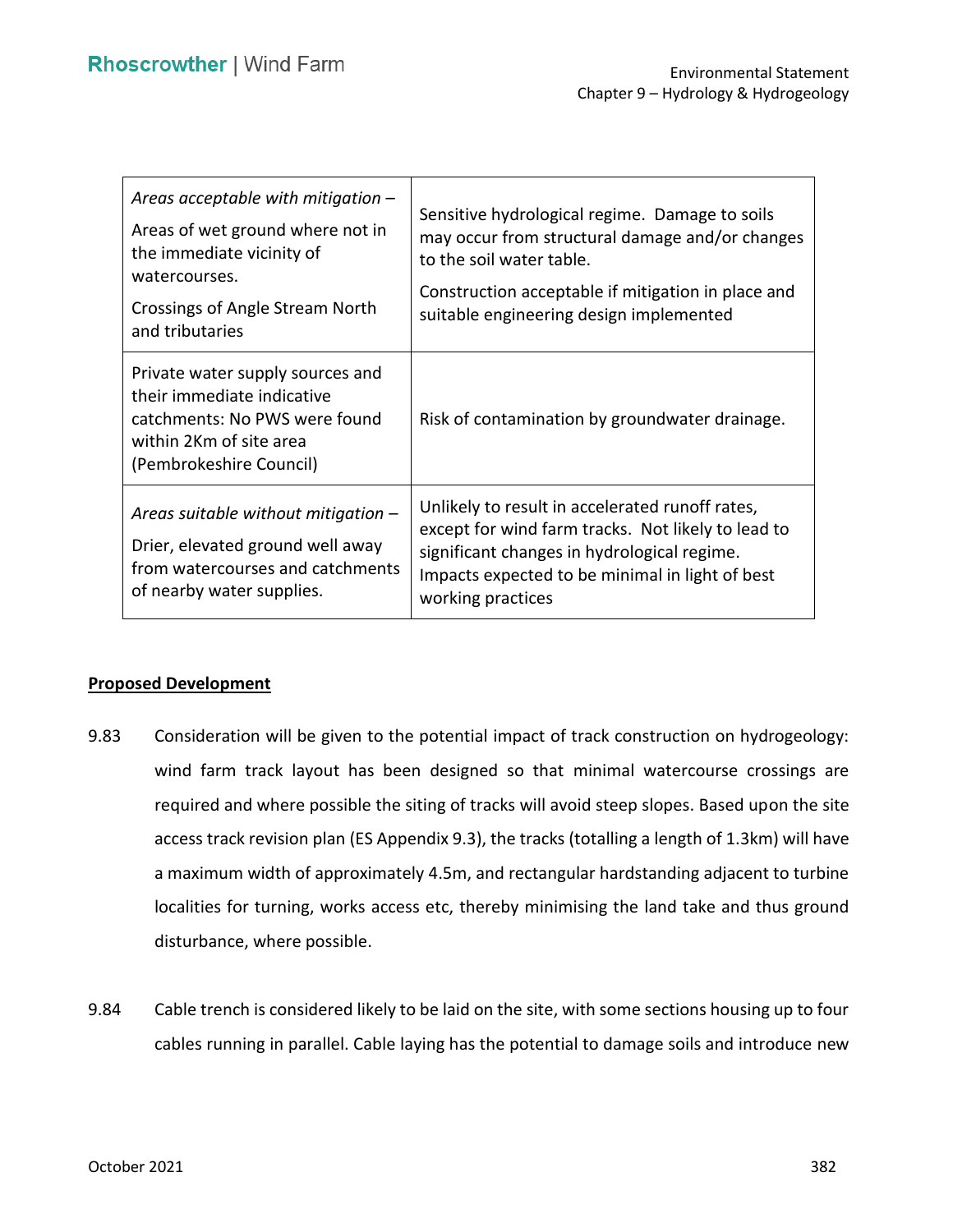drainage pathways in the trenches that could generate silty runoff. To minimise disturbance impacts, it is intended that cables will be laid in small trenches along the side of wind farm tracks as far as possible. This layout will ensure they will not be located close to any key hydrological features.

- 9.85 Based upon understanding of the site plan, each crane pad for turbine access and construction is expected to cover an area of 50m by 30m. Subject to micro-siting, these will be located at co-ordinates 191098, 202098; 191423, 201926 and 191577, 201601. During the initial design phase, the impact of turbine and crane pad construction was considered, resulting in a decision not to locate any such facilities in the boggy grasses found close to the headwaters of on-site streams.
- 9.86 Road stone required for the upgrading / construction of wind farm tracks will be sourced from an off-site quarry.

#### **Predicted Environmental Effects and Their Significance - Construction Period**

 9.87 This section of the assessment outlines the potential, i.e., without additional mitigation, impacts of the wind farm construction on surface waters and groundwaters.

### **Wind Farm Tracks**

- 9.88 In order to access the wind farm site for construction, it is understood that new tracks will be used to form two routes from the un-named road north of the development: one directly from the road via an existing track, the other from a lay-by. The wind farm tracks between turbines associated with the development will be newly constructed.
- 9.89 Potential impacts from the construction of these tracks include erosion of exposed ground and track surface that could result in silt laden runoff eventually entering nearby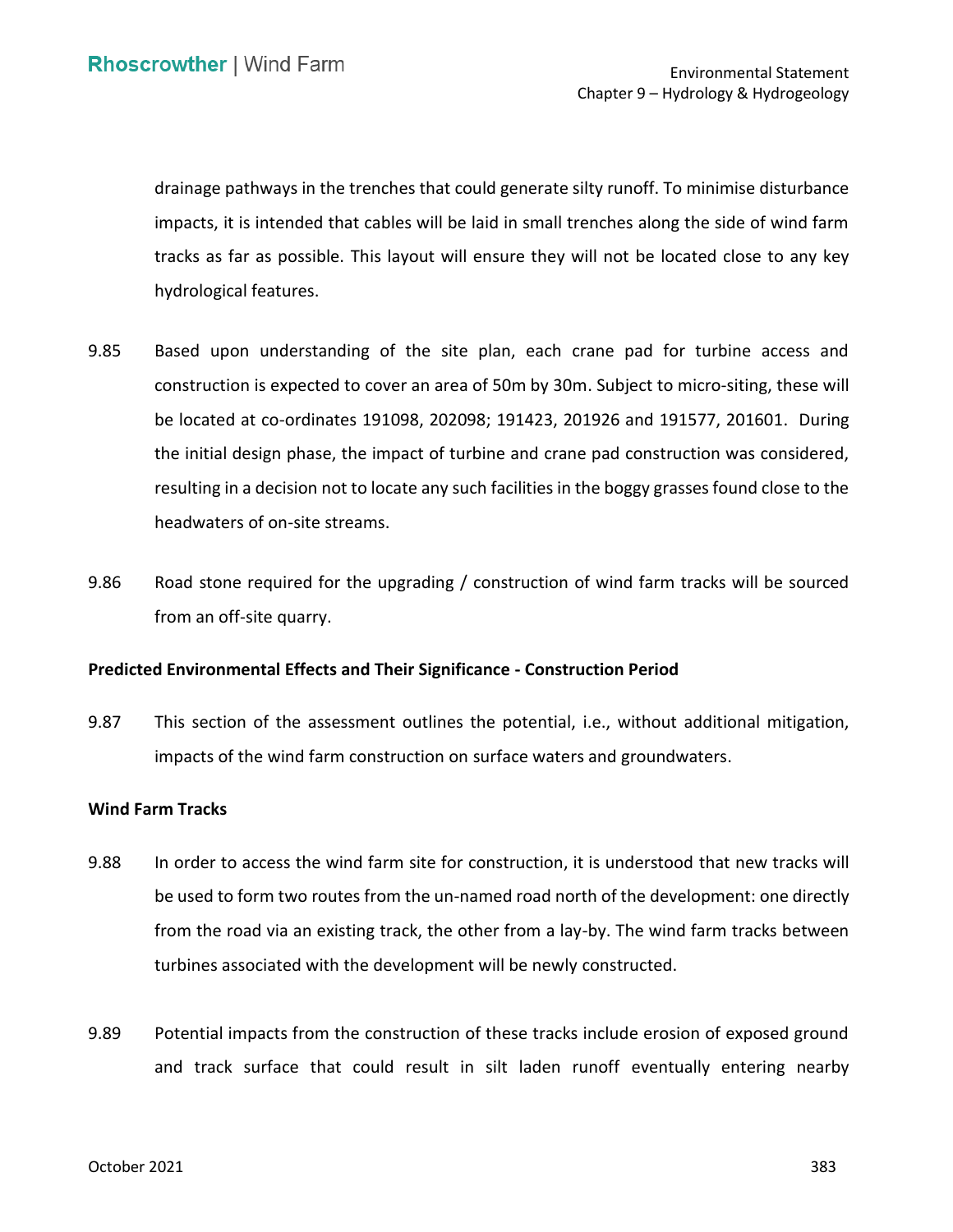watercourses or springs. The increased area of bare ground could also disrupt natural flow pathways and reduce infiltration rates.

#### **Culverts**

- 9.90 The construction of the culvert at the ford crossing on site is expected to result in disruption to the stream for a short duration (circa 2 weeks), in this time frame, priority will be given to minimum ground disturbance, loss of soil and bank side structure and sediment generation. If deemed necessary, potential mitigation will include partial containment of the river channel and temporary diversion during the temporary construction period of the culvert.
- 9.91 The watercourse crossing is to consist of a 1050mm diameter, high strength concrete piped culvert, approximately 7.0m in length. The culvert will have a concrete base and surrounded with a suitable engineered, site won, appropriate fill. The base of the watercourse channel at entrance and exit to the culvert is to be surfaced with stone pitching to prevent scouring at the base of the structure. The structure surrounding the culvert is proposed to be faced with concrete block or similar material. Either side of the concrete block reinforced earth will of erosion and tie into existing ground levels. be used to minimise the batter slopes, provide additional strength, minimise the possibility
- 9.92 As the ford itself and the area surrounding the crossing are relatively shallow, this temporary construction phase is expected to cause some minor disruption to the natural drainage, quality and quantity of Angle Stream North and embankment area. A detailed design in terms of the culvert crossing is available and presented on WYG Drawing reference A078181- 51-003, entitled Watercourse Crossing Details, dated 08/01/2014. Authorisation from NRW shall be required for the proposed crossing prior to works commencing on site.

#### **Electric Cable Laying**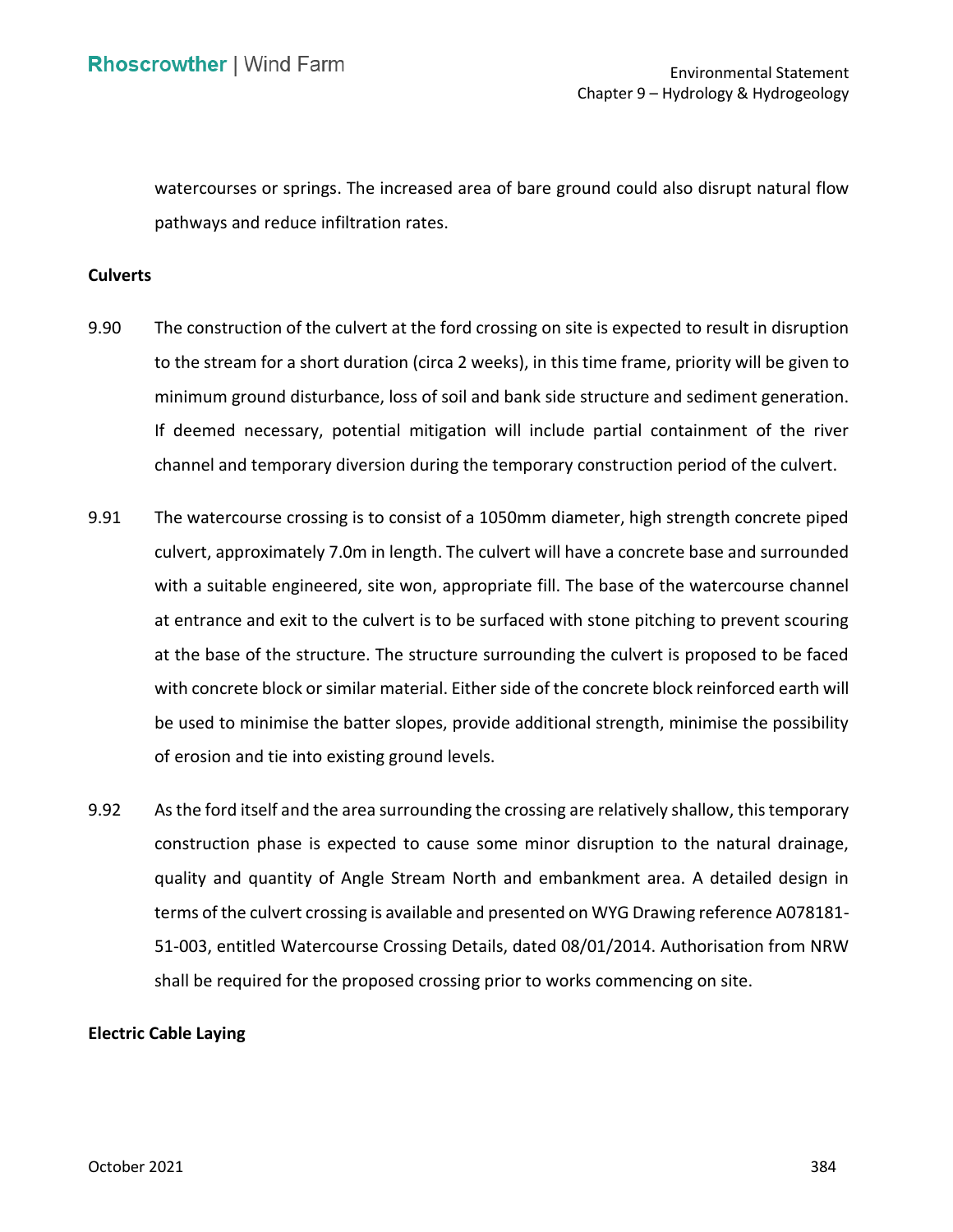9.93 The electric cable laying has the potential to damage soils and introduce new drainage pathways that could generate silty runoff while the trenches are open, and also to disrupt sub-surface flows even after the trenches have been closed.

## **Wind Turbine and Crane Pad Construction**

 9.94 The removal of soils for the turbine foundations could lead to the short-term drainage of surrounding soils, particularly if soils are saturated. Where drainage into these excavations does occur, slumping of soils could result in the damage of soil structure and changes to local soil water hydrology.

## **Substation and Temporary Construction Compound**

 9.95 The location of the substation (E: 191202, N: 202182) and temporary construction compound (E: 191631, N: 201947) is shown in ES Appendix 9.3. During the construction and use of the compound and substation areas, there is a low potential for the generation of silt laden runoff, given the proximity of the substation and compound to the main entrance, however consideration has been afforded to the risk of silt laden runoff that could potentially enter surface watercourses.

## **Site Working Practices**

- 9.96 As with all similar construction operations, there will be heavy plant and machinery on site, and this will result in the need to store oils and diesel. There is a potential for accidental spillages and leaks during storage, refilling, and maintenance operations.
- 9.97 The main potential environmental effects reasonably expected during the construction phase have been tabulated in Table 9.11.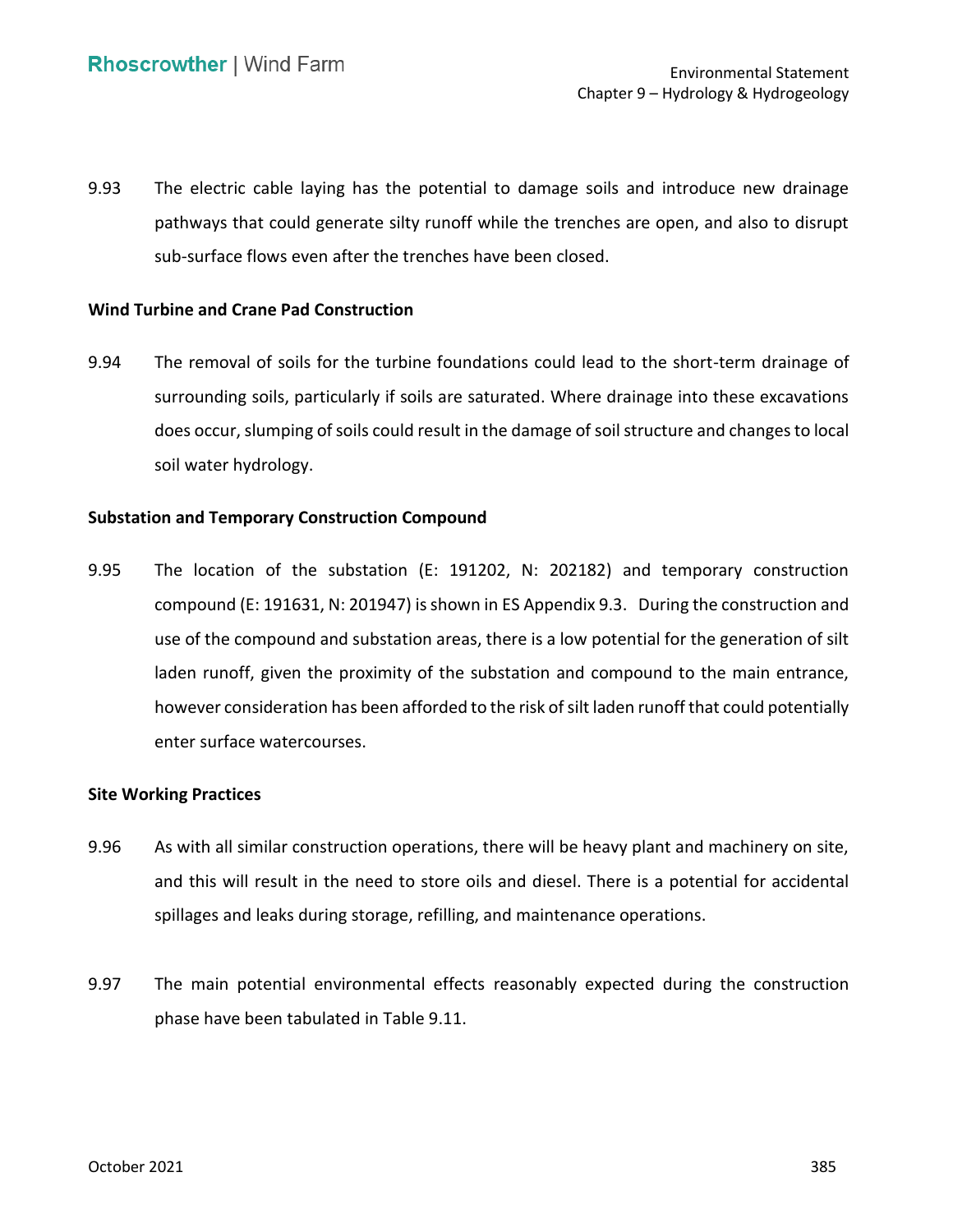| Receptor                                          | <b>Potential Environmental Effects</b>                                                                                                                                                           | <b>Magnitude</b><br>of impacts | Significance<br>Impact<br>and Discussion                                              |  |
|---------------------------------------------------|--------------------------------------------------------------------------------------------------------------------------------------------------------------------------------------------------|--------------------------------|---------------------------------------------------------------------------------------|--|
| Surface<br>Water<br>Drainage<br>Features<br>(Low) | There is the potential for erosion<br>of exposed ground, stockpiles and<br>track surfaces producing silt-laden<br>runoff during the construction<br>stage of site buildings and access<br>roads. | Slight                         | <b>Minor</b><br>No mitigation<br>measures required                                    |  |
|                                                   | Potential contamination of<br>drainage features as a result of<br>onsite re-fuelling facilities and<br>vehicle servicing during the<br>construction stage.                                       | Moderate                       | <b>Moderate</b> (without<br>mitigation)<br>Mitigation is<br>proposed in Table<br>9.13 |  |
| Groundwater<br>and<br>Abstractions<br>(High)      | Alteration of superficial and<br>bedrock groundwater quality<br>through movement of earth and<br>reduced travel time of recharge<br>(pH and organic content).                                    | Moderate                       | <b>Moderate</b> (without<br>mitigation)<br>Mitigation is<br>proposed in Table<br>9.13 |  |

## **Predicted Environmental Effects and Their Significance – Operational Period**

 9.98 This section of the assessment outlines the potential, i.e. without additional mitigation, impacts of the wind farm during operation on hydrology and hydrogeology.

## **Wind Farm Tracks**

 9.99 Erosion of track surfaces and disruption of natural flow pathways could continue throughout the operation phase.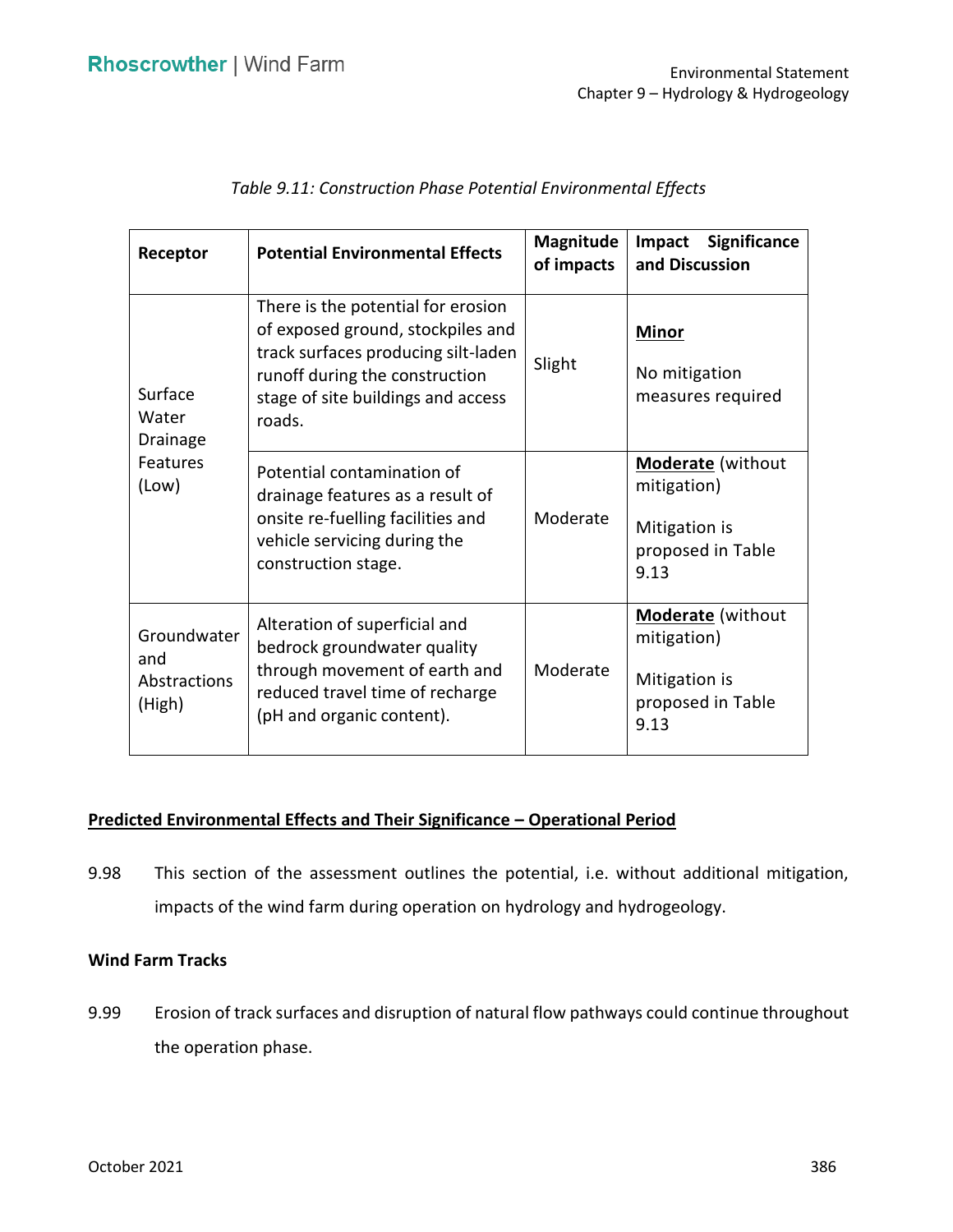### **Electric Cable Laying**

 9.100 Restored soils will have different structure to those already existing on site. This has the potential to create preferential flow pathways.

## **Wind Turbine and Crane Pad Pads**

 9.101 The introduction of wind turbines on the site will lead to an increase in hard-standing that could alter the run-off characteristics of the site. The concrete used for the turbine bases could erode and potentially cause pollution to surface water and groundwater.

### **Substation and Temporary Construction Compound**

 9.102 In the same way as the turbine foundations, the substation will provide permanent hard- standing, which will change run-off characteristics. The restoration of the compound area could damage the soil profile and lead to localised surface water ponding.

#### **Site Working Practices**

- 9.103 During the operation and maintenance of the site there will be the need to store and use oils, greases and other substances. This will create the potential for accidental spillages, and pollution of the ground.
- 9.104 The main potential environmental effects during the operational phase have been tabulated in Table 9.12.

| Receptor | <b>Potential</b><br><b>Effects</b> | Environmental   Magnitude | of impacts | Impact<br>and Discussion | <b>Significance</b> |
|----------|------------------------------------|---------------------------|------------|--------------------------|---------------------|
|----------|------------------------------------|---------------------------|------------|--------------------------|---------------------|

### *Table 9.12: Operational Phase Potential Environmental Effects*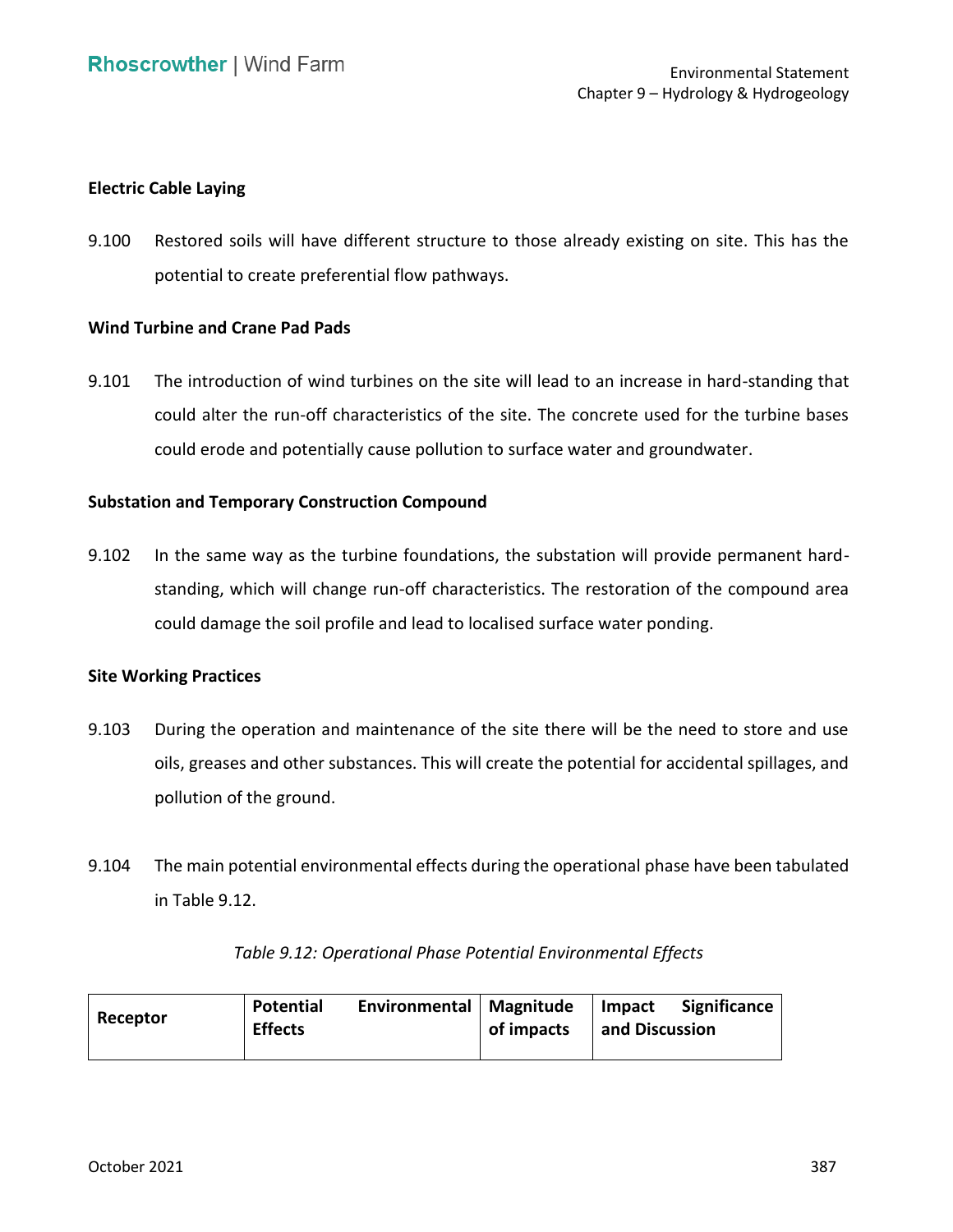| Surface<br>Water<br><b>Drainage Features</b><br>(Low) | Potential contamination of<br>drainage features and<br>surface waters as a result<br>of leaks/spills of waste and<br>land spreading during the<br>operational phase | Moderate   | <b>Moderate</b> (without<br>mitigation)<br>Mitigation is<br>proposed in Table<br>9.14 |
|-------------------------------------------------------|---------------------------------------------------------------------------------------------------------------------------------------------------------------------|------------|---------------------------------------------------------------------------------------|
| Groundwater and<br>Abstractions<br>(High)             | Potential contamination of<br>superficial and bedrock<br>aquifers as a result of leaks<br>/ spills of waste and land<br>spreading during the<br>operational phase   | Negligible | <b>Negligible</b><br>No mitigation<br>measures required                               |

## **Predicted Environmental Effects and Their Significance – Decommissioning Period**

 9.105 The future of the wind farm beyond the design life is uncertain. Decommissioning of the site is one option involving removal of the turbines and possible dismantling / breaking up of decommissioning are similar to those during the construction phase, although risks will be lowered as many elements of the site will remain undisturbed, such as turbine bases, wind farm tracks and underground cabling. Any new legislation or guidelines published prior to decommissioning will be adhered to and incorporated into mitigation design prior to other structures. The potential impacts on surface waters and groundwaters during decommissioning taking place.

### **Proposed Mitigation Measures**

### **Construction Phase**

 9.106 This section outlines the specific mitigation measures that will be incorporated during the construction of the wind farm in order to prevent significant impacts on the hydrological and hydrogeological environment. Mitigation will be implemented as a matter of course at all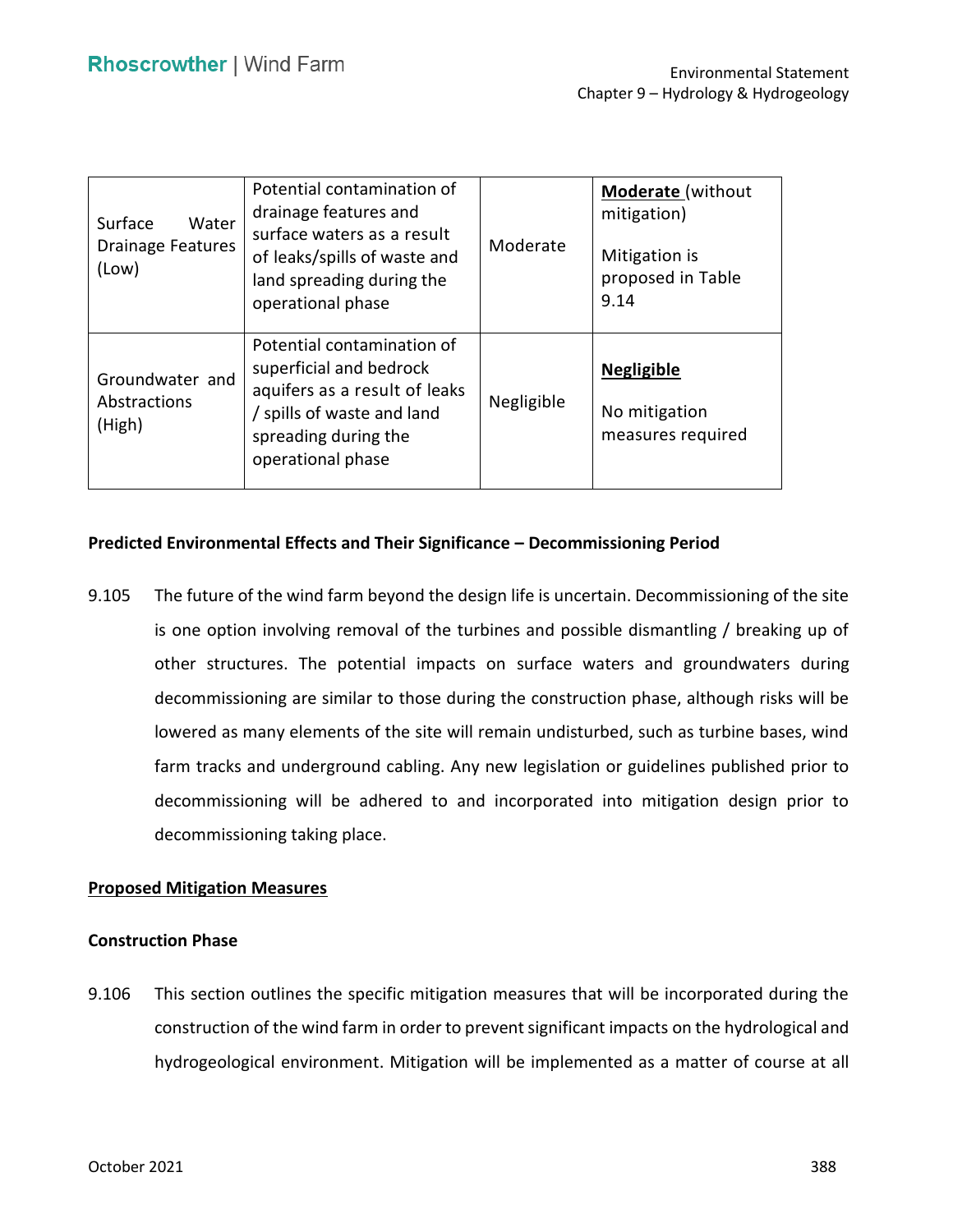construction locations, regardless of their location within the wind farm site. The measures described are essential to pollution prevention and control and reflect current industry best practice.

 9.107 Construction Method Statements (CMSs) will be produced for all aspects of site work listed below. These will contain mitigation measures to prevent, as far as possible, any detrimental effects on the geological environment from the construction of the wind farm and will require approval from NRW prior to commencement of site works.

#### **Wind Farm Tracks**

- 9.108 New wind farm tracks will be constructed specifically for the wind farm development. The tracks will typically be 5m wide with an extra allowance (estimated to be 10%) on bends to allow for long vehicles.
- 9.109 The following measures will be implemented to minimise impacts on hydrology and hydrogeology during construction:
	- i. During construction of new tracks on sloping ground, drainage will be controlled by placing excavated soils on the downhill slopes and lateral drainage ditches on the uphill slopes, and working on small stretches of track at any one time;
	- ii. Temporary drainage routes will be provided while upgrading existing tracks, where necessary to minimise erosion;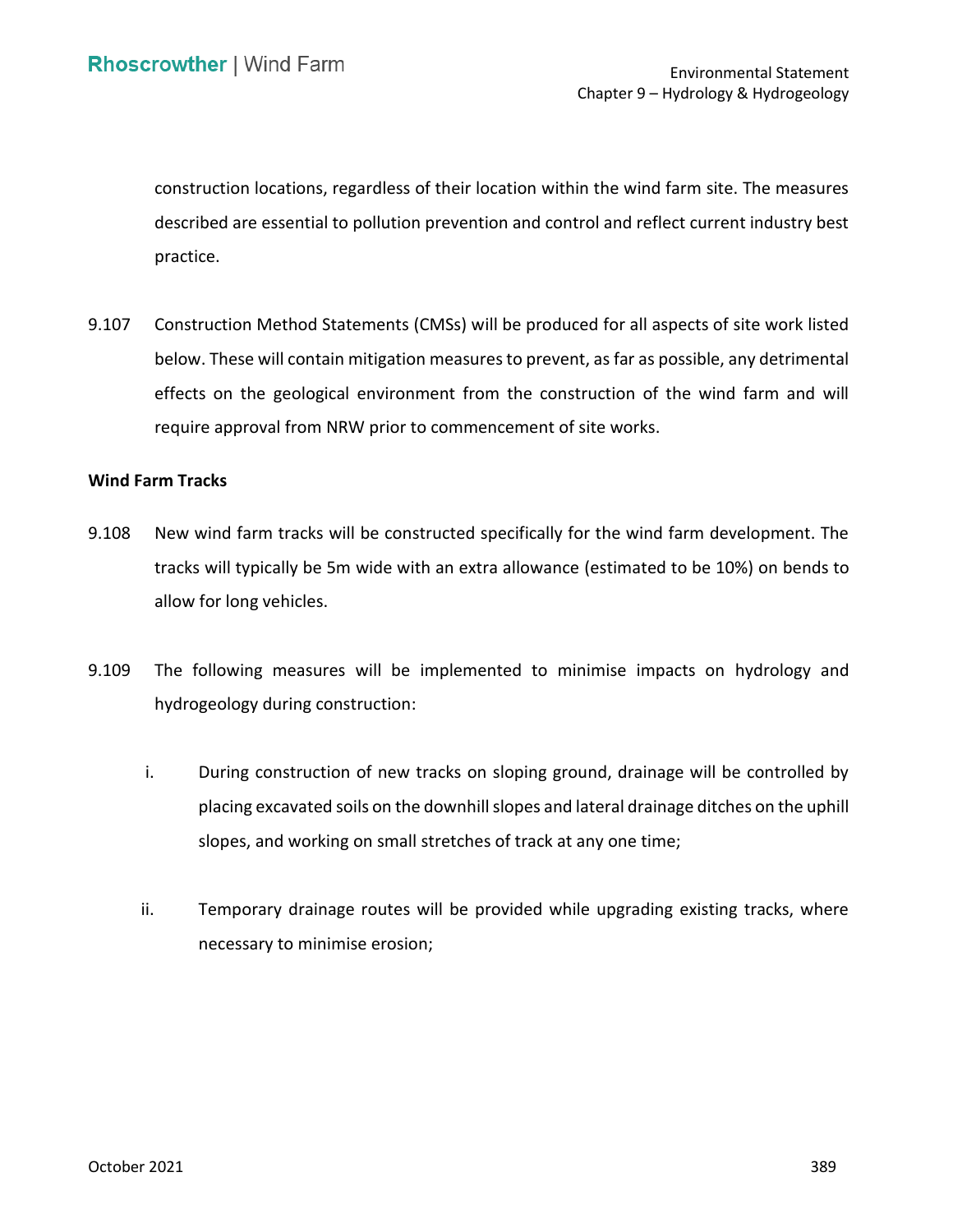- iii. Sustainable urban drainage measures will be incorporated into the design of track drainage, such as track-side vegetated swales and ditches, providing temporary storage for run-off and reducing run-off rates;
- iv. A geotextile base will be used to minimise compaction and drying out of the surface material;
- v. Construction of suitable passage on a temporary and permanent basis will be undertaken to facilitate naturally occurring drainage beneath the tracks;
- vi. Construction will be carried out according to SEPA/EA GPP and PPG and CIRIA guidance for site works (C692); and,
- vii. Construction activities will primarily take place during summer months when the weather is at its driest, to prevent working erosion of soils via overland flow and to prevent instability due to saturated conditions;

## **Electric Cable Laying**

 9.110 It is important to minimise ground disturbance, loss of soil structure and the risk of generating silt laden runoff during construction. Therefore, it is intended that cables will be laid in small trenches along the side of wind farm tracks as far as possible. The trenches will be dug during drier periods, in sections and kept open for short periods to reduce the possibility of them acting as alternative drainage channels. On some lengths of the cable trenches permanent water stops may be required but this can only be ascertained during the construction phase.

## **Wind Turbine and Crane Pad Foundations**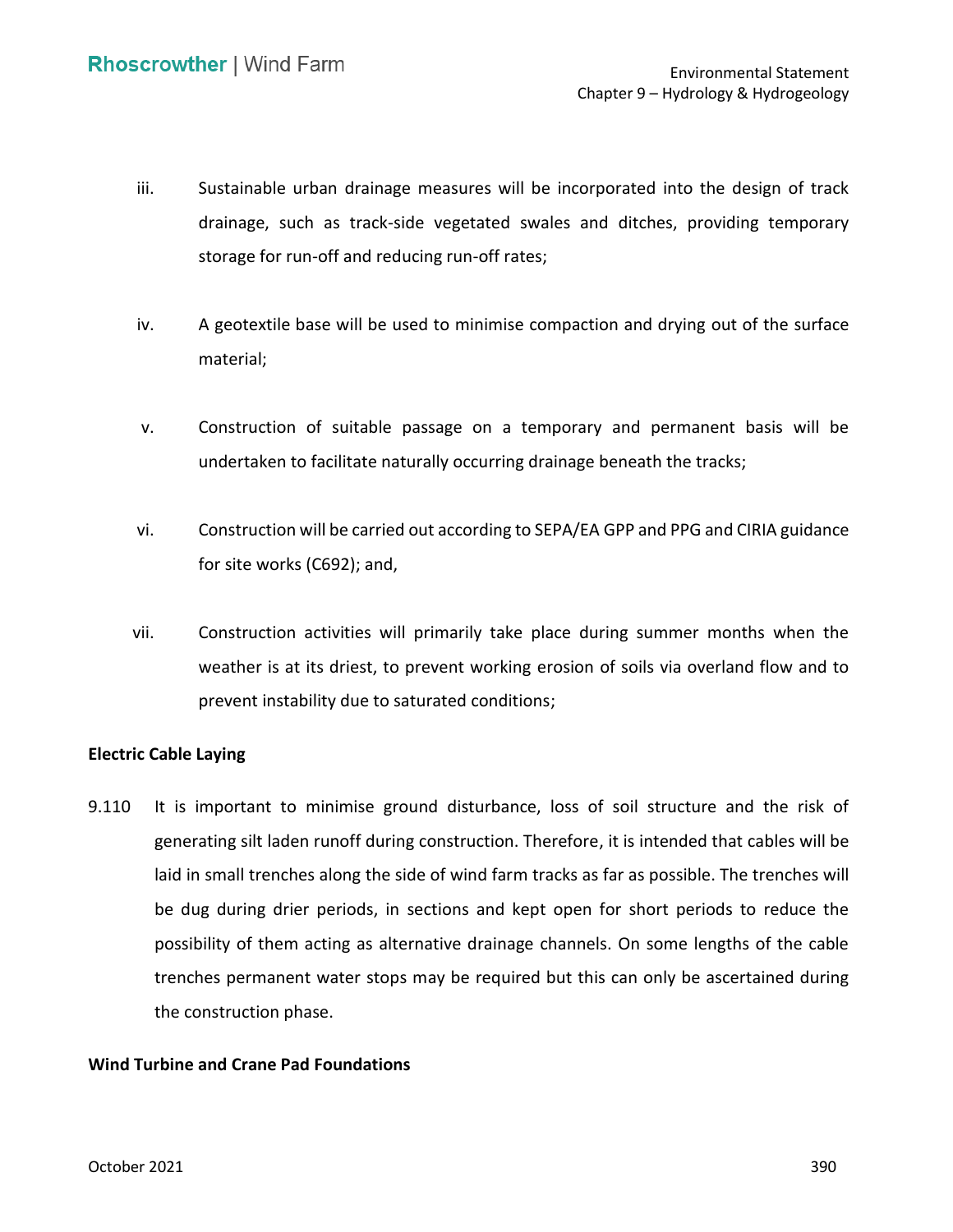- 9.111 Each turbine and neighbouring crane pad will disturb an area of approximately 60m by 20m.
- 9.112 Shallow concrete pad foundations will be used where possible to minimise excavation works. This design will be supplemented by mitigation measures as described in the SEPA/EA's pollution prevention guidance and special requirements, including the following:
	- i. Scheduling construction activities to minimise the area and period of time that soil will be exposed, particularly during winter periods;
	- ii. Installation of cut-off drains around the working areas to intercept uncontaminated surface runoff and divert it around the works;
	- possible from watercourses; and, iii. Minimising the stockpiling of materials and locating essential stockpiles as far away as
	- iv. Re-vegetation of foundation and crane pad working areas where appropriate as soon as possible after construction.
- 9.113 Other generic mitigation measures will include a 30m micrositing tolerance to avoid sensitive local features, whereby the proposed turbine locations may be moved slightly during initial field visits. The use of sulphate-resistant concrete will minimise leaching, and spill response measures will be prepared for any accidental spillages. Wooden supports or impermeable barriers on excavation sides can be used where necessary to prevent slumping or drainage of surrounding soils

## **Substation and Temporary Construction Compound**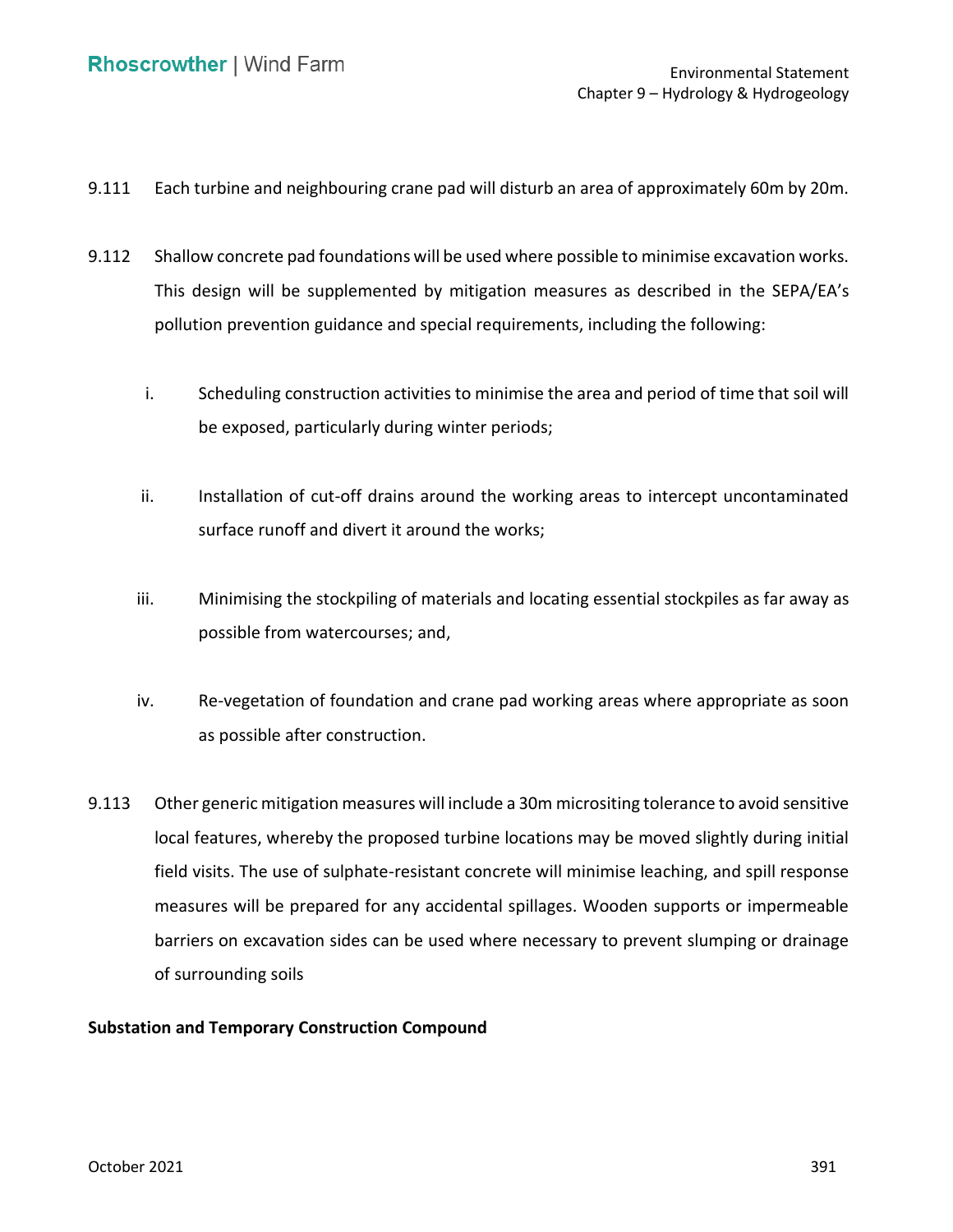- 9.114 The substation will likely comprise of a building of approximately 48m by 25m $_{\rm [KM1]}$ , although the construction area will be larger than this. It is proposed that suitable sustainable drainage measures are incorporated into the design of the substation (and any required temporary substation), such as silt traps, sulphate-resistant concrete, careful stockpiling and the adoption of spill response measures.
- 9.115 The temporary site compound will comprise an area of approximately 20m by 20m; again, the construction area will be slightly larger than this. Mitigation measures will be similar to those proposed for the substation.

#### **Site Working Practices**

- 9.116 During the tendering process the expected level of environmental control will be included in the tender documents, so that all contractors allow for mitigation measures in their costs and method statements.
- 9.117 The site induction for contractors will include a specific session on good practice to control ground pollution from construction activities. Contractors will be made aware of their statutory responsibility not to "cause or knowingly permit" ground pollution.
- 9.118 The requirements for mitigating effects of dust and vehicle movements include the use of dust covers over vehicles and stockpiles, dampening down of areas which could potentially produce dust and the provision of wheel washing facilities. Areas where these activities occur will also provide sustainable drainage measures for sediment entrained run-off, such as silt traps.
- 9.119 As with all similar construction operations, there will be heavy plant and machinery on site, and this will result in the need to store oils and diesel. With such storage, and during refilling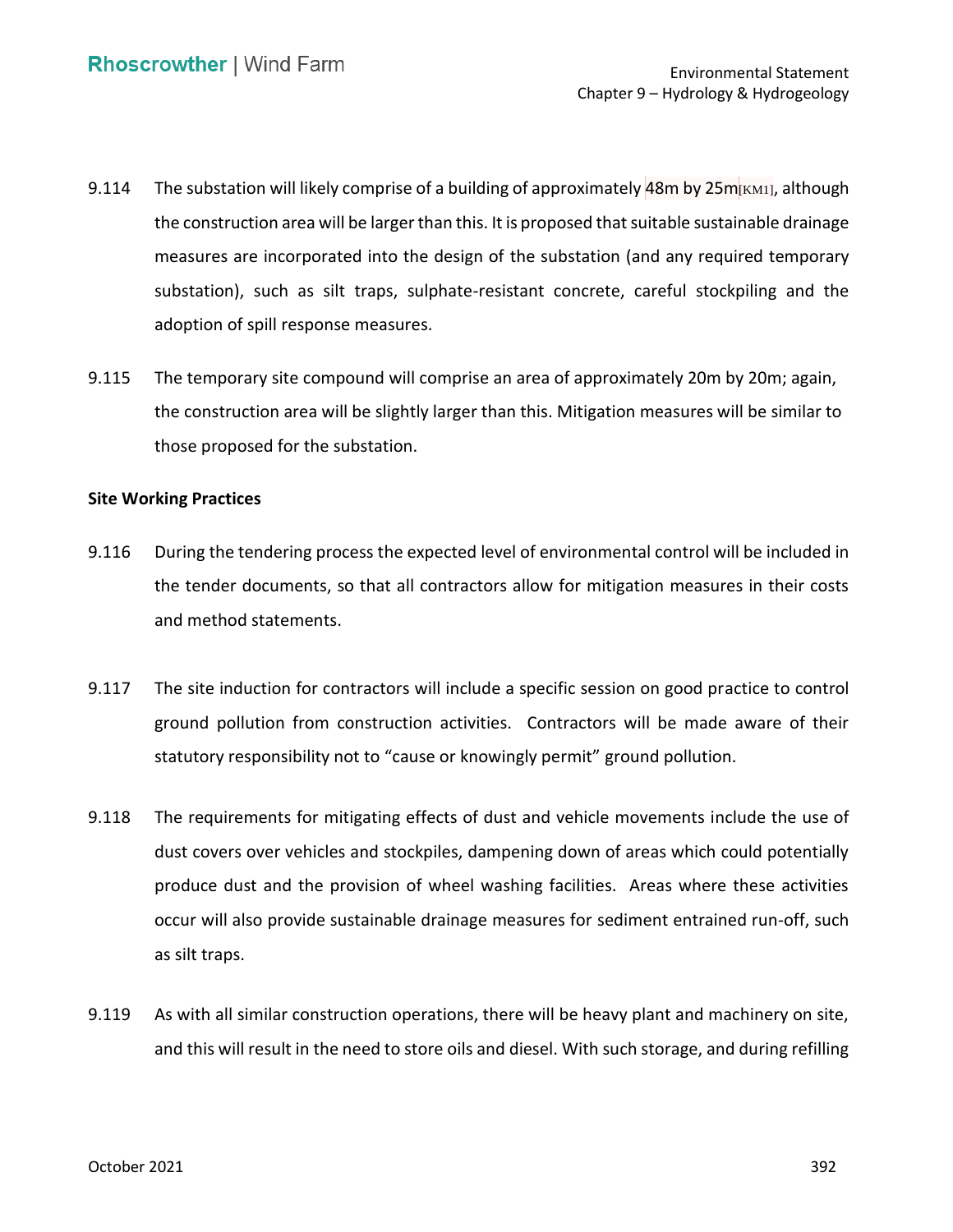and maintenance operations, there is the potential for accidental spillages. To mitigate these effects, all chemical storage areas will be within areas of hardstanding and will be bunded to a capacity of 110%. The chemical storage area will be located at least 20m away from any surface watercourses or drains.

- 9.120 Plant and machinery used during the construction phase will be well maintained to minimise the risks of oil leaks or similar. Maintenance and refuelling of machinery will be undertaken off-site or within designated areas of temporary hardstanding. In these designated areas contingency plans will be implemented to ensure that the risks of spillages are minimised. Placing a drip tray beneath plant and machinery during refuelling and maintenance to contain small spillages will be a requirement.
- 9.121 Throughout the construction phase best working practices will be adopted including emergency spill response plans, and measures to protect the water environment will be taken by adopting recommendations set out in the SEPA / EA's PPG and GPP Notes.

#### **Summary**

 9.122 Table 9.13 summarises the measures so far detailed above. It identifies the impacts for each element of the construction and indicates the extent to which this impact will be mitigated according to predetermined criteria. The practical mechanism by which the mitigation measures will be implemented on site is identified, as are any monitoring requirements thought necessary to ensure the ongoing effectiveness of the measures.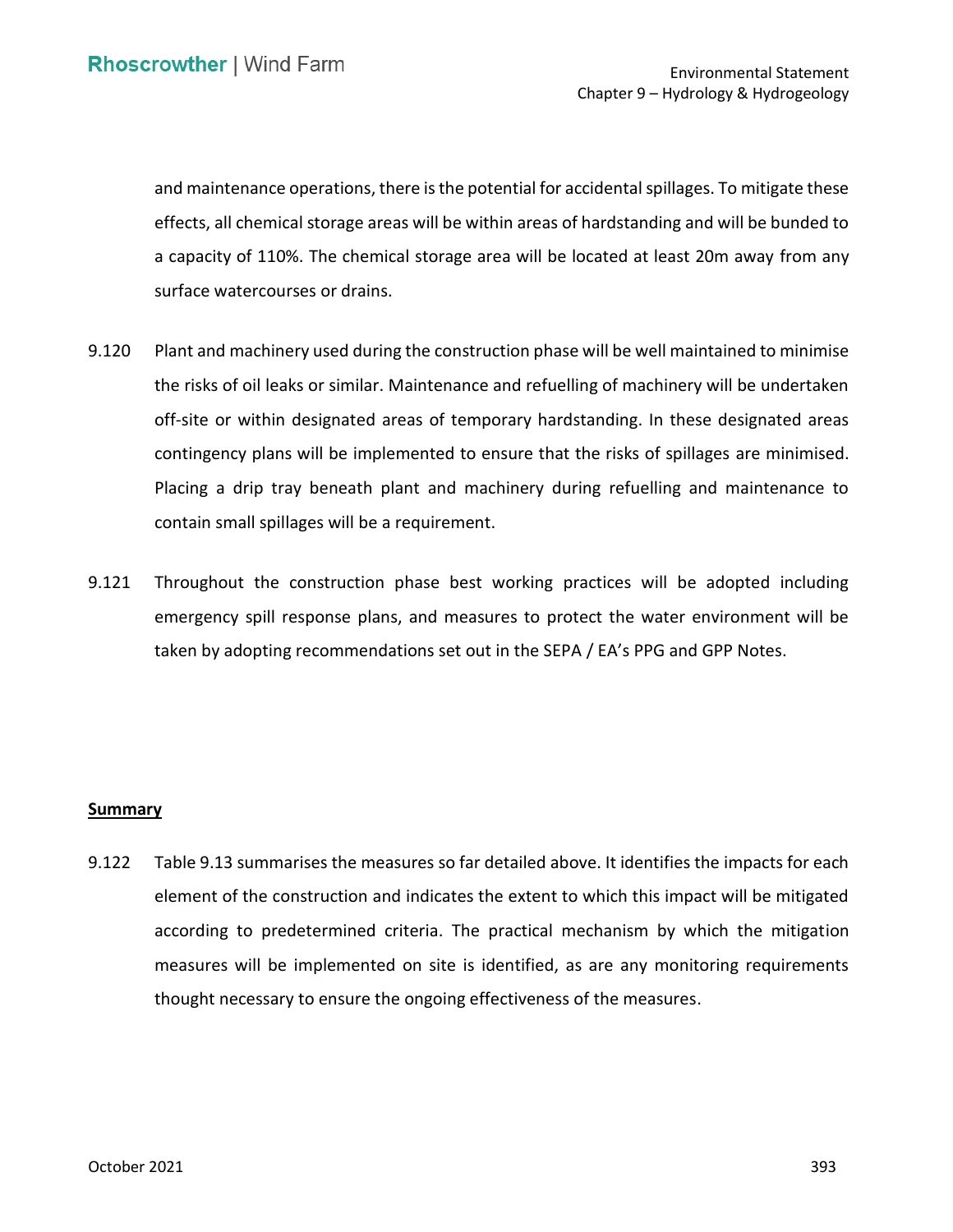## *Table 9.13: Construction Phase Potential Environmental Effects*

| <b>Potential</b><br><b>Environment</b><br><b>Effect</b>                                                                                                                      | Impact<br>_of  <br><b>Significance</b> | Receptor                                                          | <b>Mitigation</b>                                                                                                                                                                                                                                                                                                                                                                                                                                                                   | of<br>Impact<br>Significance<br>Following<br>R AILI |
|------------------------------------------------------------------------------------------------------------------------------------------------------------------------------|----------------------------------------|-------------------------------------------------------------------|-------------------------------------------------------------------------------------------------------------------------------------------------------------------------------------------------------------------------------------------------------------------------------------------------------------------------------------------------------------------------------------------------------------------------------------------------------------------------------------|-----------------------------------------------------|
| Potential<br>contamination of<br>hydrology<br>and<br>hydrogeology<br>as l<br>a result of onsite Moderate<br>re-fueling,<br>vehicle servicing<br>concrete<br>and<br>spillages |                                        | Drainage<br>features<br>Superficial<br>and<br>bedrock<br>aquifers | Use spill kits, fill point drip trays, bunded pallets and secondary<br>containment units;<br>The clay rich soil is expected to restrict the vertical movement of<br>contamination;<br>• Adherence to GPP1, GPP2, GPP5, PPG6, GPP21, GPP22 and GPP26<br>will help to prevent any works from giving rise to contamination;<br>Deliveries are to be offloaded within the contractor's compound;<br>Control measures specified in COSHH assessments to be<br>implemented and monitored; | Negligible                                          |
|                                                                                                                                                                              |                                        |                                                                   | All COSHH Data Sheets to be retained in the relevant appendix of                                                                                                                                                                                                                                                                                                                                                                                                                    |                                                     |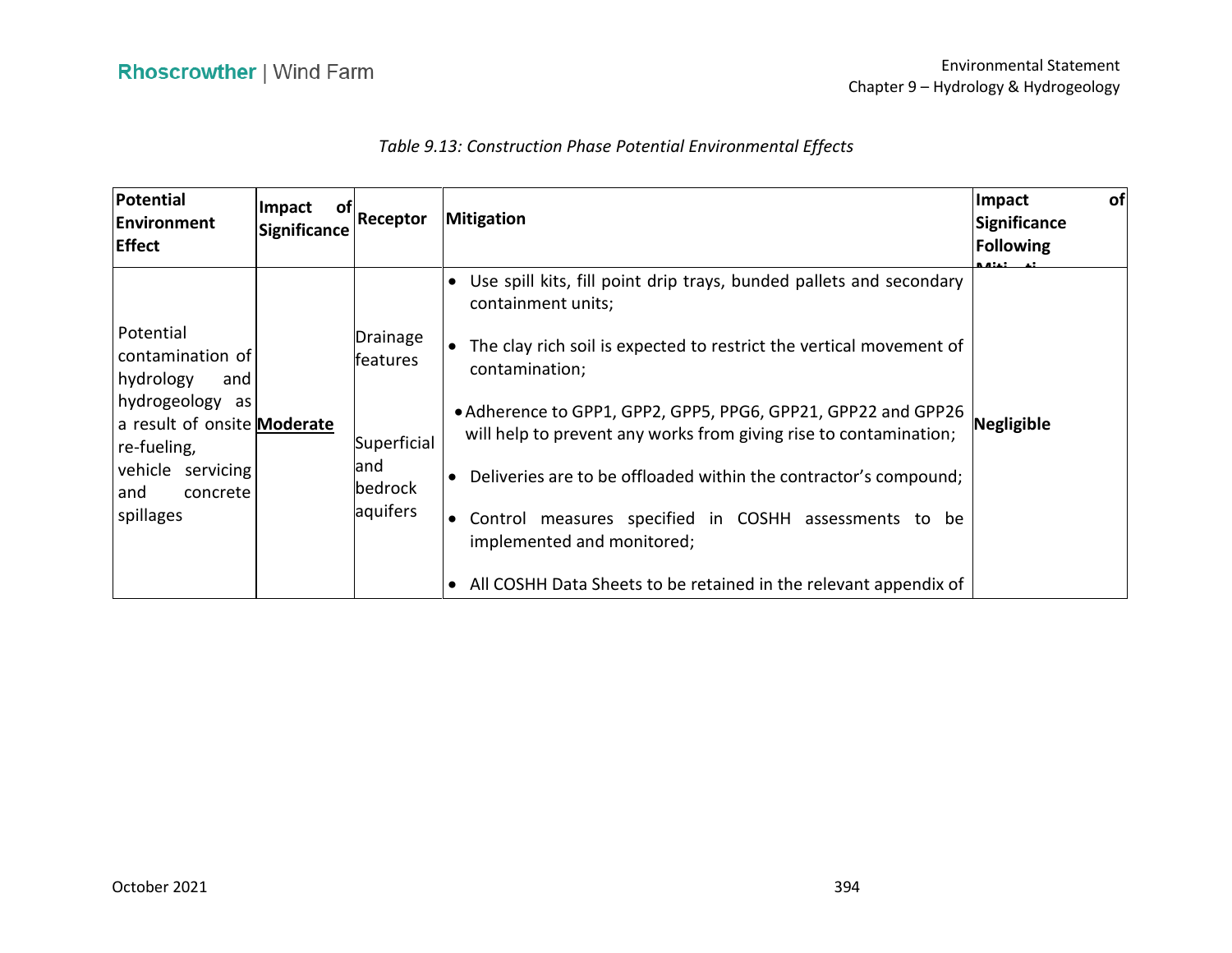| Alteration<br>of<br>superficial<br>and<br>bedrock<br>groundwater<br>quality through<br>movement<br>earth<br>and<br>reduced<br>travel<br>time of recharge<br>(pH and organic<br>content). | of <b>Moderate</b> | Bedrock<br>aquifer and<br>abstraction | • The removal of soils is minimised to only what is required.<br>It is recommended that active excavation works are completed<br>during periods to dry weather to restrict pooling / surface runoff<br>from dirty or contaminated water across the site.<br>Excavation works across the site should be phased to limit the<br>area of open excavation. Following the completion of excavation<br>works, the ground should be restored as soon as practically<br>possible to restrict exposed soils across the site.<br>Low permeability sheeting should be used to cover any open<br>excavations during non-active construction periods and during<br>periods of rainfall. This will restrict surface runoff across the open<br>excavations. This will limit potential infiltration of dirty /<br>contaminated surface water to the water table / bedrock aquifer.<br>• Adherence to PPG guidance throughout the construction phase is<br>recommended to reduce contamination risks. | <b>Negligible</b> |
|------------------------------------------------------------------------------------------------------------------------------------------------------------------------------------------|--------------------|---------------------------------------|--------------------------------------------------------------------------------------------------------------------------------------------------------------------------------------------------------------------------------------------------------------------------------------------------------------------------------------------------------------------------------------------------------------------------------------------------------------------------------------------------------------------------------------------------------------------------------------------------------------------------------------------------------------------------------------------------------------------------------------------------------------------------------------------------------------------------------------------------------------------------------------------------------------------------------------------------------------------------------------|-------------------|
|------------------------------------------------------------------------------------------------------------------------------------------------------------------------------------------|--------------------|---------------------------------------|--------------------------------------------------------------------------------------------------------------------------------------------------------------------------------------------------------------------------------------------------------------------------------------------------------------------------------------------------------------------------------------------------------------------------------------------------------------------------------------------------------------------------------------------------------------------------------------------------------------------------------------------------------------------------------------------------------------------------------------------------------------------------------------------------------------------------------------------------------------------------------------------------------------------------------------------------------------------------------------|-------------------|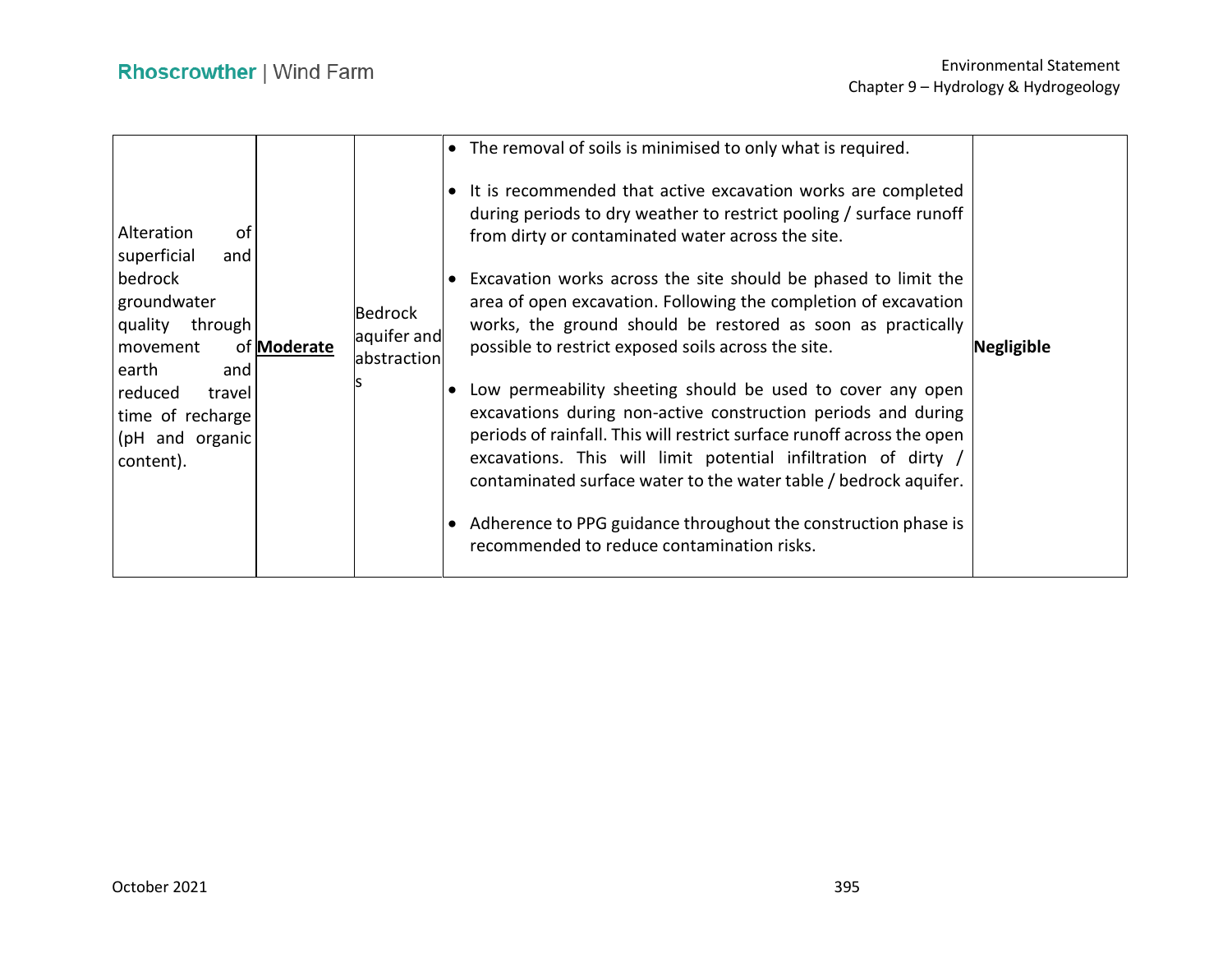### **Operational Period**

- 9.120 This section outlines the specific mitigation measures that will be incorporated during the operation of the wind farm in order to prevent significant impacts on the soil and geological environment. Mitigation will be implemented as a matter of course at all operational locations, regardless of their location within the wind farm site. The measures described are essential to pollution prevention and control and reflect current industry best practice.
- 9.121 Standard Operating Procedures (SOP) will be produced for all aspects of site work listed below. These will contain mitigation measures to prevent, as far as possible, any detrimental effects on the geological environment from the operation of the wind farm.

#### **Wind Farm Tracks**

- 9.122 The proposed mitigation for the construction of the wind farm tracks will continue to function throughout the operational phase of the site. Methods incorporated into the scheme are designed to be sustainable and to cope with storm events.
- 9.123 Only routine maintenance is envisaged to be necessary for the track network within the site during the operational phase. Such maintenance will generally be carried out in the summer months when the tracks are more likely to be dry, reducing further the potential impact on soil erosion.

### **Electric Cables**

 9.124 Once the electric cables have been installed, and the soil profile restored, the cable runs will return to close to their natural, pre-construction condition. Consequently, no mitigation measures regarding electric cable laying will be required during the operational phase of the development.

## **Wind Turbine and Crane Pad Foundations**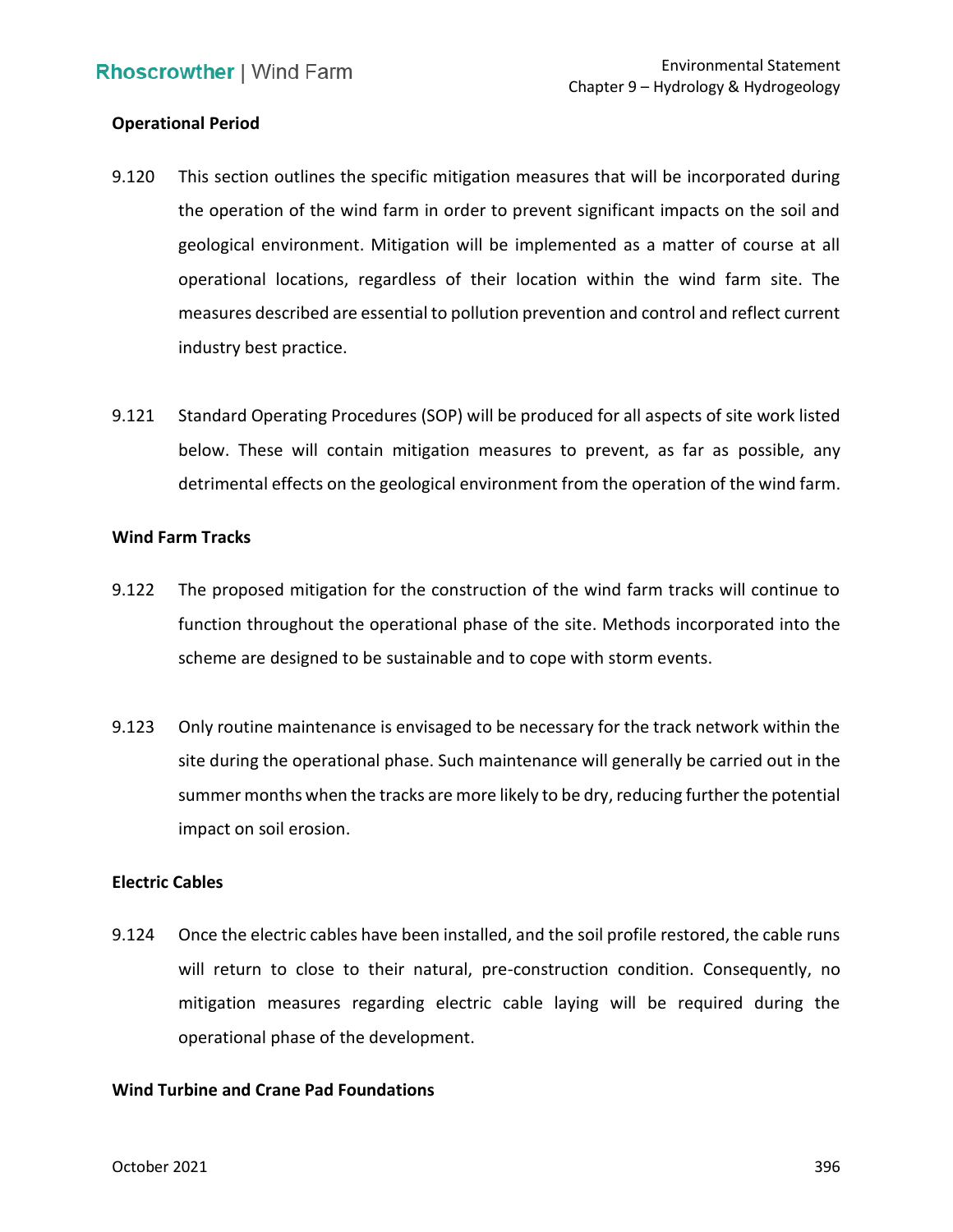9.125 No continuing impact from the turbine and crane pad foundations is envisaged once the construction work is complete. Soils and vegetation will be restored on part of the site, and the remaining hard surfaced areas are sufficiently small that any surface runoff is not considered to have any significant adverse effect on soil erosion.

#### **Substation**

 9.126 Once construction and commission has taken place, no further works will be required, other than routine maintenance. Consequently, no further mitigation measures regarding the substation will be required during the operational phase.

### **Site Working Practices**

 9.127 There will be very little in the way of on-site activities during the operation of the wind farm. However, there will still be the need to carry out regular maintenance or emergency repair of the wind turbines, and this will require access by maintenance crews. Nevertheless, throughout the site operation best working practices will continue to be adopted. Measures to protect the soil and geological environment will be taken by properly briefing all site workers on the recommendations set out in the SEPA / EA PPG and GPP Notes.

#### **Summary**

 9.128 Table 9.14 summarises the measures so far detailed above. It identifies the impacts for each element of the construction and indicates the extent to which this impact will be mitigated according to predetermined criteria. The practical mechanism by which the mitigation measures will be implemented on site is identified, as are any monitoring requirements thought necessary to ensure the ongoing effectiveness of the measures.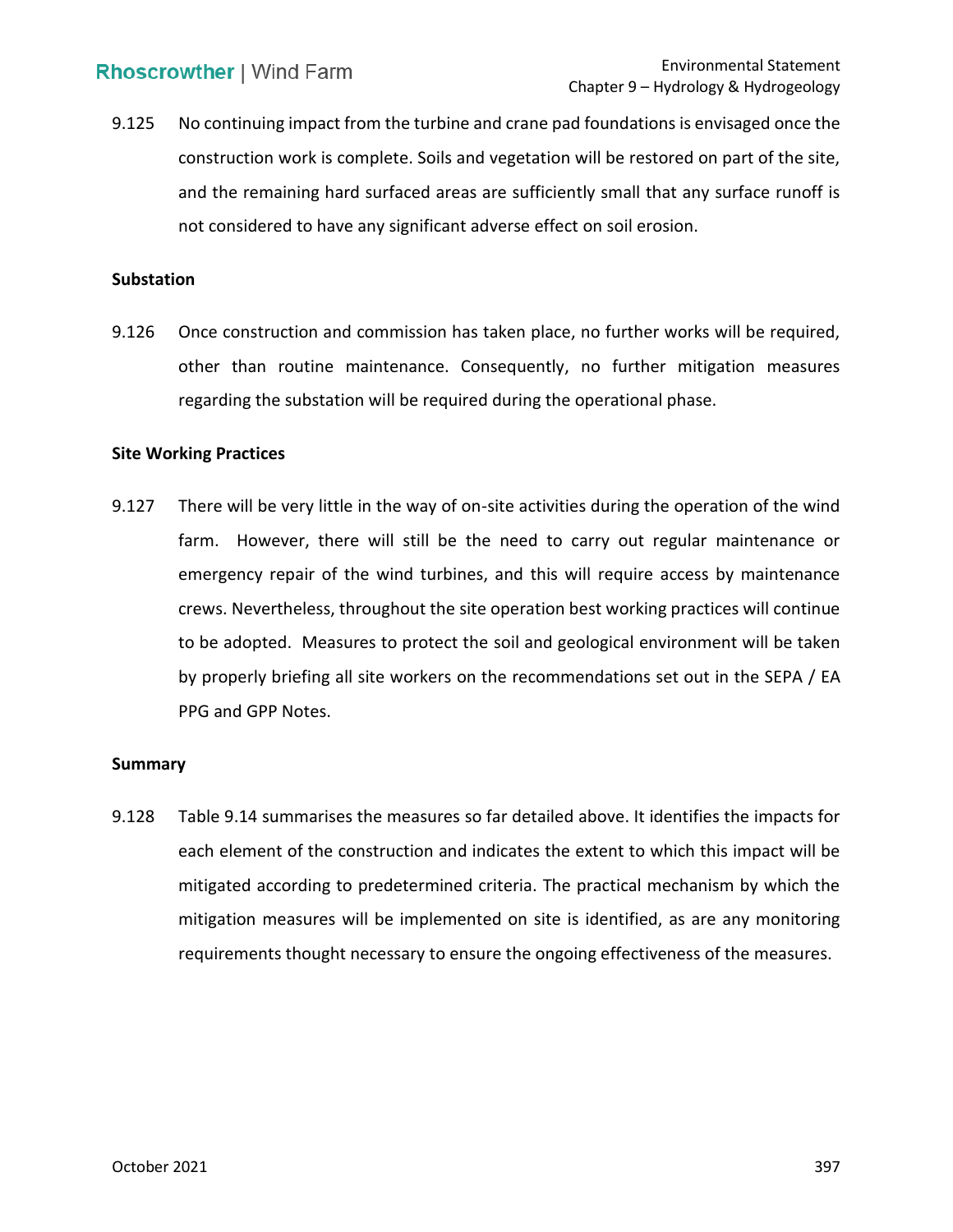# *Table 9.14: Operational Phase Potential Environmental Effects*

| <b>Potential</b><br>Environmental<br><b>Effect</b>                                                                                                         | Impact of<br><b>Significance</b> | Receptor                                                       | <b>Mitigation</b>                                                                                                                                                                                                                                                                                                                                                                                                                                                                                                                                                                                                                                                                                                                                                                                                                                                                                                                                                                                              | Impact of<br><b>Significance</b><br>with Mitigation |
|------------------------------------------------------------------------------------------------------------------------------------------------------------|----------------------------------|----------------------------------------------------------------|----------------------------------------------------------------------------------------------------------------------------------------------------------------------------------------------------------------------------------------------------------------------------------------------------------------------------------------------------------------------------------------------------------------------------------------------------------------------------------------------------------------------------------------------------------------------------------------------------------------------------------------------------------------------------------------------------------------------------------------------------------------------------------------------------------------------------------------------------------------------------------------------------------------------------------------------------------------------------------------------------------------|-----------------------------------------------------|
| Potential<br>contamination of<br>hydrology and<br>hydrogeology as a<br>result of onsite re-<br>fuelling, vehicle<br>servicing and<br>maintenance<br>works. | Moderate                         | Drainage<br>features<br>Superficial and<br>bedrock<br>aquifers | Use spill kits, fill point drip trays, bunded pallets and<br>secondary containment units<br>The clay rich soil is expected to restrict the vertical<br>movement of contamination<br>Adherence to GPP1, GPP2, GPP5, PPG6, GPP21, GPP22 and<br>GPP26 will help to prevent any works from giving rise to<br>contamination<br>Deliveries are to be off loaded within the contractor's<br>compound<br>Control measures specified in COSHH assessments to be<br>$\bullet$<br>implemented and monitored<br>All COSHH Data Sheets to be retained in the relevant<br>appendix of the construction stage health and safety plan<br>and provided by the principal contractor as the contract<br>progresses<br>All materials stored and used in accordance with<br>manufacturer's instructions and corresponding COSHH<br>assessments<br>A Waste Management Plan to be produced before the<br>$\bullet$<br>commencement of work<br>Sulphate resistant concrete of suitable consistency used<br>Emergency planning in place | Negligible                                          |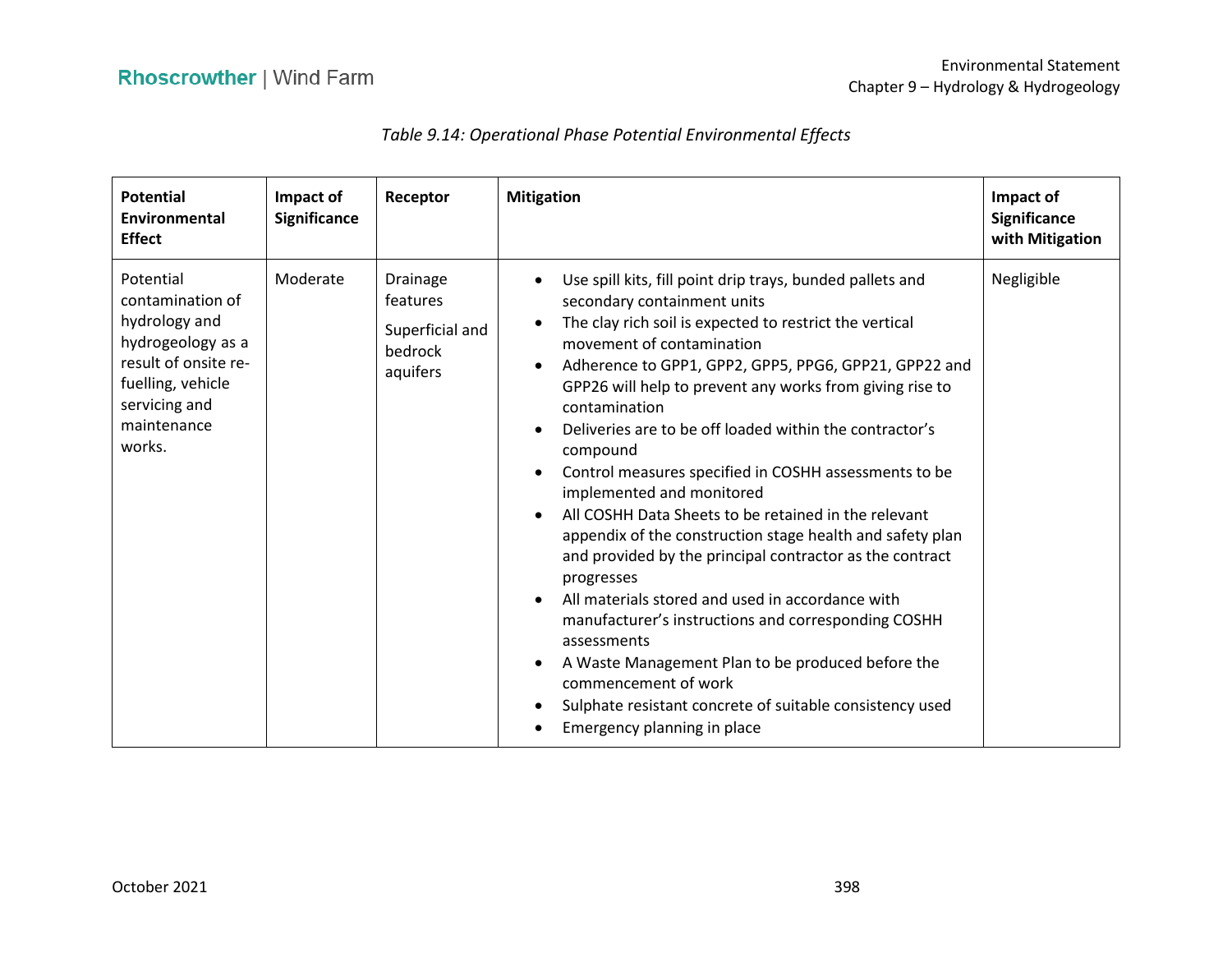### **Decommissioning Phase**

- 9.129 The future of the wind farm beyond the design life is uncertain. Decommissioning of the site is one option involving removal of the turbines and possible dismantling / breaking up of other structures. The potential impacts on controlled waters during decommissioning are similar to those during the construction phase, although risks will wind farm tracks and underground cabling. Any new legislation or guidelines published prior to decommissioning will be adhered to and incorporated into mitigation design be lowered as many elements of the site will remain undisturbed, such as turbine bases, prior to decommissioning taking place.
- 9.130 Table 10.15summarises the measures so far detailed above. It identifies the impacts for each element of the construction and indicates the extent to which this impact will be mitigated according to predetermined criteria. The practical mechanism by which the mitigation measures will be implemented on site is identified, as are any monitoring requirements thought necessary to ensure the ongoing effectiveness of the measures.

## **Description of Residual Effects and their Significance**

#### **Construction Phase**

 9.130 This section assesses the residual impacts of the proposed development, i.e. the impacts following implementation of the design mitigation and specific mitigation measures, during the wind farm construction on controlled waters.

#### **Wind Farm Tracks**

 9.131 Even with mitigation measures in place, extreme rainfall events may result in some sediment eroded from wind farm tracks entering local watercourses. However, the mitigation will remove the majority of suspended sediments, whilst the dilution potential of the watercourses will also be at its greatest during these high flow periods.

#### *Culverts*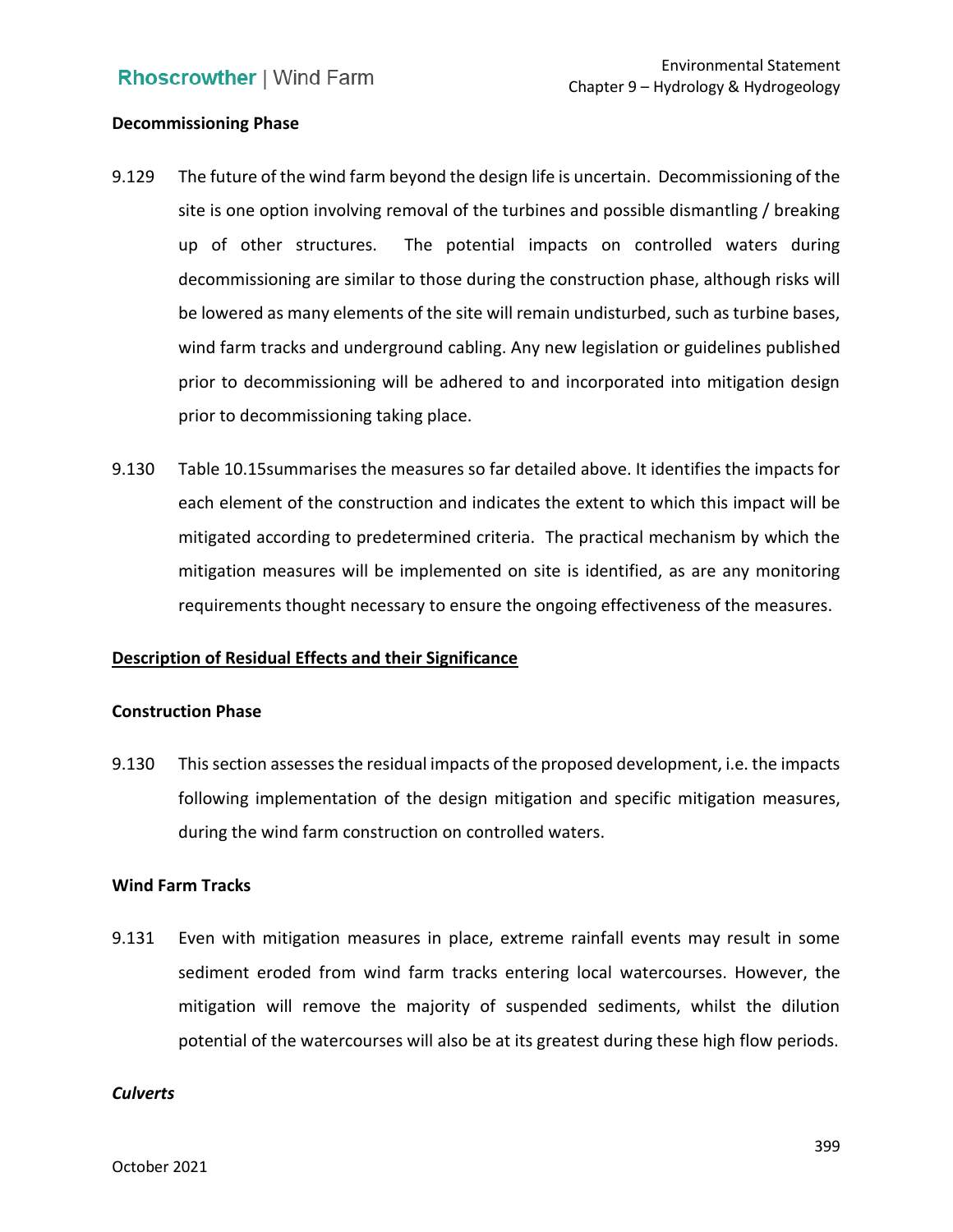9.132 The proposed mitigation of containment and temporary diversion along with the short changes in drainage for Angle Stream North. duration of the construction phase to install the culvert prevents long term damage or

### **Electric Cable Laying**

 9.133 The proposed mitigation including the opening of trenches over a short period and clay bunding will prevent long term damage to the soils and potential for flow diversions.

## **Wind Turbine and Crane Pad Foundations**

 9.134 The risk of pollution from suspended sediments will be reduced as far as practicable by the provision of drainage measures and silt traps. Mitigation is also included for further risks of pollution from accidental spillages of lubricants so that any unforeseen incident that does occur is both small in magnitude and quickly ameliorated. Sulphate resistant concrete will be used to prevent the infiltration of concrete residues into shallow groundwater.

## **Substation and Temporary Construction Compound**

 9.135 The areas involved are small, and the mitigation measures will ensure that any impacts are minor and quickly controlled. The substation will be replacing natural grassland with an area of hardstanding, but the limited land take is not expected to alter the hydrological response of the land significantly. The site of the temporary compound will be restored to near pre-construction conditions when the construction phase is completed.

#### **Landfill**

 9.136 Further investigations are to be carried out into the size and extent of the identified landfill East of Cheveralton Farm. As mentioned above, a PRA has been planned to be carried out in February 2014.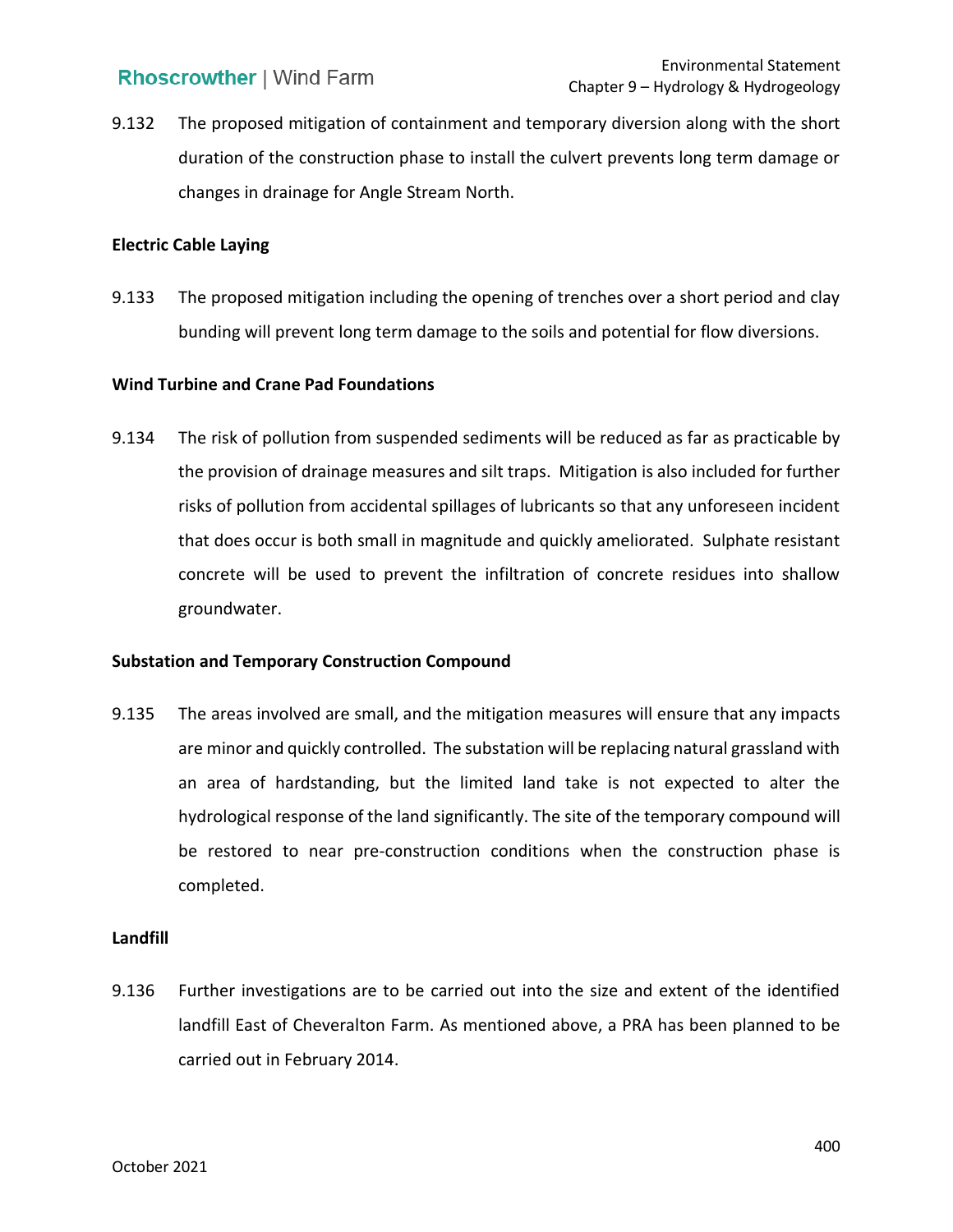## **Site Working Practices**

 9.137 Following mitigation, the impacts of site working practices on the hydrology and hydrogeology are anticipated to be small and negligible. Spill response measures will intercept and control accidental spillages as best as practicably possible.

#### **Operational Phase**

- 9.138 This section assesses the residual impacts of the proposed development, i.e. the impacts following implementation of the design mitigation and specific mitigation measures, during the wind farm operation on the soil and geological environment.
- 9.139 Following construction there will be no further impacts from the cables, wind turbine and crane pad foundations and the temporary compound. However, remaining impacts are discussed below.

#### **Wind Farm Tracks**

 9.140 During heavy rainfall events there is therefore the potential for the erosion of track surfaces and excavated soil material, which could lead to sediment entrainment within runoff. However, any sediment will be filtered by the track materials and naturally by the adjoining vegetation, and it is also unlikely that significant track runoff will enter watercourses, as the tracks are some distance away.

#### **Substation**

 9.141 Changes in the hydrological response of the area occupied by the substation will continue throughout the operational phase. This effect will be very small and will not fundamentally affect the hydrological regime of the area.

### **Site Working Practices**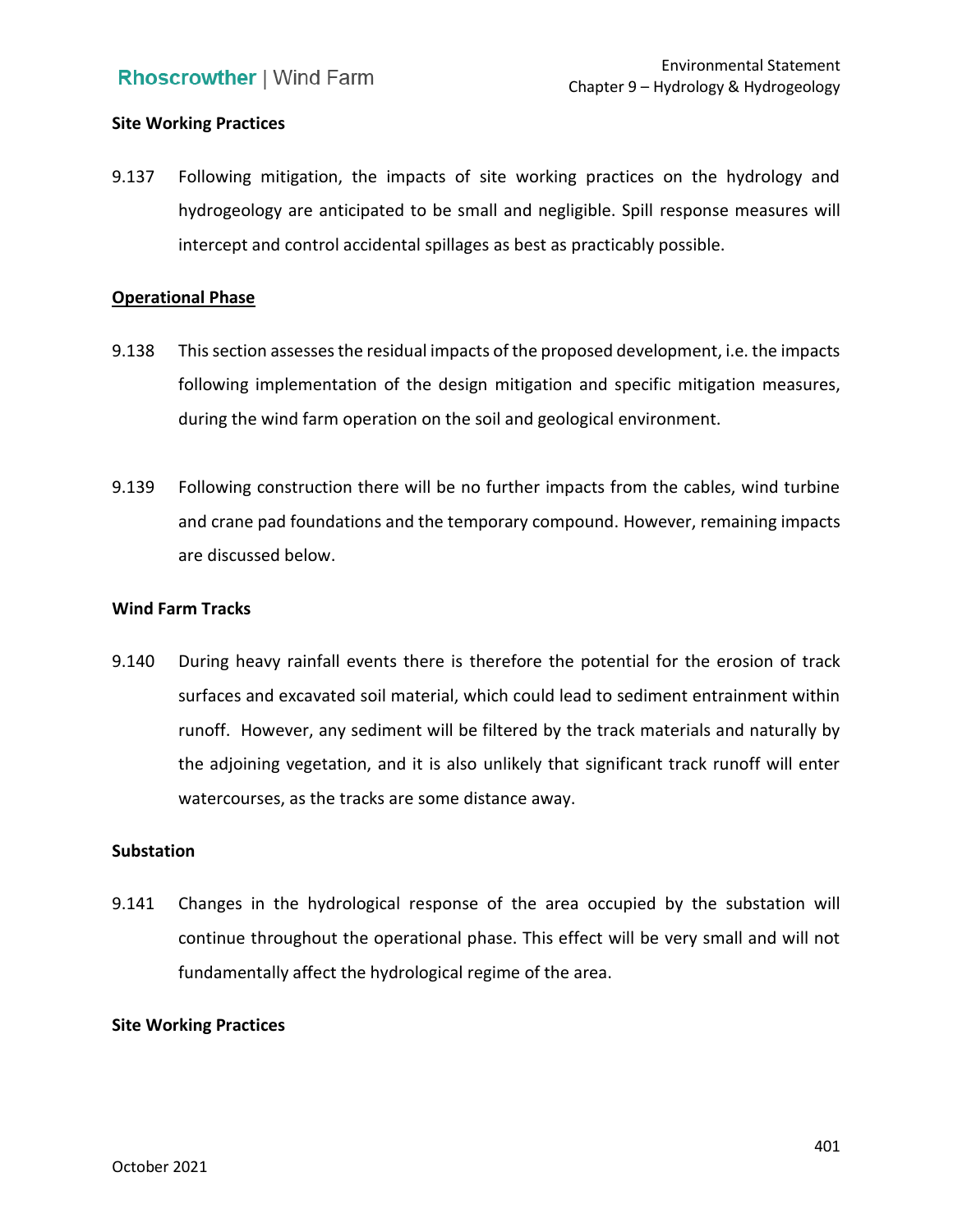9.142 Due to the small scale of site works during this period, spillages related to site working practices are likely to be very small and readily contained, so the risk to water bodies is very low. Appropriate method statement procedures will be followed at all times.

#### **Decommissioning Phase**

 during the construction phase but would depend on the exact nature of the decommissioning activities that take place. However, it is likely that the ground disturbance would be less. The most likely impacts are from spillages and leaks associated with plant and machinery. Mitigation similar to that implemented during the construction phase, though updated to reflect changes in legislation/guidance, and would ensure that the significance of such impacts is very low. 9.143 Potential residual impacts during decommissioning are likely to be similar to those

### **Vulnerability of Development to Major Accidents or Disasters**

- 9.144 Given the geographic location of the proposed windfarm, the vulnerability of the proposed development to natural disasters such as earthquakes, fire, tidal or weather events is considered low. In terms of accidents, the wind turbines and associate infrastructure are all to be constructed in accordance with best practice.
- 9.145 Operation of the wind farm in accordance with planning, regulatory and legislative requirements, as well as good industry practice, will ensure the vulnerability of the development to major accidents or disasters and is considered low and not significant in terms of Hydrology and Hydrogeology.

### **Conclusions**

 9.146 This Chapter presents an assessment of the potential impacts regarding the hydrological and hydrogeological environment from the proposed wind farm at Rhoscrowther, Pembrokeshire. The receptors for this assessment are considered to be the local drainage features, aquifers and abstraction wells.